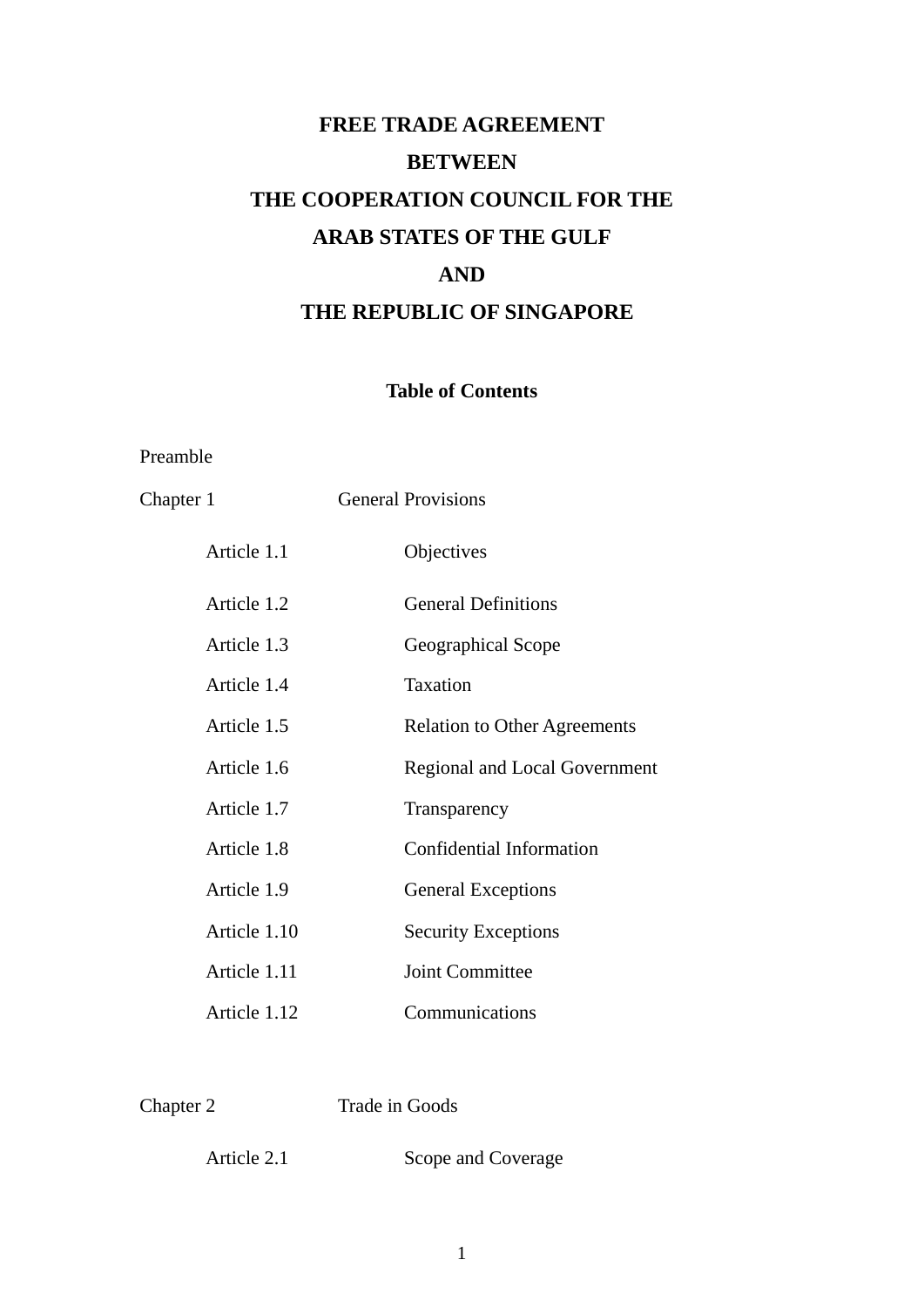| Article 2.2  | Definitions                                                                                     |
|--------------|-------------------------------------------------------------------------------------------------|
| Article 2.3  | <b>National Treatment</b>                                                                       |
| Article 2.4  | <b>Customs Duties</b>                                                                           |
| Article 2.5  | <b>Temporary Admission</b>                                                                      |
| Article 2.6  | <b>Non-tariff Measures</b>                                                                      |
| Article 2.7  | <b>Customs Valuation</b>                                                                        |
| Article 2.8  | Anti-dumping and Countervailing<br>Duties,<br><b>Subsidies and Safeguard Measures</b>           |
| Article 2.9  | Transparency                                                                                    |
| Article 2.10 | Technical<br>Regulations,<br><b>Standards</b><br>and<br><b>Conformity Assessment Procedures</b> |
| Article 2.11 | Sanitary and Phytosanitary Measures                                                             |
| Article 2.12 | Restrictions<br>Safeguard the Balance-of-<br>to<br>Payments                                     |
| Article 2.13 | <b>State Trading Enterprises</b>                                                                |
| Article 2.14 | <b>Revision Clause</b>                                                                          |

| Chapter 3   | Rules of Origin                          |
|-------------|------------------------------------------|
| Article 3.1 | Definitions                              |
| Article 3.2 | <b>Originating Goods</b>                 |
| Article 3.3 | <b>Wholly Obtained or Produced Goods</b> |
| Article 3.4 | <b>Sufficient Working or Production</b>  |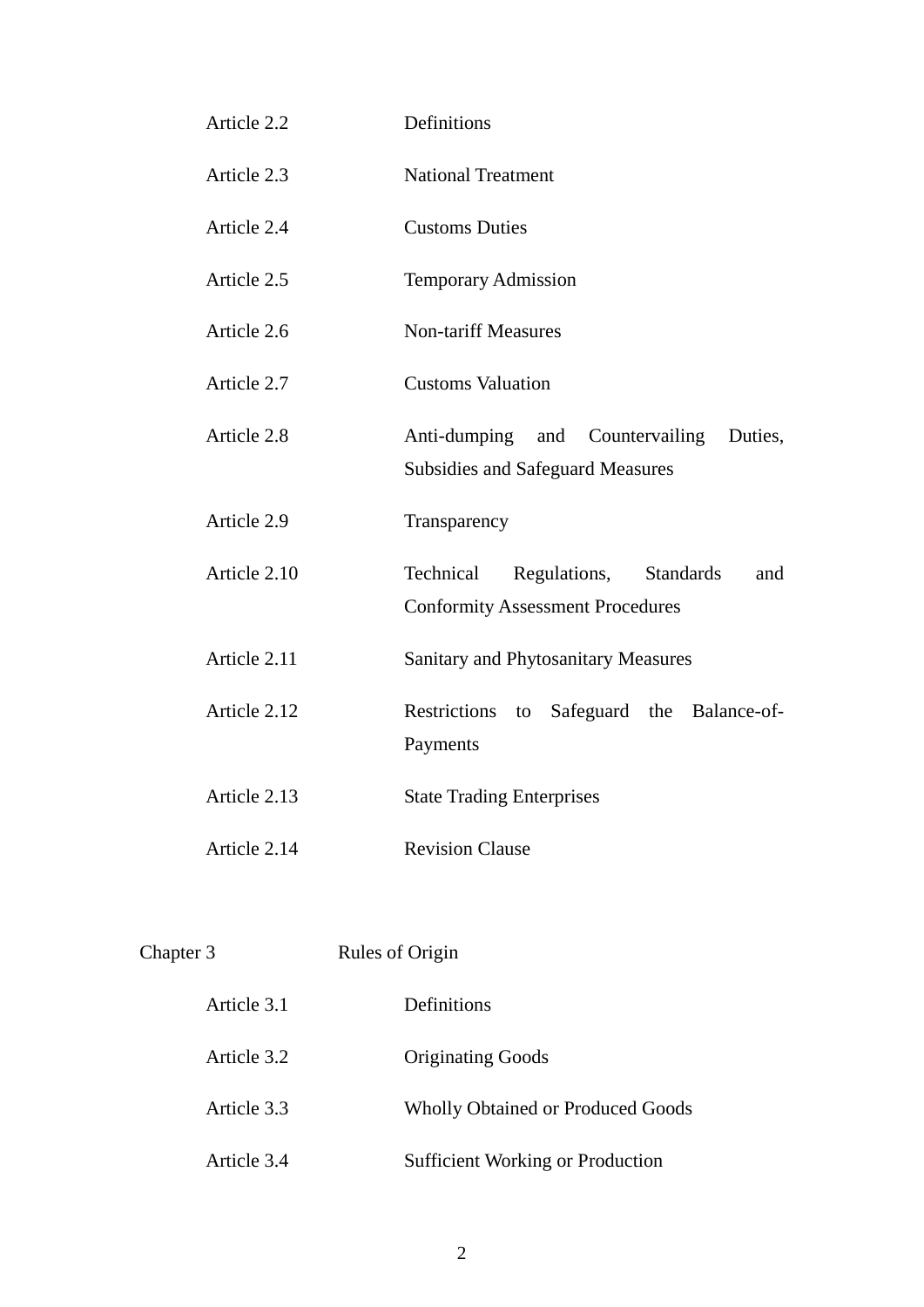| Article 3.5  | Materials Used in Production                          |
|--------------|-------------------------------------------------------|
| Article 3.6  | De Minimis                                            |
| Article 3.7  | Accumulation                                          |
| Article 3.8  | <b>Insufficient Operations</b>                        |
| Article 3.9  | Accessories, Spare Parts, Tools                       |
| Article 3.10 | Packaging Materials and Containers for Retail<br>Sale |
| Article 3.11 | Packing Materials and Containers for Shipment         |
| Article 3.12 | <b>Neutral Elements</b>                               |
| Article 3.13 | <b>Accounting Segregation of Materials</b>            |
| Article 3.14 | Direct Consignment                                    |
| Article 3.15 | <b>Consultation and Modifications</b>                 |
| Article 3.16 | Application and Interpretation                        |

| Chapter 4   | <b>Customs Procedures</b>       |
|-------------|---------------------------------|
| Article 4.1 | Scope                           |
| Article 4.2 | <b>General Provisions</b>       |
| Article 4.3 | Transparency                    |
| Article 4.4 | <b>Risk Management</b>          |
| Article 4.5 | <b>Paperless Communications</b> |
| Article 4.6 | Certification of Origin         |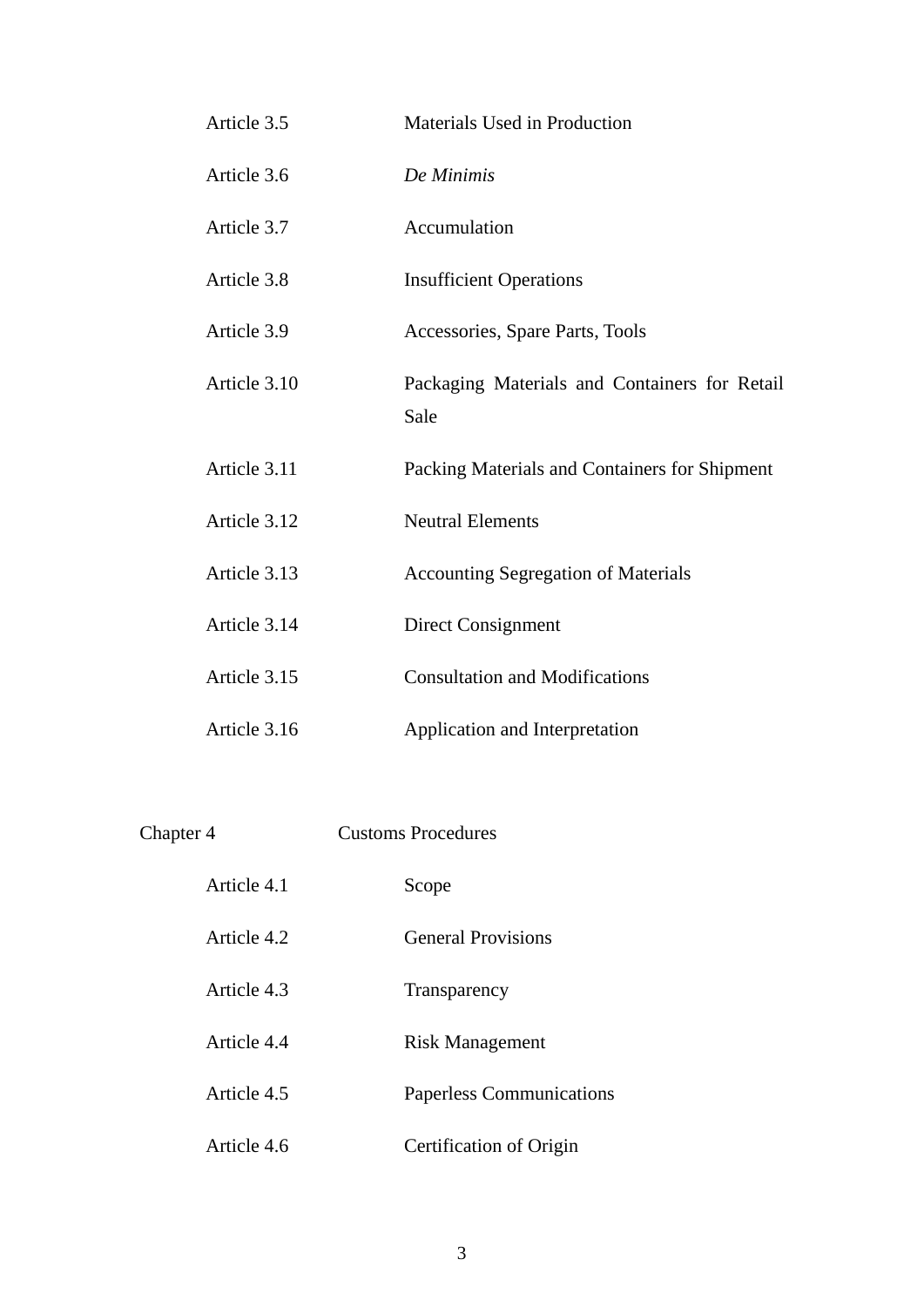| Article 4.7  | <b>Claims for Preferential Treatment</b> |
|--------------|------------------------------------------|
| Article 4.8  | Waiver of Certification of Origin        |
| Article 4.9  | Record Keeping Requirement               |
| Article 4.10 | Cooperation in Origin Verification       |
| Article 4.11 | <b>Advance Rulings</b>                   |
| Article 4.12 | Penalties                                |
| Article 4.13 | Review and Appeal                        |
| Article 4.14 | <b>Sharing of Best Practices</b>         |
| Article 4.15 | Confidentiality                          |

| Chapter 5    | Trade in Services                          |
|--------------|--------------------------------------------|
| Article 5.1  | Definitions                                |
| Article 5.2  | Scope and Coverage                         |
| Article 5.3  | <b>Market Access</b>                       |
| Article 5.4  | <b>National Treatment</b>                  |
| Article 5.5  | <b>Additional Commitments</b>              |
| Article 5.6  | <b>Schedule of Specific Commitments</b>    |
| Article 5.7  | <b>Modification of Schedules</b>           |
| Article 5.8  | <b>Domestic Regulation</b>                 |
| Article 5.9  | Recognition                                |
| Article 5.10 | Monopolies and Exclusive Service Suppliers |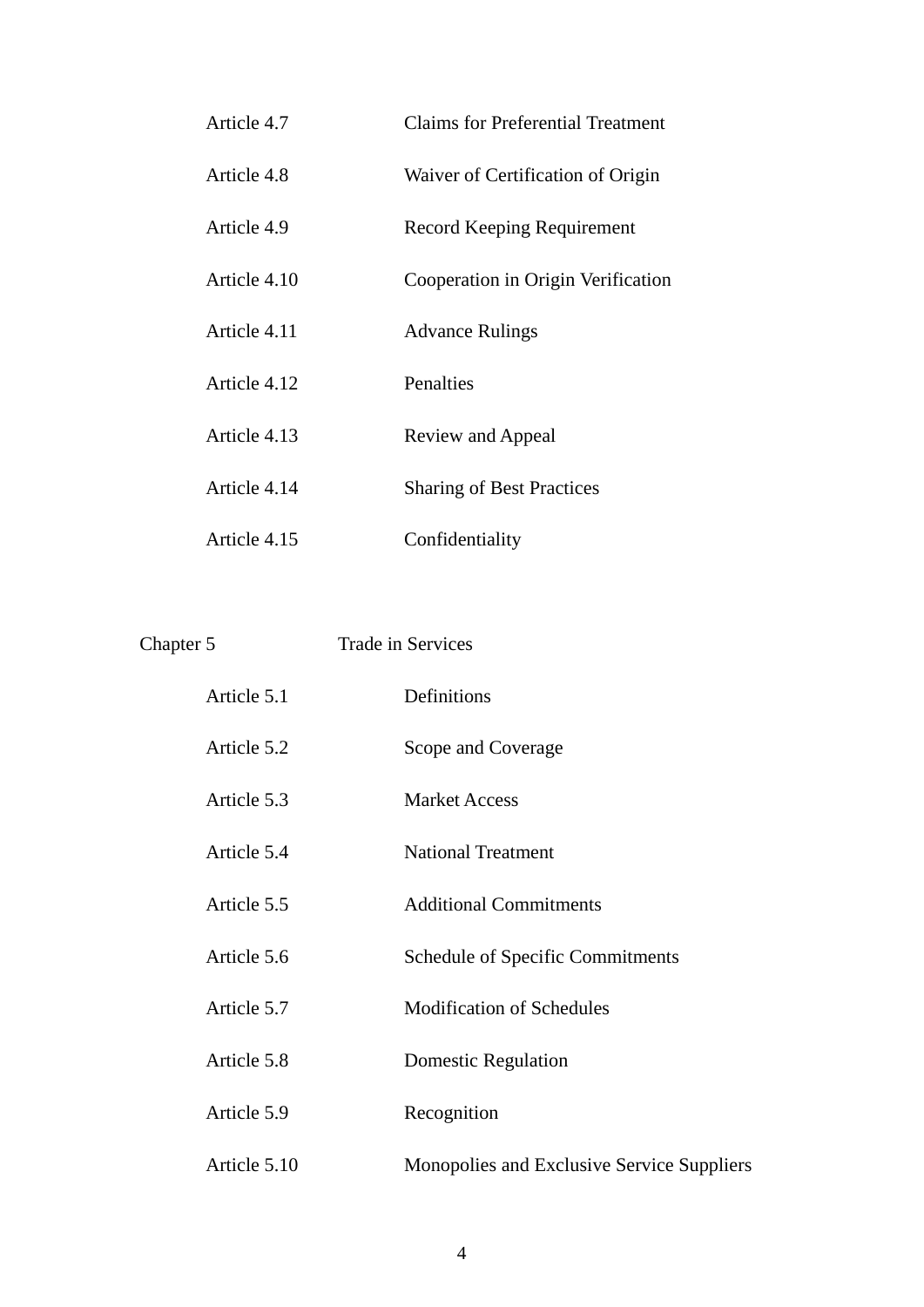| Article 5.11 | <b>Business Practices</b>                                |
|--------------|----------------------------------------------------------|
| Article 5.12 | Payments and Transfers                                   |
| Article 5.13 | Safeguard the Balance-of-<br>Restrictions to<br>Payments |
| Article 5.14 | Transparency                                             |
| Article 5.15 | Disclosure of Confidential Information                   |
| Article 5.16 | Denial of Benefits                                       |
| Article 5.17 | <b>Review of Commitments</b>                             |
| Article 5.18 | <b>Telecommunications Services</b>                       |

| Chapter 6    | <b>Government Procurement</b>                   |
|--------------|-------------------------------------------------|
| Article 6.1  | General                                         |
| Article 6.2  | Definitions                                     |
| Article 6.3  | Scope and Coverage                              |
| Article 6.4  | National Treatment and Non-discrimination       |
| Article 6.5  | <b>Valuation of Intended Procurements</b>       |
| Article 6.6  | Rules of Origin                                 |
| Article 6.7  | <b>Transitional Period for Price Preference</b> |
| Article 6.8  | Small and Medium Sized Enterprises              |
| Article 6.9  | Transparency                                    |
| Article 6.10 | <b>Tendering Procedures</b>                     |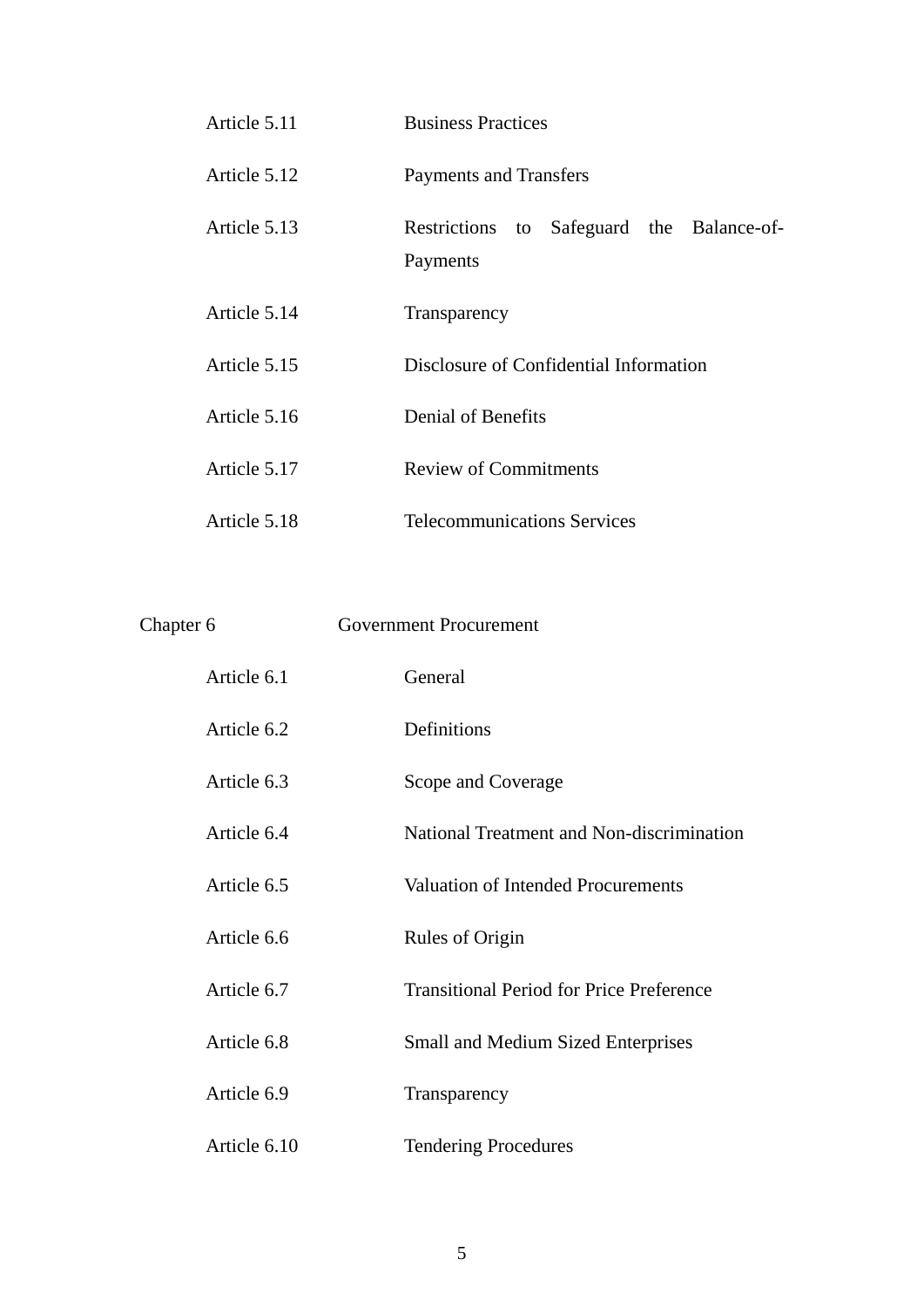| Article 6.11 | <b>Selective Tendering</b>                         |
|--------------|----------------------------------------------------|
| Article 6.12 | Limited Tendering                                  |
| Article 6.13 | Negotiations                                       |
| Article 6.14 | Publication of Notice of Intended Procurement      |
| Article 6.15 | Time Limits for the Tendering Process              |
| Article 6.16 | <b>Tender Documentation</b>                        |
| Article 6.17 | <b>Technical Specifications</b>                    |
| Article 6.18 | <b>Registration and Qualification of Suppliers</b> |
| Article 6.19 | <b>Evaluation of Contracts</b>                     |
| Article 6.20 | <b>Information on Awards</b>                       |
| Article 6.21 | Modifications and Rectifications to Coverage       |
| Article 6.22 | <b>Electronic Procurement</b>                      |
| Article 6.23 | <b>Challenge Procedures</b>                        |
| Article 6.24 | Exceptions                                         |
| Article 6.25 | Progressive Liberalisation                         |
| Article 6.26 | Non-disclosure of Information                      |
| Article 6.27 | Language                                           |
|              |                                                    |

Article 7.1 General

Article 7.2 Definitions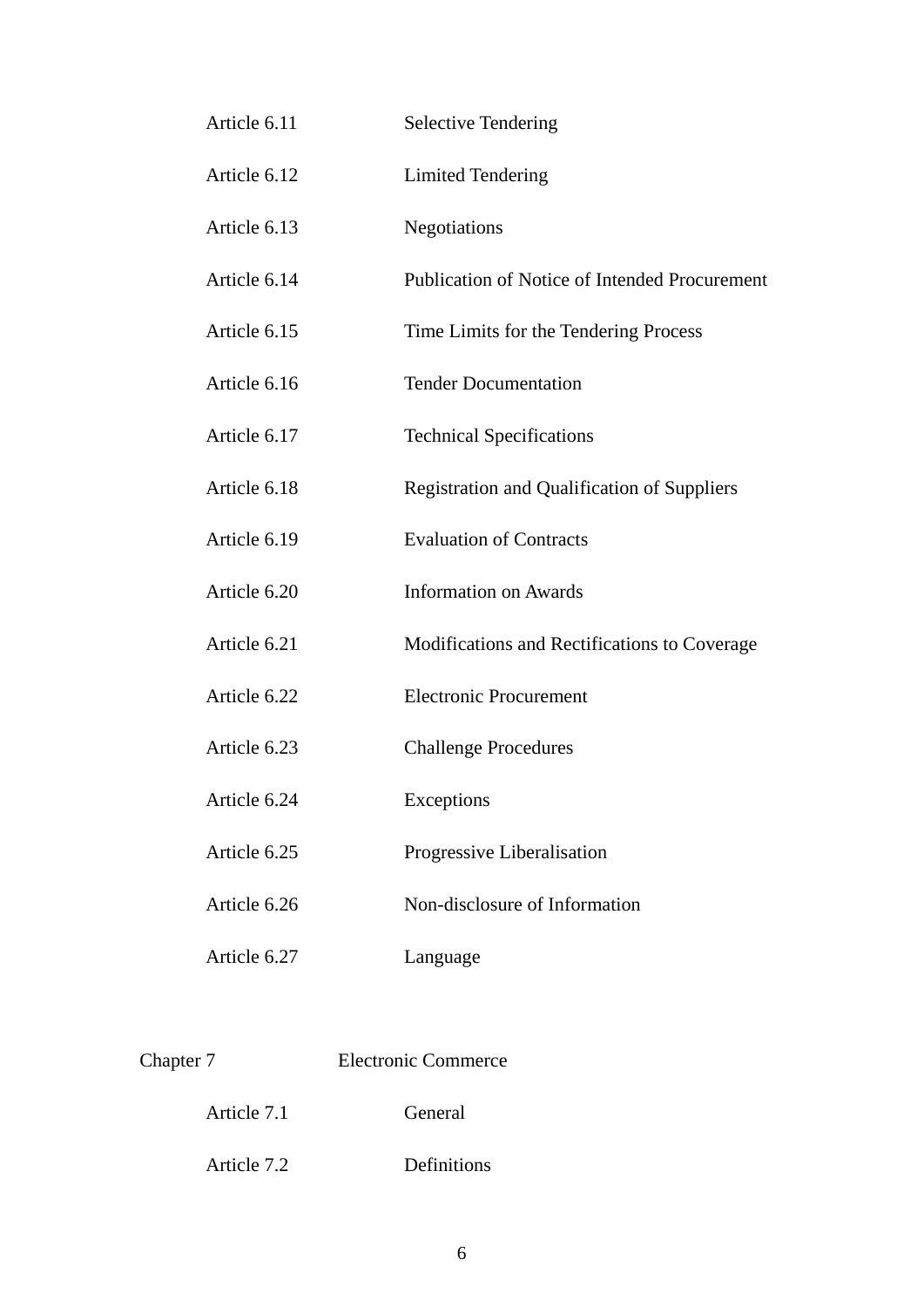| Article 7.3 | <b>Electronic Supply of Services</b> |
|-------------|--------------------------------------|
| Article 7.4 | Digital Products                     |

| Chapter 8   | Cooperation                                                                    |
|-------------|--------------------------------------------------------------------------------|
| Article 8.1 | Objectives and Scope                                                           |
| Article 8.2 | Cooperation in the Field of Information and<br>Communications Technology (ICT) |
| Article 8.3 | Areas and Forms of Cooperation                                                 |
| Article 8.4 | <b>Electronic Commerce</b>                                                     |
| Article 8.5 | Halal Certification Standards and Halal Mark                                   |
| Article 8.6 | Air Services Cooperation                                                       |
| Article 8.7 | <b>Business Visit Cooperation</b>                                              |

| Chapter 9   | <b>Settlement of Disputes</b>             |
|-------------|-------------------------------------------|
| Article 9.1 | Objective, Scope and Definitions          |
| Article 9.2 | Consultations                             |
| Article 9.3 | Good Offices, Conciliation or Mediation   |
| Article 9.4 | <b>Establishment of Arbitration Panel</b> |
| Article 9.5 | <b>Composition of Arbitration Panel</b>   |
| Article 9.6 | Suspension and Termination of Proceedings |
| Article 9.7 | <b>Amicable Resolution</b>                |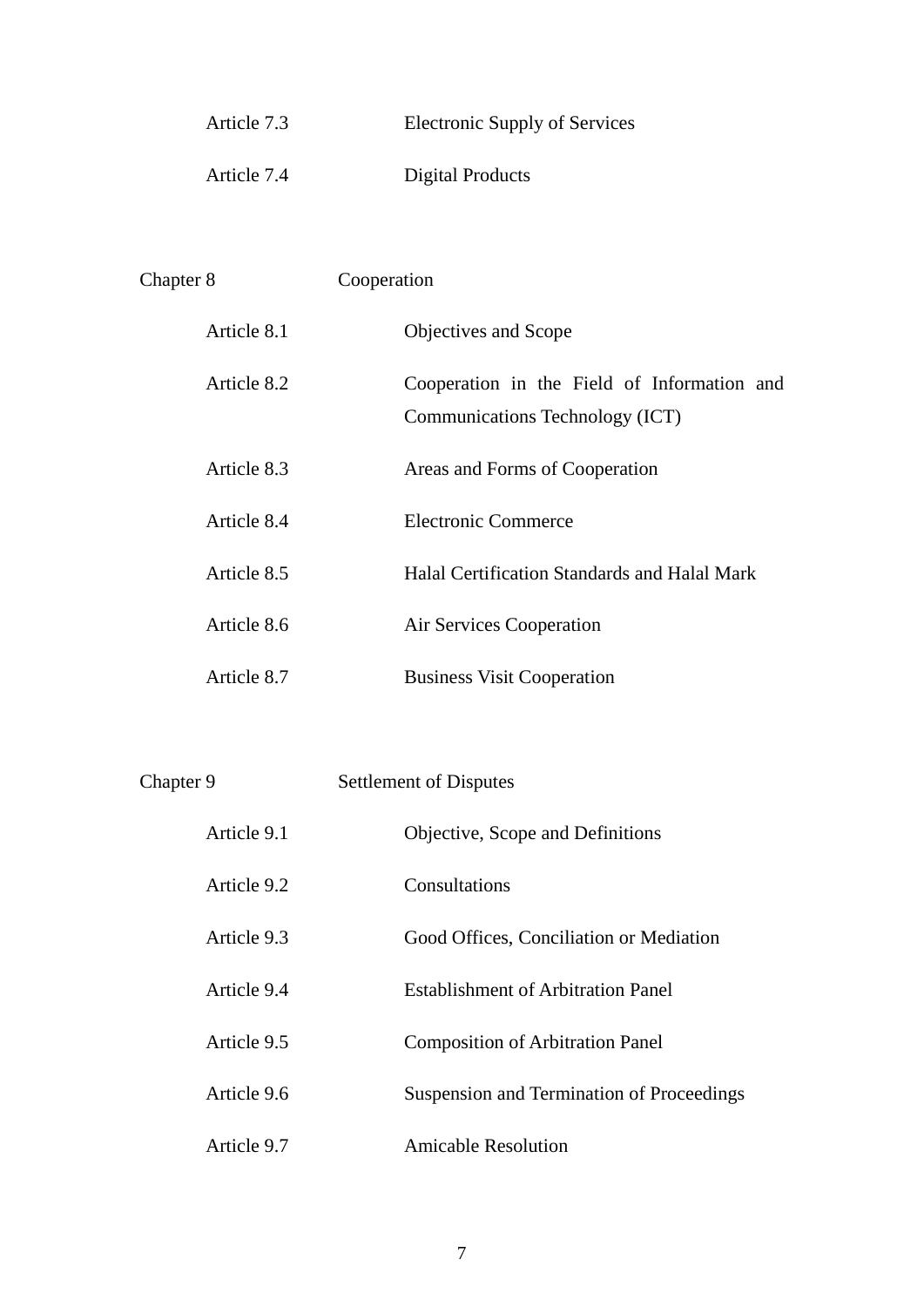| Article 9.8  | Compliance with Award                                      |
|--------------|------------------------------------------------------------|
| Article 9.9  | Non-compliance, Compensation and Suspension<br>of Benefits |
| Article 9.10 | Temporary Remedies for Non-compliance                      |
| Article 9.11 | <b>Rules of Procedure</b>                                  |

# Chapter 10 Final Provisions

| Article 10.1 | Annexes, Appendices and Side Letters |
|--------------|--------------------------------------|
| Article 10.2 | Amendments                           |
| Article 10.3 | Accession                            |
| Article 10.4 | Withdrawal and Termination           |
| Article 10.5 | Entry into Force                     |

# Annexes

| Annex 1 |                                  |        | <b>Customs Duties Elimination Schedule (GCC)</b> |          |
|---------|----------------------------------|--------|--------------------------------------------------|----------|
| Annex 2 | Customs<br>(Singapore)           | Duties | Elimination                                      | Schedule |
| Annex 3 | Product-Specific Rules of Origin |        |                                                  |          |
| Annex 4 | Certification of Origin          |        |                                                  |          |
| Annex 5 | Services (GCC)                   |        | Schedule of Specific Commitments for Trade in    |          |
| Annex 6 |                                  |        | Schedule of Specific Commitments for Trade in    |          |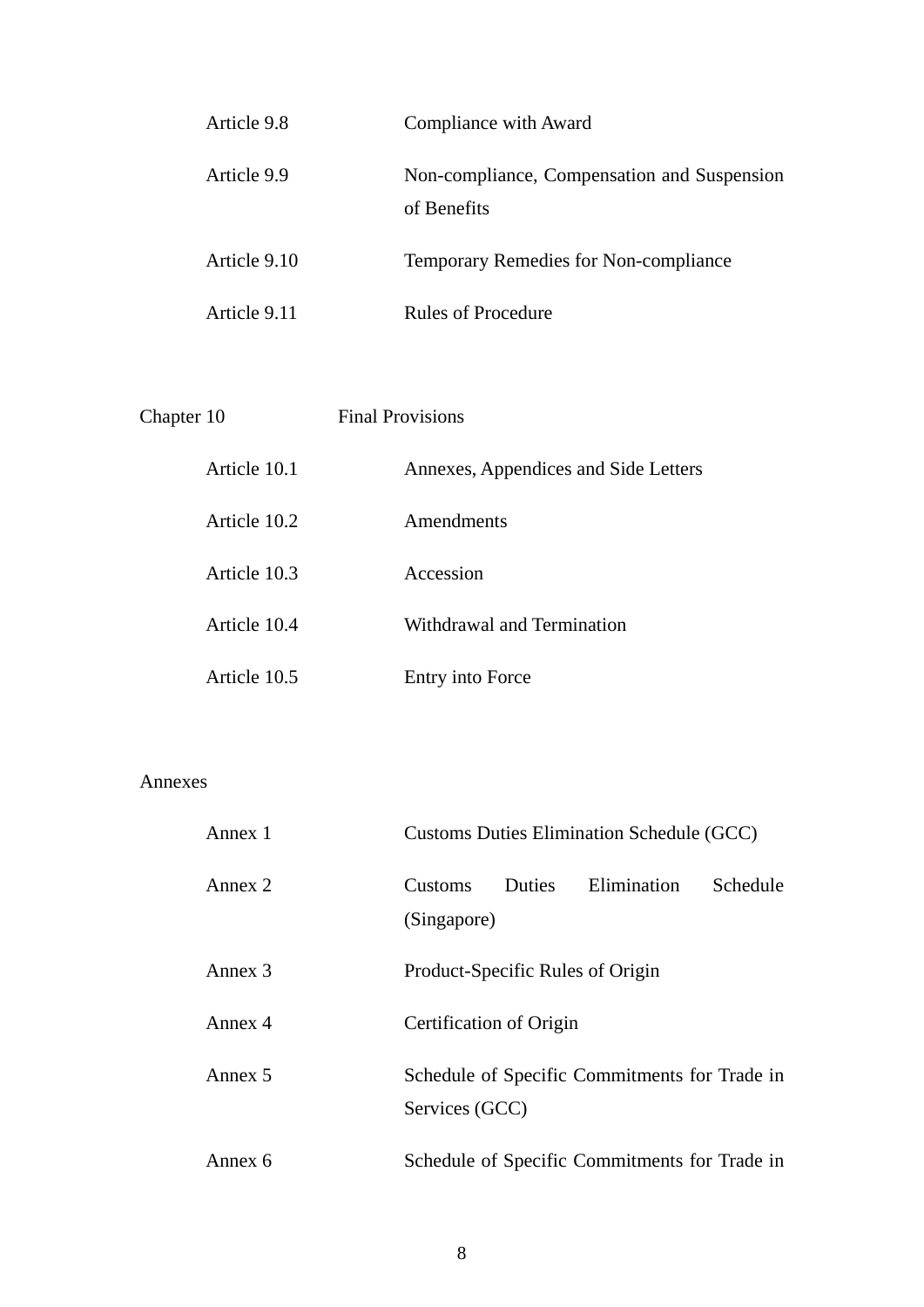|          | Services (Singapore)                                           |
|----------|----------------------------------------------------------------|
| Annex 7  | <b>Financial Services</b>                                      |
| Annex 8A | Government Procurement Schedules (Covered<br>Entities)         |
| Annex 8B | Government Procurement Schedules (Means of<br>Publications)    |
| Annex 8C | Government Procurement Schedules<br>(Time)<br>Limit tendering) |
| Annex 9  | Code of Conduct for Members of Arbitration<br>Panels           |
| Annex 10 | <b>Rules of Procedure</b>                                      |

Side Letters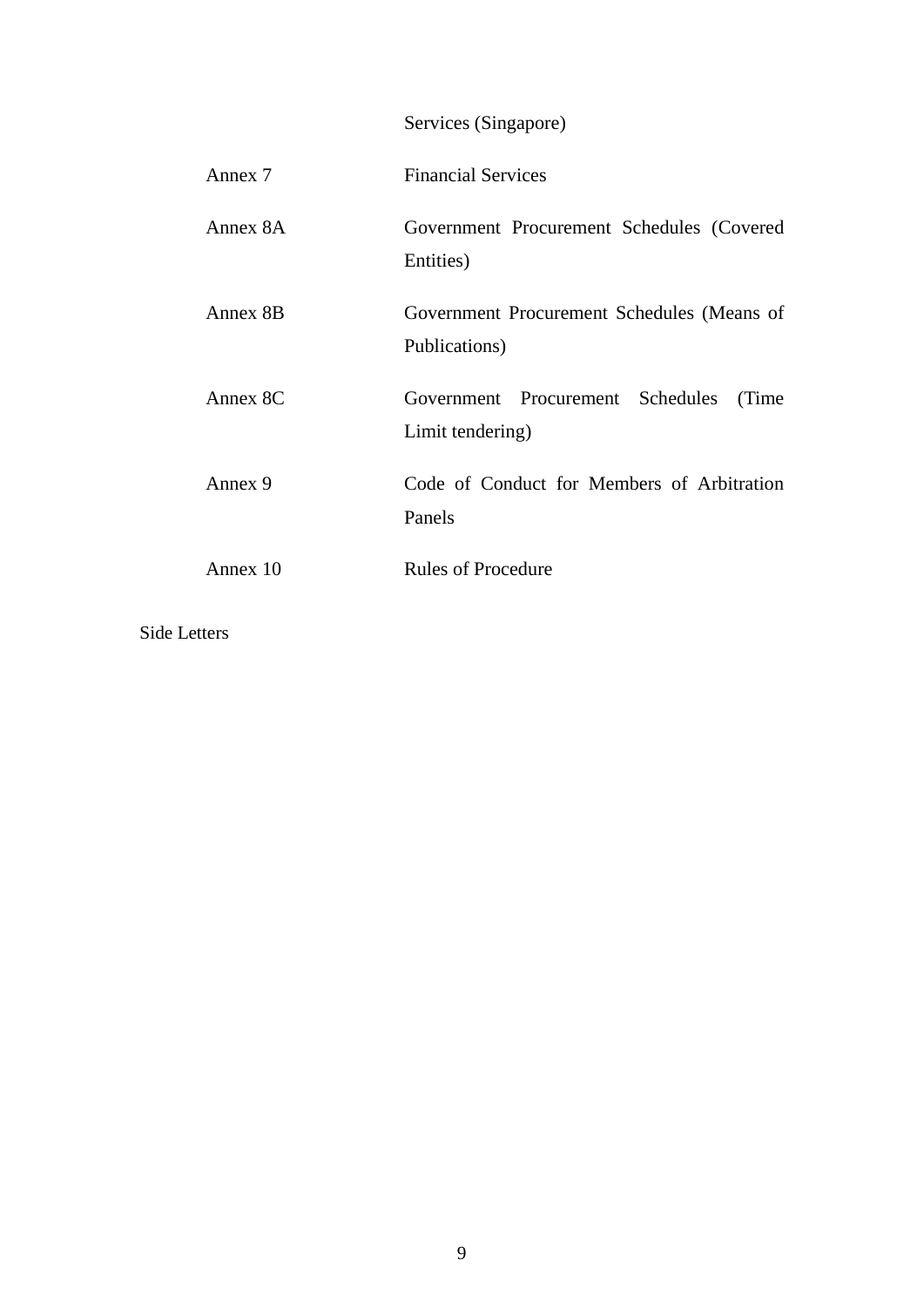# **PREAMBLE**

The Governments of the United Arab Emirates, the Kingdom of Bahrain, the Kingdom of Saudi Arabia, the Sultanate of Oman, the State of Qatar and the State of Kuwait (hereinafter referred to jointly as the "GCC" or severally as the "GCC Member States") and the Government of the Republic of Singapore (hereinafter referred to as "Singapore");

hereinafter the Governments of each of the GCC Member States and the Government of the Republic of Singapore being referred to individually as a "Party" and collectively as "the Parties";

**RECOGNISING** the long-standing friendship and strong economic and political ties between the GCC Member States and Singapore, and wishing to strengthen these links through the creation of a free trade area, thus establishing close and lasting relations;

**DETERMINED** to promote and strengthen the multilateral trading system, as set up through the World Trade Organization, in a manner conducive to the development of regional and international cooperation, thereby contributing to the harmonious development and expansion of world trade;

**CONSCIOUS** of the dynamic and rapidly changing global environment brought about by globalisation and technological progress which presents various economic and strategic challenges and opportunities to the Parties;

**DETERMINED** to develop and strengthen their economic and trade relations through the liberalisation and expansion of trade in goods and services in their common interest and for their mutual benefit;

**AIMING** to promote transfer of technology and expand trade;

**CONVINCED** that the establishment of a free trade area will provide a more favourable climate for the promotion and development of economic and trade relations between the Parties;

**HAVE AGREED**, in pursuit of the above, to conclude the following Agreement (hereinafter referred to as "this Agreement"):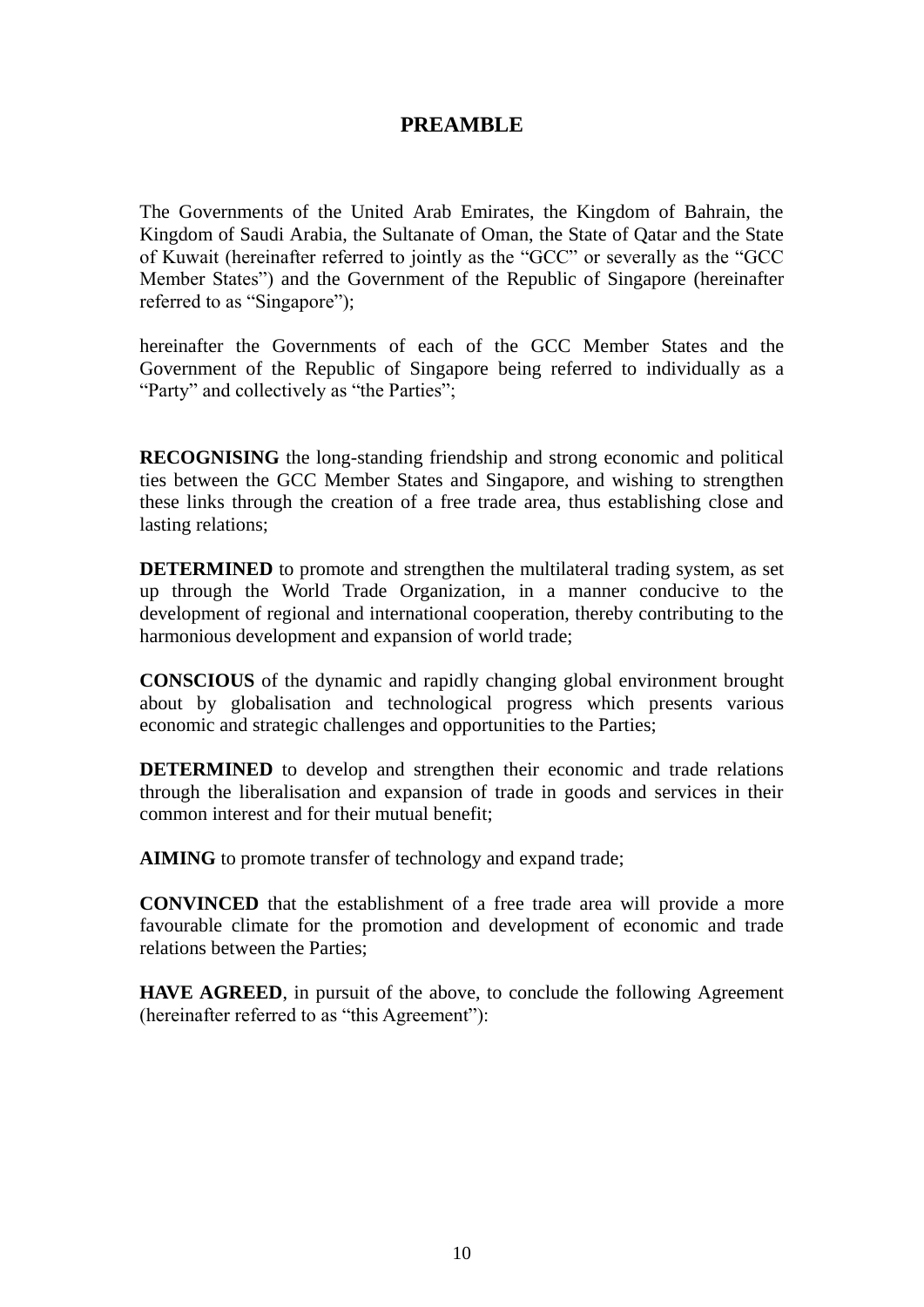# **CHAPTER 1 GENERAL PROVISIONS**

# **ARTICLE 1.1 Objectives**

The objectives of this Agreement are:

- (a) to achieve the liberalisation of trade in goods, in conformity with Article XXIV of the GATT 1994, pursuant to Chapter 2;
- (b) to achieve the liberalisation of trade in services, in conformity with Article V of the GATS, pursuant to Chapter 5; and
- (c) to achieve further liberalisation on a mutual basis of the government procurement markets of the Parties, pursuant to Chapter 6.

# **ARTICLE 1.2 General Definitions**

For the purposes of this Agreement:

- (a) **GCC Member States** means the United Arab Emirates, the Kingdom of Bahrain, the Kingdom of Saudi Arabia, the Sultanate of Oman, the State of Qatar and the State of Kuwait that are parties to the Charter of the Cooperation Council for the Arab States of the Gulf, and any State which becomes a party to the Charter of the Cooperation Council for the Arab States of the Gulf and accedes to this Agreement pursuant to Article 10.3;
- (b) **GATS** means the General Agreement on Trade in Services in Annex 1B to the WTO Agreement;
- (c) **GATT 1994** means the General Agreement on Tariffs and Trade 1994 in Annex 1A to the WTO Agreement. For the purposes of this Agreement, references to articles in the GATT 1994 include its Notes and Supplementary Provisions;
- (d) **days** means calendar days, including weekends and holidays;
- (e) **WTO** means the World Trade Organization;
- (f) **WTO Agreement** means the Marrakesh Agreement Establishing the World Trade Organization, done at Marrakesh, 15 April 1994; and
- (g) **Joint Committee** means the Joint Committee established pursuant to Article 1.11 of this Agreement.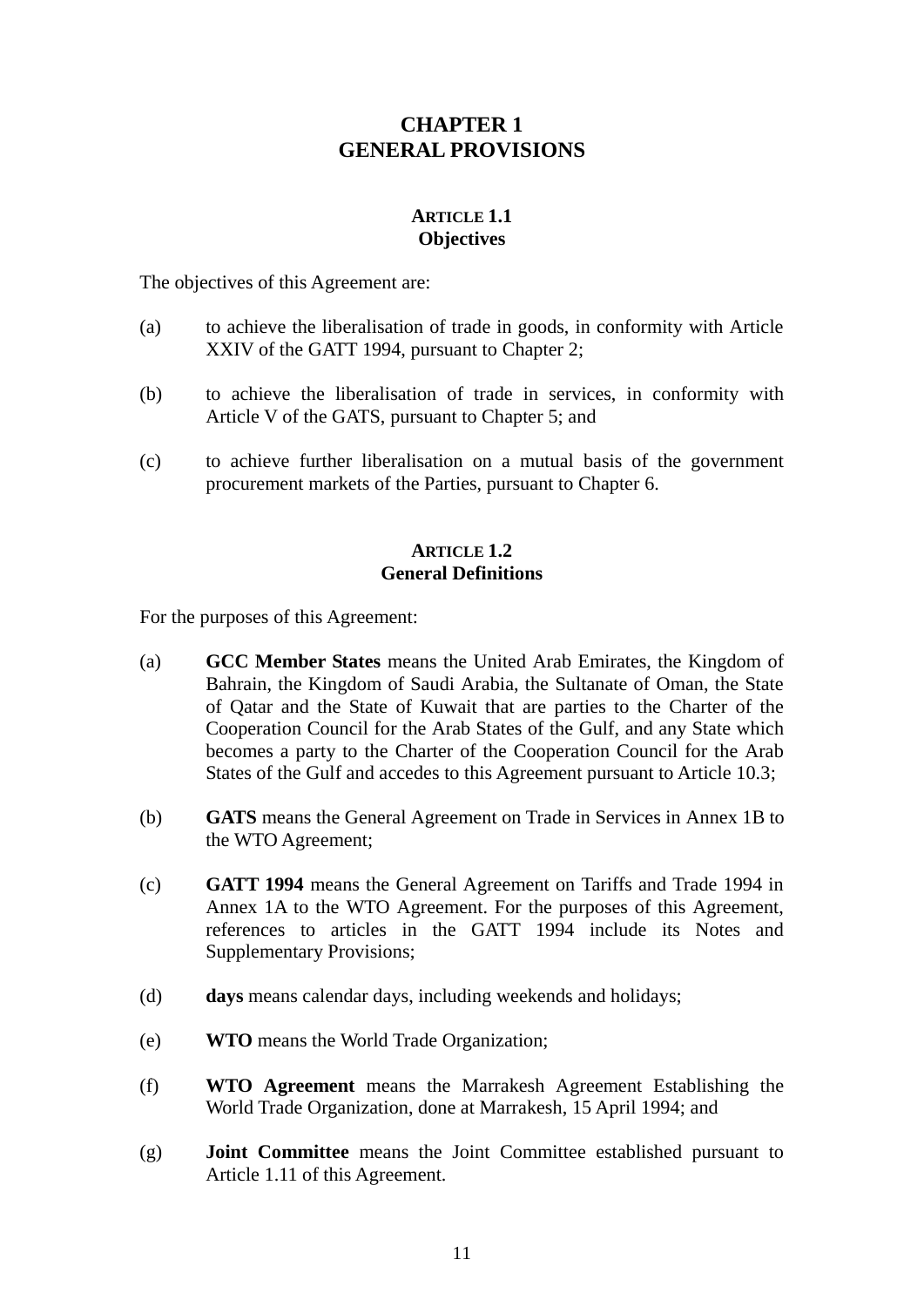# **ARTICLE 1.3 Geographical Scope**

Without prejudice to Annex 3 to Chapter 3, this Agreement shall apply:

- (a) to the land territory, internal waters, and the territorial sea of a Party, and the air-space above the territory in accordance with international law; as well as
- (b) beyond the territorial sea, with respect to measures taken by a Party in the exercise of its sovereign rights or jurisdiction in accordance with international law.

# **ARTICLE 1.4 Taxation**

1. Unless otherwise provided for in this Agreement, the provisions of this Agreement shall not apply to any taxation measures.

2. Nothing in this Agreement shall affect the rights and obligations of any Party under any tax convention. In the event of any inconsistency between this Agreement and any such convention, that convention shall prevail to the extent of the inconsistency.

### **ARTICLE 1.5 Relation to Other Agreements**

1. Each Party reaffirms its rights and obligations under the WTO Agreement *vis-à-vis* another Party and/or other agreements to which any one or more of the GCC Members States and Singapore are party thereto**.**

2. This Agreement shall not apply or affect the trade relations among the GCC Member States nor, unless expressly provided in this Agreement, shall it grant to Singapore rights and privileges that a GCC Member State grants exclusively to other GCC Member States.

#### **ARTICLE 1.6 Regional and Local Government**

1. Each Party shall take such reasonable measures as may be available to it to ensure observance of the provisions of this Agreement by the regional and local governments and authorities and by non-governmental bodies in the exercise of governmental powers delegated by central, regional and local governments and authorities within its territories.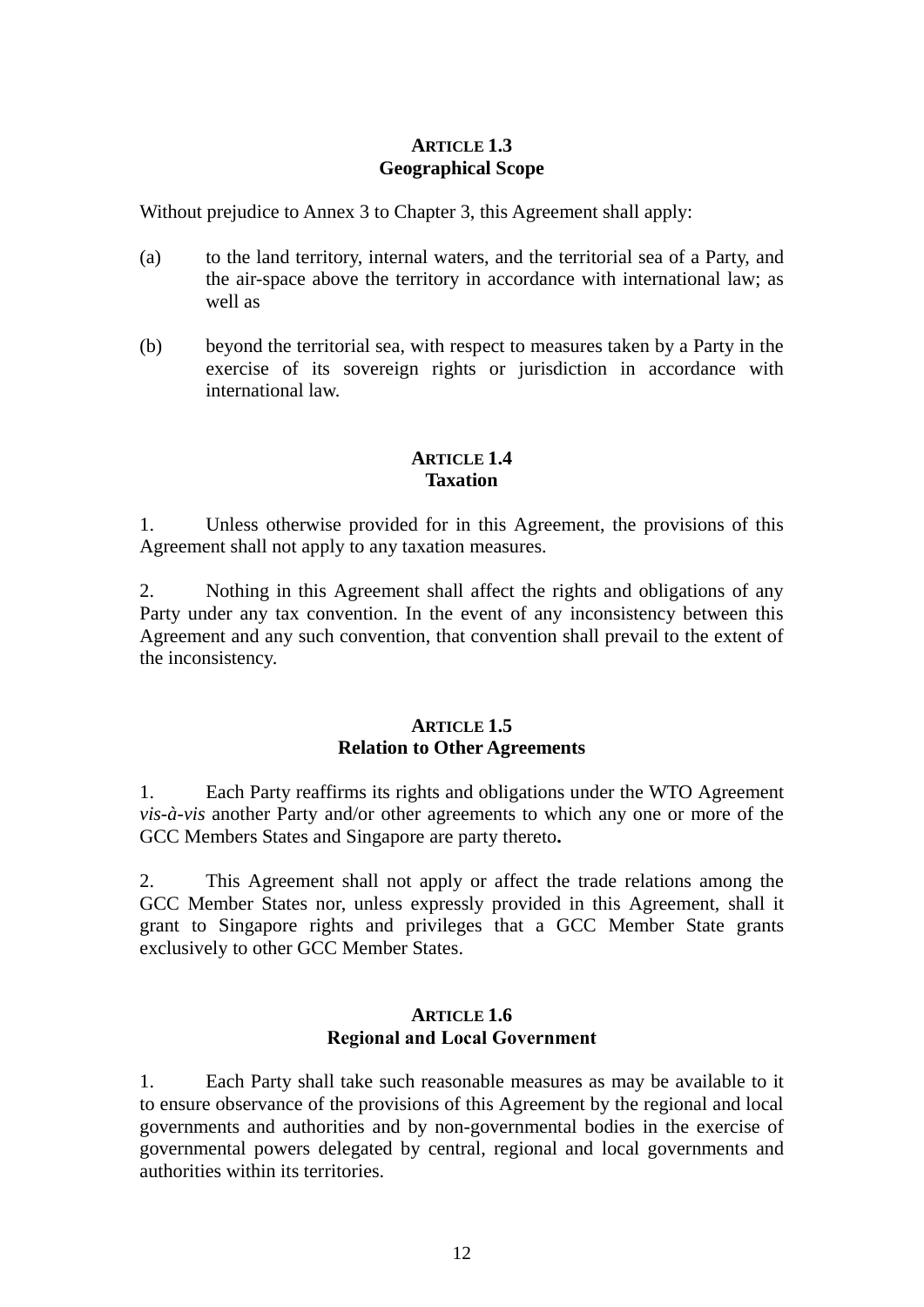2. This provision is to be interpreted and applied in accordance with the principles set out in paragraph 3 of Article I of the GATS and paragraph 12 of Article XXIV of the GATT 1994.

#### **ARTICLE 1.7 Transparency**

1. Subject to Article 1.8, each Party shall, in accordance with its domestic laws and regulations, publish its laws, or otherwise make publicly available its laws, regulations, administrative rulings and judicial decisions of general application as well as international agreements to which the Party is a party, that may affect the operation of this Agreement.

2. Each Party shall promptly respond to specific questions by another Party and provide, upon request, information to that Party on matters referred to in paragraph 1 of this Article.

### **ARTICLE 1.8 Confidential Information**

1. Each Party shall, in accordance with its laws and regulations, maintain the confidentiality of information designated as confidential by another Party.

2. Nothing in this Agreement shall require a Party to disclose confidential information, the disclosure of which would impede law enforcement of the Party, or otherwise be contrary to the public interest, or which would prejudice the legitimate commercial interests of any economic operator.

#### **ARTICLE 1.9 General Exceptions**

1. For the purposes of Chapters 2 and 3, Article XX of the GATT 1994 is incorporated into and forms part of this Agreement, *mutatis mutandis*.

2. For the purposes of Chapter 5, Article XIV of the GATS, including its footnotes, is incorporated into and forms part of this Agreement, *mutatis mutandis*.

#### **ARTICLE 1.10 Security Exceptions**

1. Nothing in this Agreement shall be construed:

(a) to require any Party to furnish any information, the disclosure of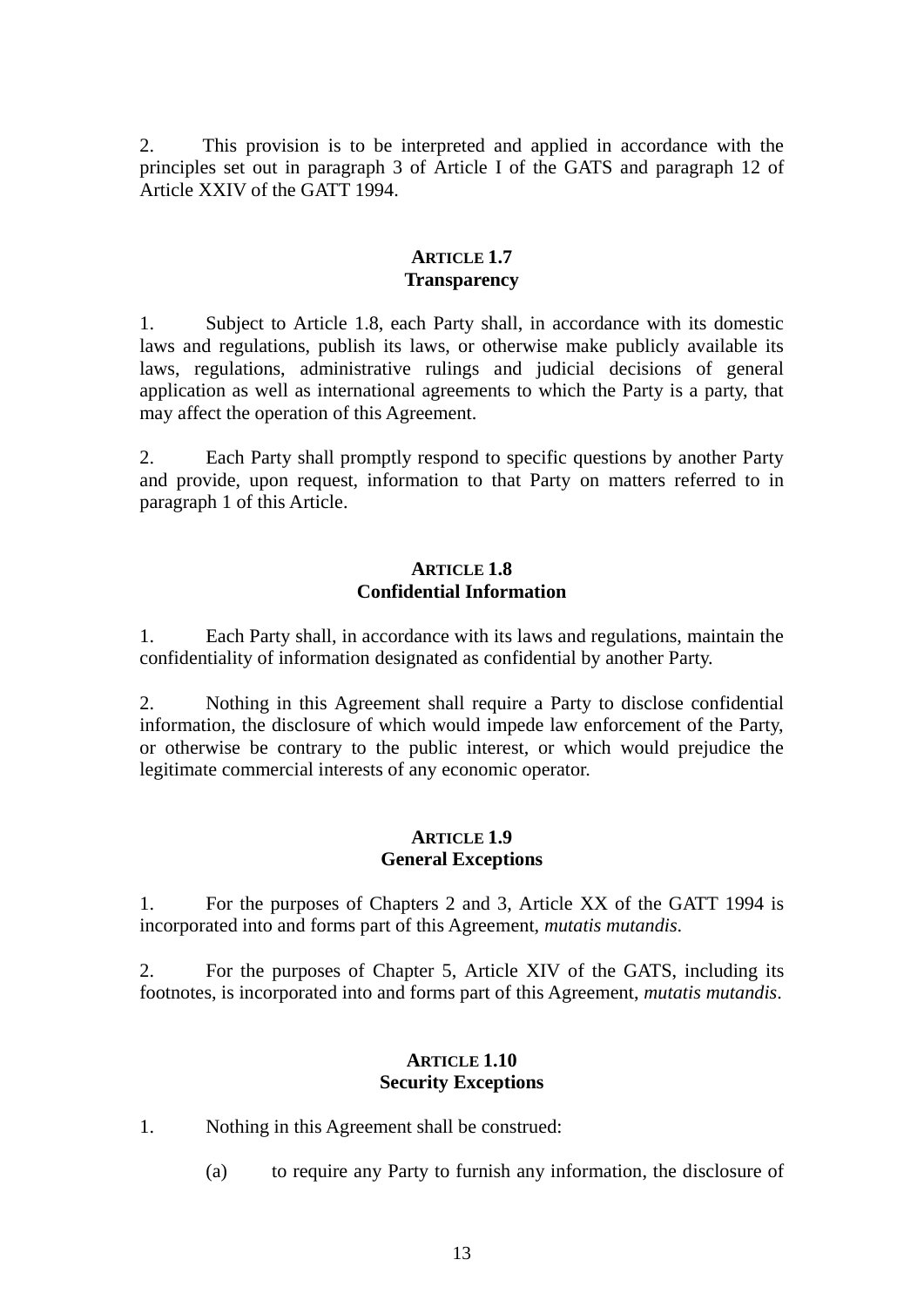which it considers contrary to its essential security interests; or

- (b) to prevent any Party from taking any action which it considers necessary for the protection of its essential security interests:
	- (i) relating to fissionable and fusionable materials or the materials from which they are derived;
	- (ii) relating to the traffic in arms, ammunition and implements of war and to such traffic in other goods and materials as is carried on directly or indirectly for the purpose of supplying a military establishment;
	- (iii) in relation to Chapter 5, relating to the supply of services as carried out directly or indirectly for the purpose of provisioning a military establishment;
	- (iv) relating to the protection of critical public infrastructure, including, but not limited to, critical communications infrastructures, power infrastructures and water infrastructures, from deliberate attempts intended to disable or degrade such infrastructures;
	- (v) taken in time of domestic emergency, or war or other emergency in international relations; or
- (c) to prevent any Party from taking any action in pursuance of its obligations under the United Nations Charter for the maintenance of international peace and security.

2. The Joint Committee shall be informed, to the fullest extent possible, of measures taken under subparagraphs (b)(ii) and (c) of paragraph 1 of this Article.

#### **ARTICLE 1.11 Joint Committee**

- 1. A Joint Committee shall be established under this Agreement.
- 2. The Joint Committee:
	- (a) shall be composed of representatives of the GCC Member States and Singapore; and
	- (b) may establish standing or ad hoc sub-committees or working groups and assign any of its powers thereto.
- 3. Unless otherwise mutually agreed by the Parties, the Joint Committee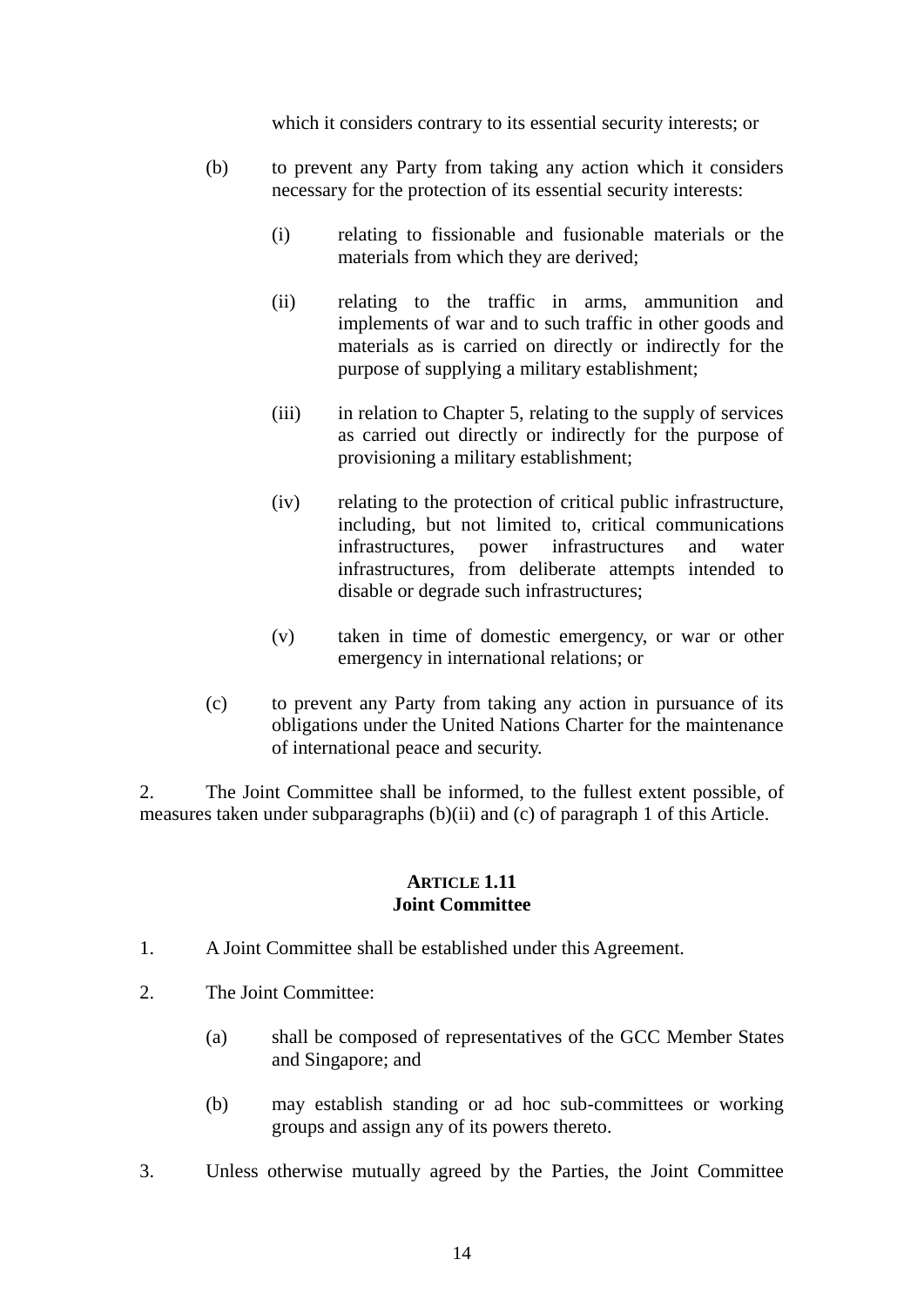shall be convened in regular session at least once every two (2) years to review and assess the overall operation of this Agreement. The regular sessions of the Joint Committee shall be held alternately in the territories of the Parties.

4. The Joint Committee shall also hold special sessions within thirty (30) days from the date of a request thereof from any Party.

- 5. The functions of the Joint Committee shall be as follows:
	- (a) to review and assess the results and overall operation of this Agreement in the light of the experience gained during its application and its objectives;
	- (b) to consider any amendments to this Agreement that may be proposed by any Party, including the modification of concessions made under this Agreement;
	- (c) to endeavour to amicably resolve disputes between the Parties arising from the interpretation or application of this Agreement, or any other Agreement relating to market liberalisation to which they are both parties;
	- (d) to supervise and coordinate the work of all sub-committees and working groups established under this Agreement; and
	- (e) to carry out any other functions as may be agreed by the Parties.
- 6. The Joint Committee shall establish its own rules of working procedures.

# **ARTICLE 1.12 Communications**

1. Each Party shall designate a contact point to receive and facilitate official communications among the Parties on any matter relating to this Agreement, except as otherwise provided for in paragraph 4 of Article 2.10 and paragraph 2 of Article 2.11.

2. All official communications in relation to this Agreement shall be either in the Arabic language or in the English language. The Parties agree that the choice of language of any communication shall be determined by considerations of efficiency and convenience.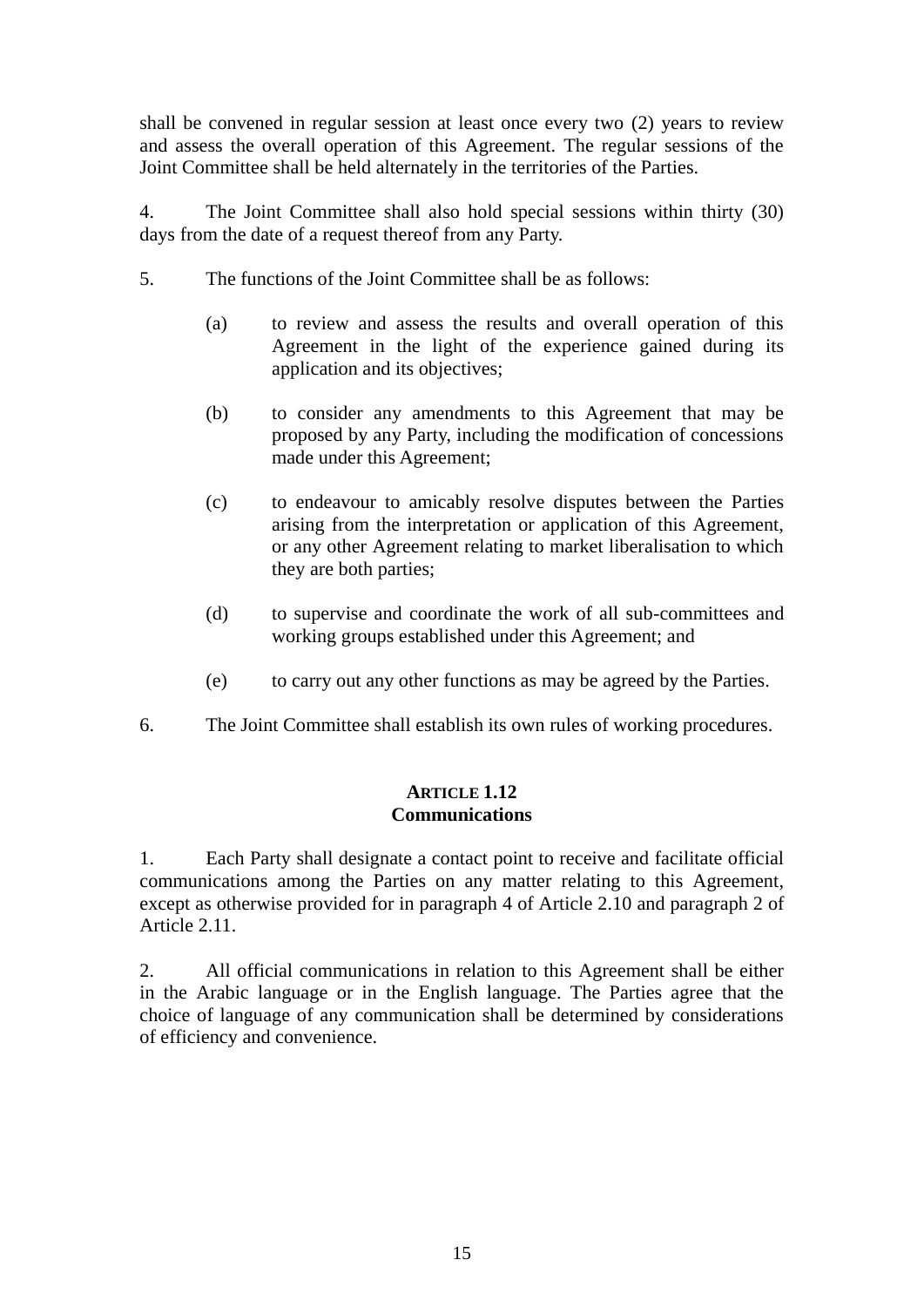# **CHAPTER 2 TRADE IN GOODS**

# **ARTICLE 2.1 Scope and Coverage**

This Chapter applies to trade in goods between the Parties.

# **ARTICLE 2.2 Definitions**

For the purposes of this Chapter:

customs duty<sup>1</sup> refers to any duty or charge of any kind imposed in connection with the importation of a product, including any form of surtax or surcharge in connection with such importation, but does not include any:

- (a) charge equivalent to an internal tax imposed consistently with a Party's WTO obligations, including excise duty as well as goods and services tax;
- (b) anti-dumping or countervailing duty that is applied consistently with the provisions of Article VI of the GATT 1994, the Agreement on the Implementation of Article VI of the GATT 1994, and the Agreement on Subsidies and Countervailing Measures in Annex 1A to the WTO Agreement; or
- (c) fee or other charge in connection with importation commensurate with the cost of services rendered and which does not represent a direct or indirect protection for domestic goods or a taxation of imports for fiscal purposes.

# **ARTICLE 2.3 National Treatment**

1. The Parties shall accord national treatment in accordance with Article III of the GATT 1994, including its interpretative notes.

2. To this end, Article III of the GATT 1994 and its interpretative notes are incorporated into and form part of this Agreement, *mutatis mutandis*.

<sup>1</sup> <sup>1</sup> This definition of customs duty shall apply to all references to "*customs duty*" appearing in this Agreement.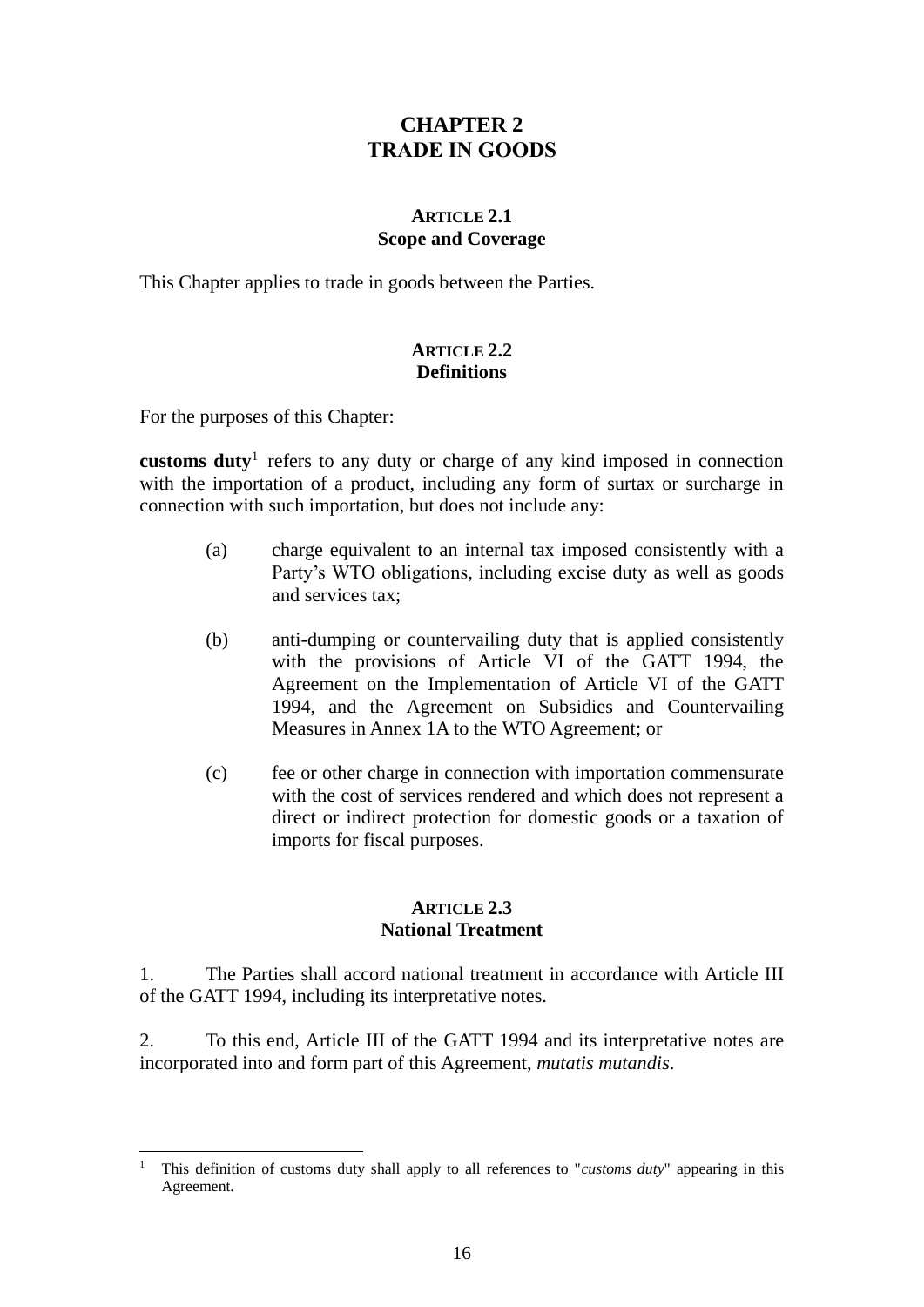# **ARTICLE 2.4 Customs Duties**

1. Upon the entry into force of this Agreement, Singapore shall eliminate its customs duties applied on goods originating from GCC Member States in accordance with Annex 2 and GCC Member States shall eliminate its customs duties applied on goods originating from Singapore in accordance with Annex 1.

2. GCC Member States shall not increase an existing customs duty or introduce a new customs duty on the importation of goods originating in the territory of Singapore, or *vice versa*.

3. The Parties agree that this Agreement will not result in restricting existing trade flows.

#### **ARTICLE 2.5 Temporary Admission**

1. Each Party shall, in accordance with its respective domestic laws, grant temporary admission free of customs duties for the following goods:

- (a) professional and scientific equipment, including their spare parts, owned and accompanied by a resident of a Party; and
- (b) goods intended for display or use at exhibitions, fairs or other similar events, including commercial samples for the solicitation of orders.

2. A Party shall not impose any condition on the temporary admission of a good referred to in paragraph 1 of this Article, other than to require that such good:

- (a) be accompanied by a security deposit in an amount no greater than the charges that would otherwise be owed on importation, releasable on exportation of the good;
- (b) be exported within three (3) months from the date it was temporarily admitted or such other period of time as is reasonably related to the purpose of temporary admission; and
- (c) be capable of identification when exported.

3. If any condition that a Party imposes under paragraph 2 of this Article has not been fulfilled, that Party may apply the customs duty and any other charges that would normally be owed on importation of the good.

4. Each Party shall, at the request of the importer and for reasons deemed valid by its Customs Administration, extend the time limit for temporary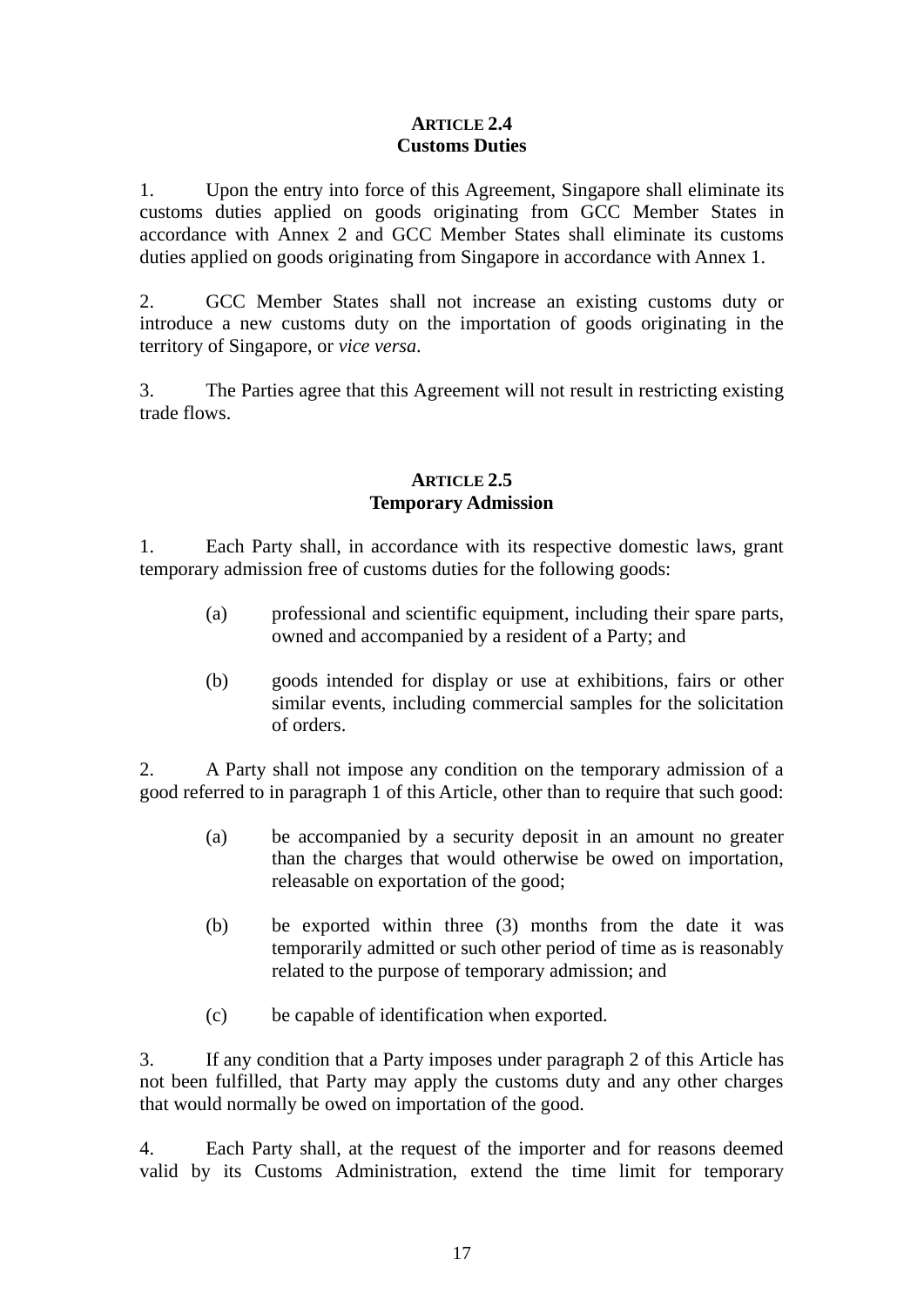admission beyond the period initially fixed.

5. Each Party shall relieve the importer of liability for failure to export a temporarily admitted good upon presentation of satisfactory proof to the Party's Customs Administration that the good has been destroyed within the original time limit for temporary admission or any lawful extension. Prior approval will have to be sought from the Customs Administration of the importing Party before the good can be so destroyed.

#### **ARTICLE 2.6 Non-tariff Measures**

1. No Party shall adopt or maintain any non-tariff measures on the importation of any good of the other Party or on the exportation of any good destined for the territory of another Party, except in accordance with its WTO rights and obligations or the provisions of this Agreement.

2. Each Party shall ensure the transparency of its non-tariff measures permitted under paragraph 1 of this Article and that such measures are not prepared, adopted or applied with a view to or with the effect of creating unnecessary obstacles to trade between the Parties.

# **ARTICLE 2.7 Customs Valuation**

The Parties shall determine the customs value of goods traded between them in accordance with the provisions of Article VII of the GATT 1994 and the Agreement on Implementation of Article VII of the GATT 1994 in Annex 1A to the WTO Agreement.

# **ARTICLE 2.8 Anti-dumping and Countervailing Duties, Subsidies and Safeguard Measures**

The rights and obligations of each of the GCC Member States and Singapore on anti-dumping and countervailing duties, subsidies and safeguard measures shall be governed by Articles VI, XVI and XIX of the GATT 1994 respectively, and the Agreement on Subsidies and Countervailing Measures, the Agreement on Safeguards and the Agreement on Agriculture in Annex 1A to the WTO Agreement.

#### **ARTICLE 2.9 Transparency**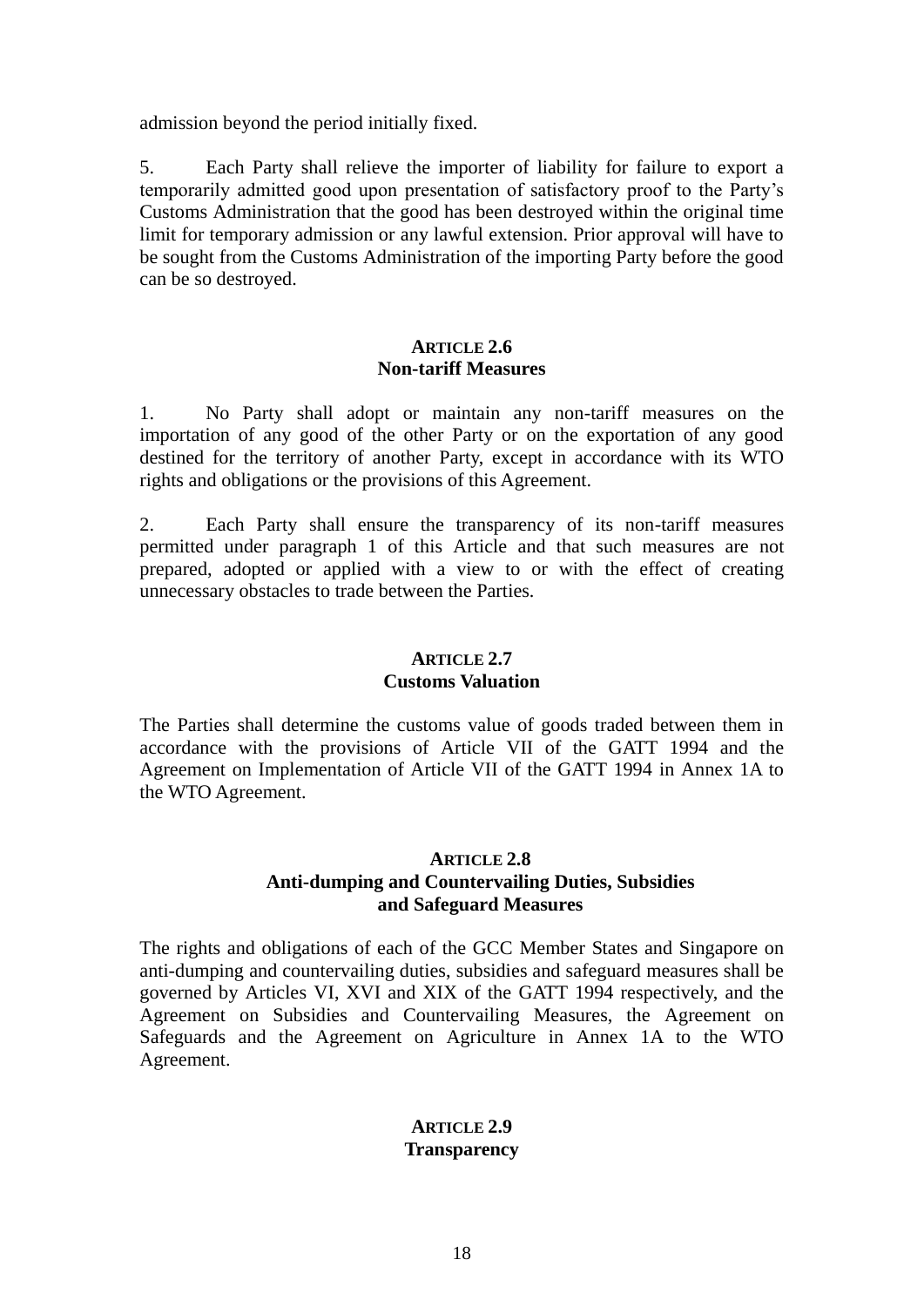Article X of the GATT 1994 is incorporated into and form part of this Agreement.

# **ARTICLE 2.10**

# **Technical Regulations, Standards and Conformity Assessment Procedures**

1. The rights and obligations of the Parties in respect of technical regulations, standards and conformity assessment procedures shall be governed by the Agreement on Technical Barriers to Trade in Annex 1A of the WTO Agreement (hereinafter referred to as "the TBT Agreement").

2. The Parties shall strengthen their co-operation in the field of technical regulations, standards and conformity assessment procedures, with a view to increasing the mutual understanding of their respective systems and facilitating access to their respective markets.

3. Without prejudice to paragraph 1 of this Article, where a Party considers that another Party has taken measures which are likely to create, or have created, an obstacle to trade, the Parties agree to hold consultations within the framework of the Joint Committee in order to find an appropriate solution, which is in conformity with the TBT Agreement.

4. For the purposes of this Chapter, the Parties shall exchange names and addresses of their official contact points with expertise in technical regulations, standards and conformity assessment procedures in order to facilitate technical consultations and the exchange of information.

# **ARTICLE 2.11 Sanitary and Phytosanitary Measures**

1. The rights and obligations of the Parties in respect of sanitary and phytosanitary measures shall be governed by the Agreement on the Application of Sanitary and Phytosanitary Measures in Annex 1A to the WTO Agreement (hereinafter referred to as "the SPS Agreement").

2. For the purposes of this Chapter, the Parties shall exchange names and addresses of their official contact points with expertise in sanitary and phytosanitary matters in order to facilitate technical consultations and the exchange of information.

3. Without prejudice to paragraph 1 of this Article, where a Party considers that another Party has taken measures which are likely to create, or have created, an obstacle to trade, the Parties agree to hold consultations within the framework of the Joint Committee in order to find an appropriate solution in conformity with the SPS Agreement.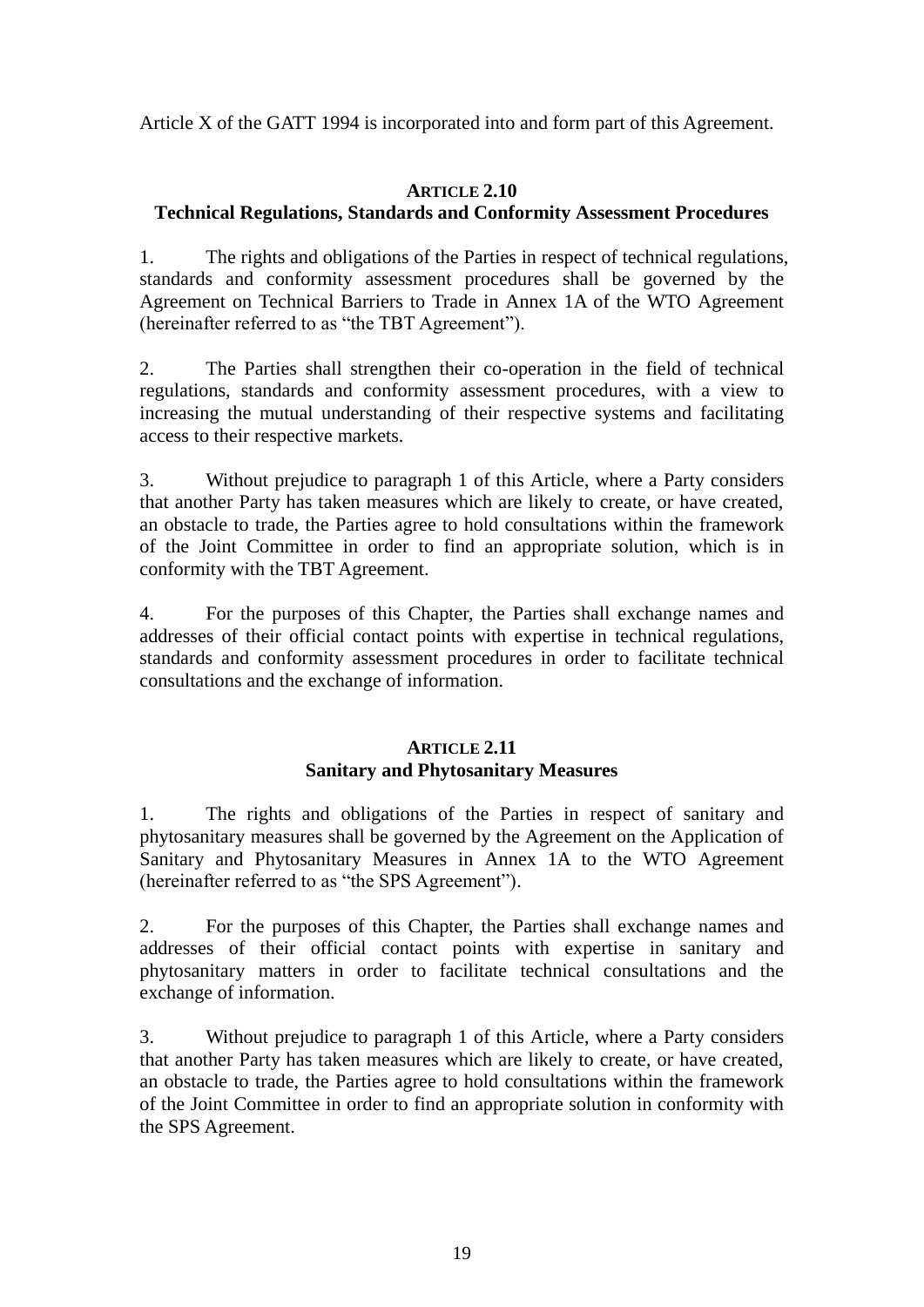#### **ARTICLE 2.12 Restrictions to Safeguard the Balance-of-Payments**

1. The Parties shall endeavour to avoid the imposition of restrictive measures for balance-of-payments purposes.

2. Any such measures taken for trade in goods shall be in accordance with Article XII of the GATT 1994 and the Understanding on the Balance-of-Payments Provisions of the GATT 1994, the provisions of which are incorporated into and form part of this Agreement.

# **ARTICLE 2.13 State Trading Enterprises**

Nothing in this Agreement shall be construed to prevent a Party from maintaining or establishing a state trading enterprise in accordance with Article XVII of the GATT 1994.

# **ARTICLE 2.14 Revision Clause**

Upon request by a Party, the Parties shall consult to consider accelerating the elimination of customs duties as set out in Annex 1 or incorporating into one Party's schedule, goods that are not subject to the elimination schedule. Further commitments between the Parties to accelerate the elimination of a customs duty on a good or to include a good in Annex 1 shall supersede any duty rate or staging category determined pursuant to their respective Schedules. These commitments shall enter into force after the Parties have exchanged notification certifying that they have completed the necessary internal legal procedures and on such dates as may be agreed between the Parties.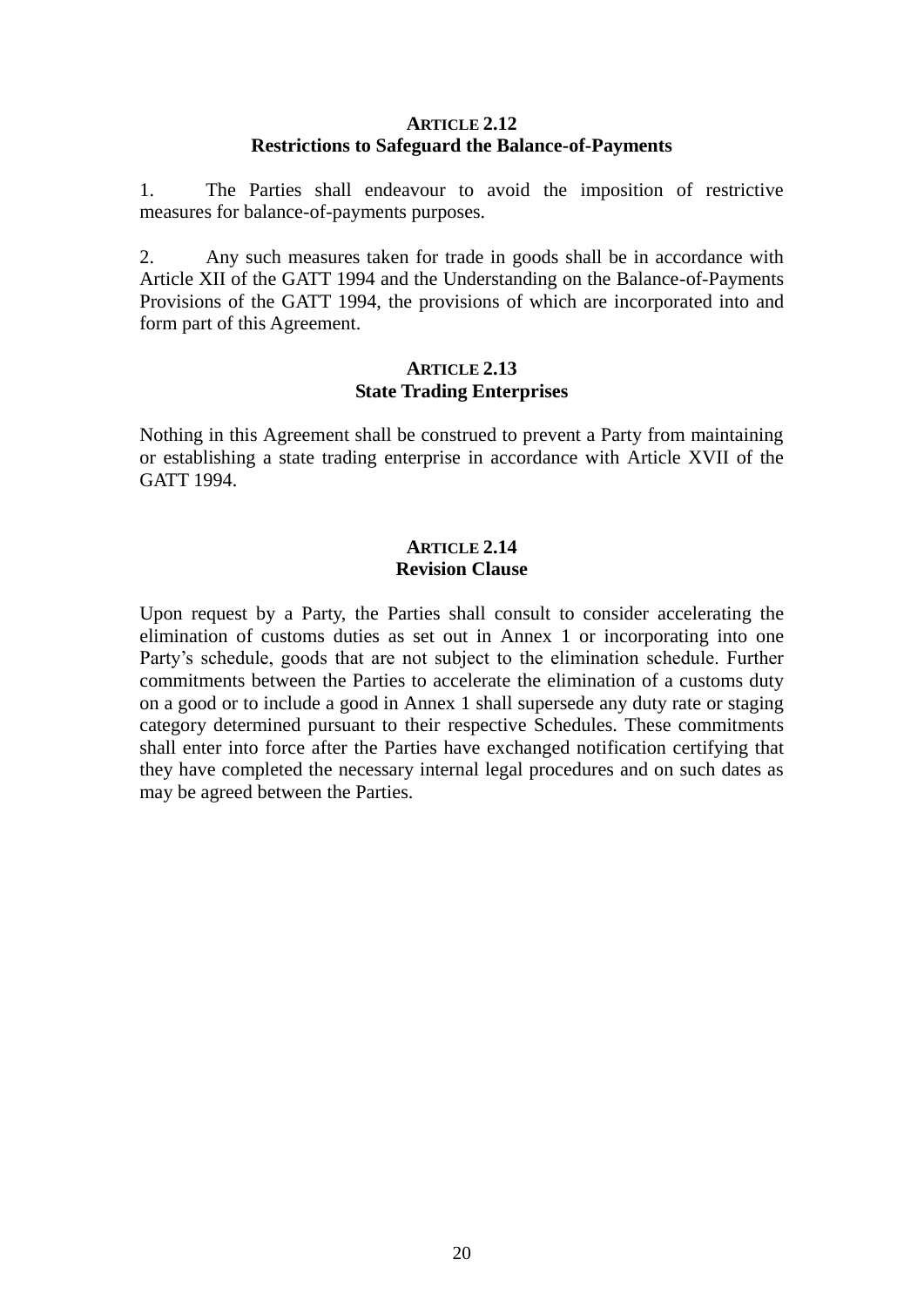# **CHAPTER 3 RULES OF ORIGIN**

# **SECTION A: ORIGIN DETERMINATION**

# **ARTICLE 3.1 Definitions**

For the purposes of this Chapter:

- (a) **aquaculture** refers to the farming of aquatic organisms including fish, molluscs, crustaceans, other aquatic invertebrates and aquatic plants, from seedstock such as eggs, fry, fingerlings and larvae, by intervention in the rearing or growth processes to enhance production, such as, *inter alia*, regular stocking, feeding, protection from predators;
- (b) **consignment** means goods which are either sent simultaneously from one exporter to one consignee or covered by a single transport document covering their shipment from the exporter to the consignee or, in the absence of such a document, by a single invoice;
- (c) **generally accepted accounting principles** means the recognised consensus or substantial authoritative support in the territory of a Party, with respect to the recording of revenues, expenses, costs, assets, and liabilities, the disclosure of information and the preparation of financial statements. These standards may encompass broad guidelines of general application as well as detailed standards, practices and procedures;
- (d) **good** refers to a material or an article that has been produced or obtained, even if it is intended for later use in another production operation etc.;
- (e) **Harmonized System ("HS")** means the Harmonized Commodity Description and Coding System, including its general rules and legal notes set out in the Annex to the International Convention on the Harmonized Commodity Description and Coding System;
- (f) **manufacture** refers to any kind of working or processing, including assembly or specific operations;
- (g) **material** refers to any ingredient, raw material, compound or part, etc., used in the production of a good;
- (h) **non-originating material** means a material that does not qualify as originating under this Chapter; and
- (i) **production** refers to growing, raising, mining, harvesting, fishing, aquaculture, trapping, hunting, manufacturing, processing, assembling or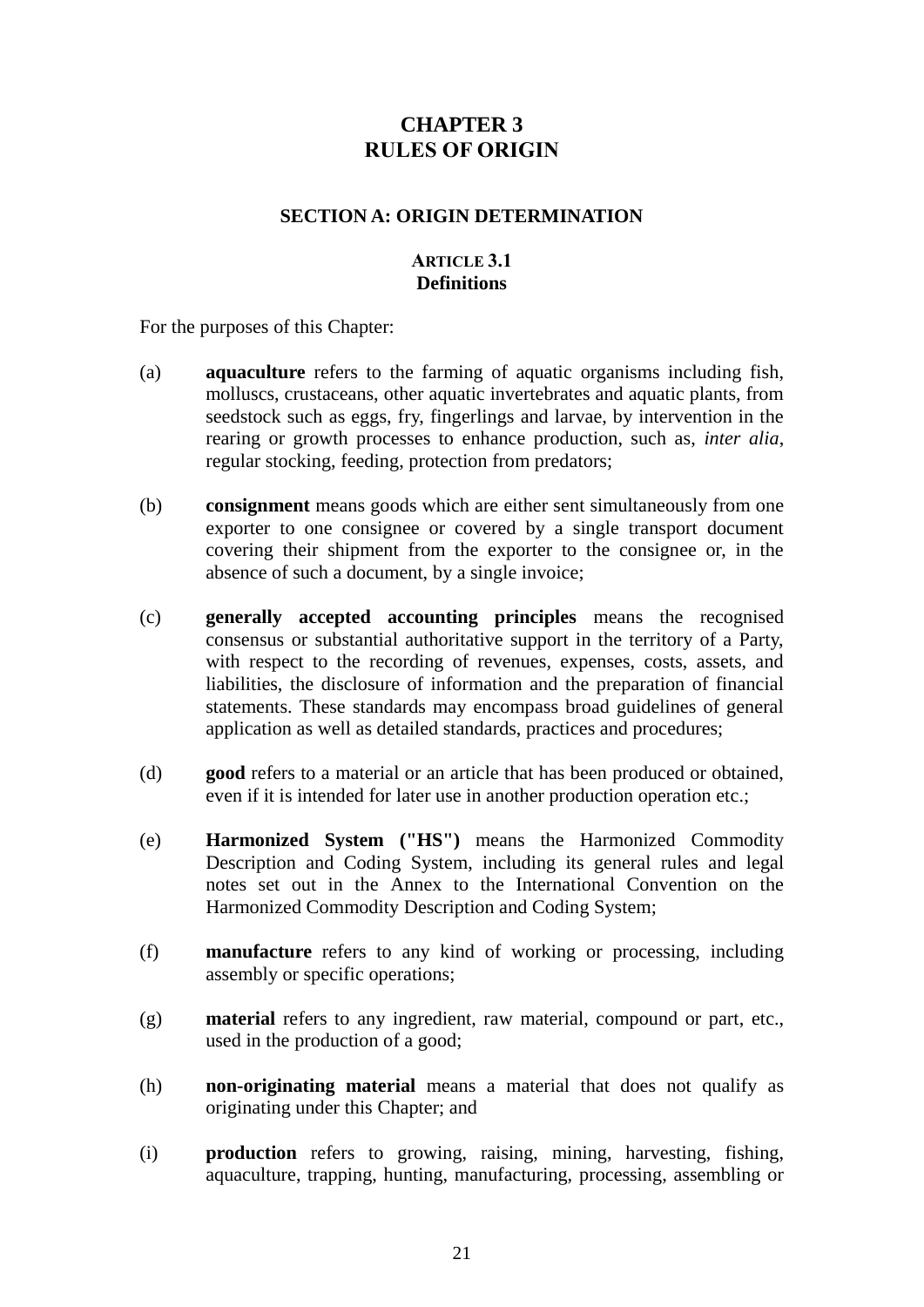disassembling a good etc.

# **ARTICLE 3.2 Originating Goods**

For the purposes of this Agreement, goods shall be deemed as originating goods of a Party and shall be eligible for preferential treatment provided they are consigned according to Article 3.14 and:

- (a) are wholly obtained or produced in the territory of the exporting Party according to Article 3.3; or
- (b) have undergone sufficient working or production according to Article 3.4.

#### **ARTICLE 3.3 Wholly Obtained or Produced Goods**

For the purposes of this Agreement, goods wholly obtained or produced in the territory of a Party shall be treated as originating goods of that Party. The following goods shall be considered as being wholly obtained or produced in the territory of a Party:

- (a) mineral goods and natural resources extracted or taken from that Party's soil, waters, seabed or beneath the seabed;
- (b) vegetable goods harvested or produced in the territory of that Party;
- (c) live animals born and raised in the territory of that Party;
- (d) goods obtained from animals referred to in subparagraph (c) of this Article or raised in the territory of that Party;
- (e) goods obtained from hunting, trapping, fishing or aquaculture conducted in the territory of that Party;
- (f) goods of sea fishing and other marine goods taken from outside its territorial waters by a vessel registered, recorded or licensed with a Party and flying its flag;
- (g) goods produced and/or made on board a factory ship from goods referred to in subparagraph (f) of this Article, provided such factory ship is registered, recorded or licensed with a Party and flying its flag;
- (h) goods, other than goods of sea fishing and other marine goods, taken or extracted from the seabed or the subsoil of the continental shelf or the exclusive economic zone of any of the Parties;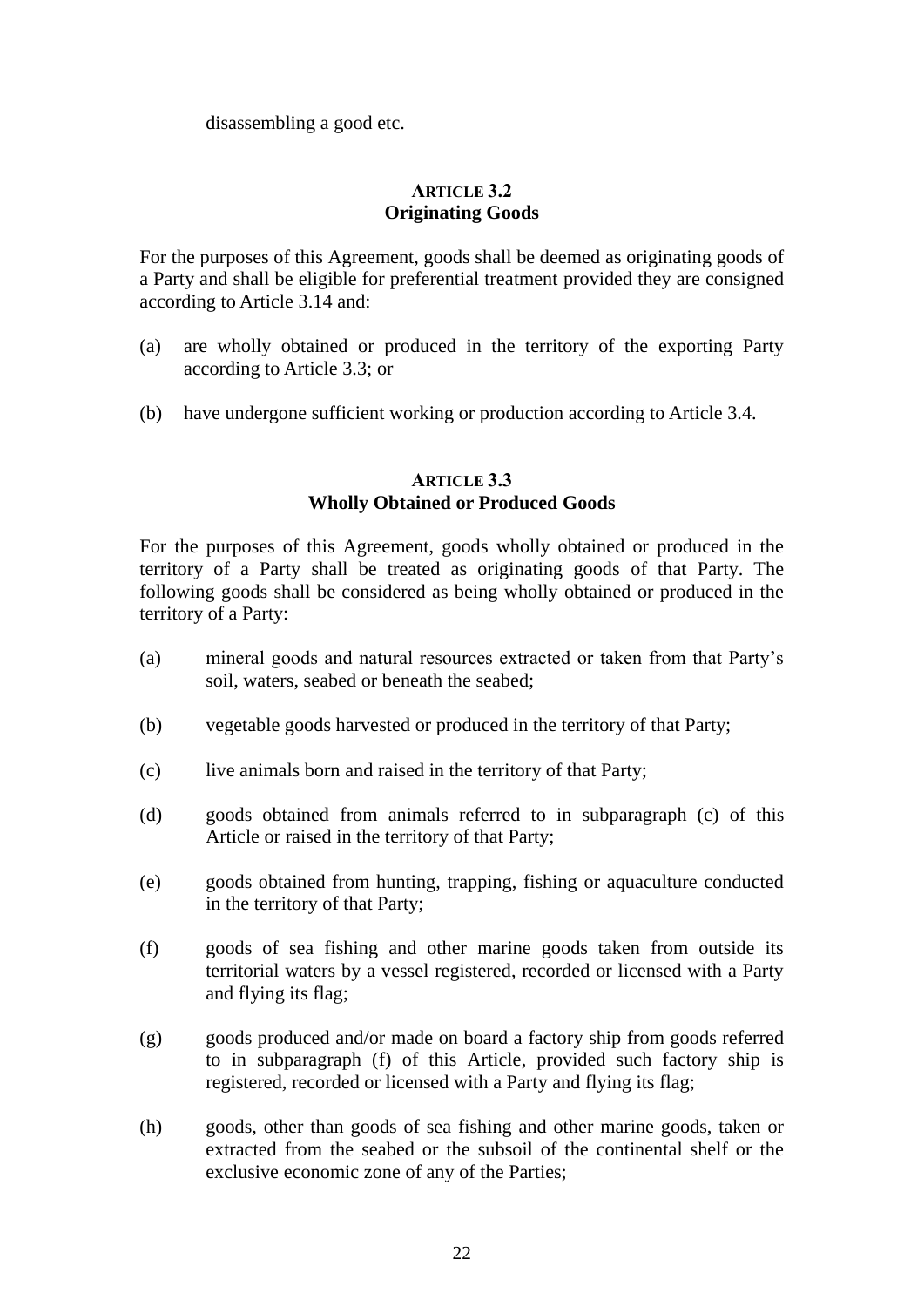- (i) goods, other than goods of sea fishing and other marine goods, taken or extracted from the seabed or the subsoil, in the Area outside the continental shelf and the exclusive economic zone of any of the Parties or of any other State as defined in the United Nations Convention on the Law of the Sea, by a vessel registered, recorded or licensed with a Party, or a person of a Party;
- (j) used articles collected in the territory of that Party which can no longer perform their original purpose there nor are capable of being restored or repaired and which are fit only for disposal or for the recovery of parts or raw materials;
- (k) waste or scrap resulting from consumption or manufacturing operations conducted in the territory of that Party, fit only for disposal or recovery of raw materials; and
- (l) goods produced in the territory of that Party exclusively from goods referred to in subparagraphs (a) through (k) of this Article, or from their derivatives, at any stage of production.

# **ARTICLE 3.4 Sufficient Working or Production**

1. For the purpose of subparagraph (b) of Article 3.2, a good which has undergone sufficient working or production in the territory of a Party, as provided under this Article, shall be treated as an originating good of that Party.

2. A good is considered to have undergone sufficient working or production in the territory of a Party if the good:

- (a) satisfies the product-specific rules of origin for the products specified in Annex 3; or
- (b) attains a qualifying value added of not less than thirty five percent (35%) based on the ex-works price as determined in paragraph 3 of this Article.

3. For the purpose of subparagraph 2(b) of this Article, the following formula for qualifying value added shall apply:

$$
\frac{Ex-Works \text{ Price} - N.O.M.}{Ex-Works \text{ Price}} \quad x \, 100\% \geq 35\%
$$

where: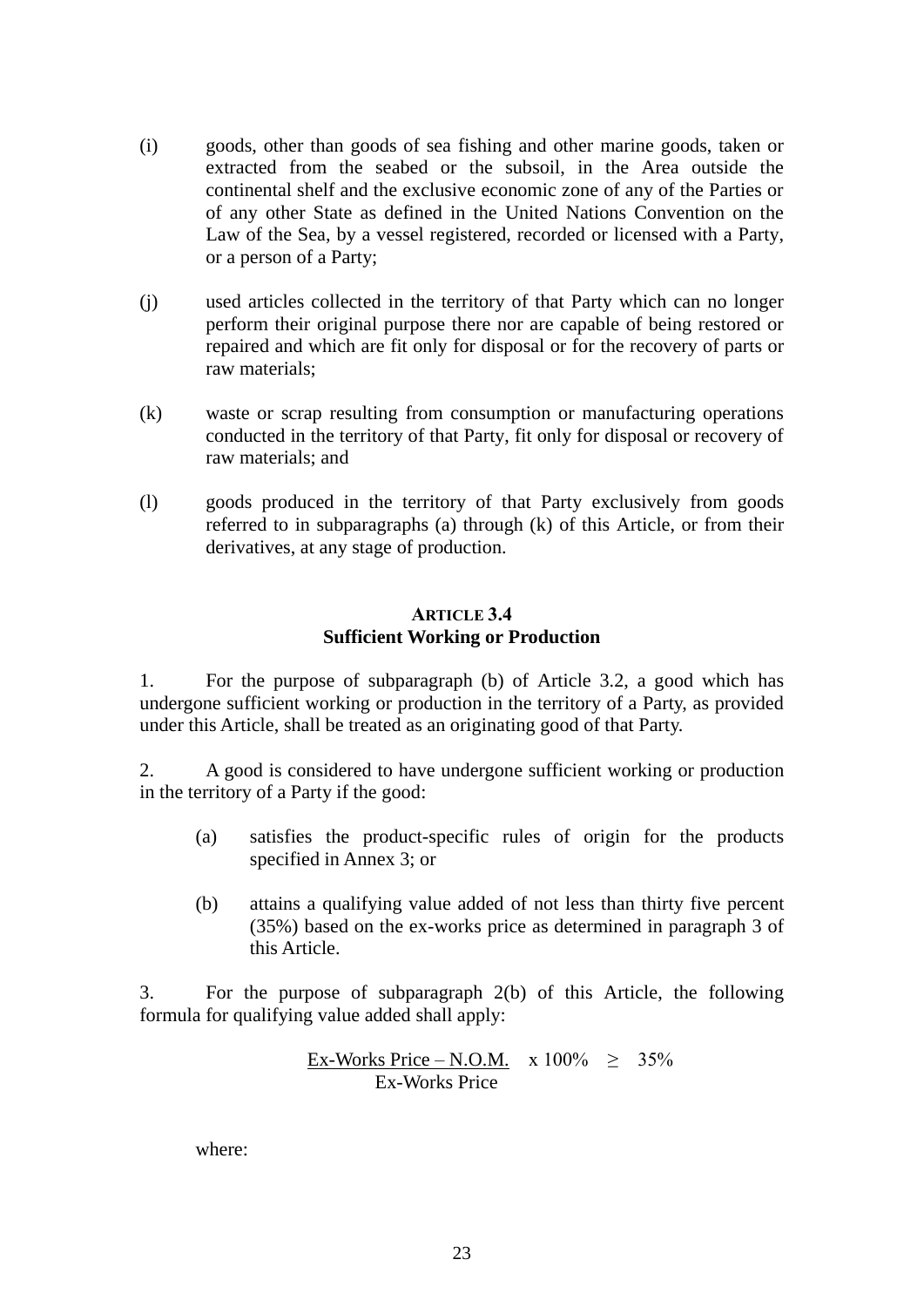- (a) **Ex-Works Price** means the price paid for the good ex-works to the manufacturer in the Parties in whose undertaking the last working or processing is carried out, provided the price includes the value of all the materials used, minus any internal taxes which are, or may be, repaid when the good obtained is exported;
- (b) **N.O.M.** is the value of the non-originating materials, as defined in subparagraph (h) of Article 3.1.

4. For the purpose of calculating the N.O.M. under subparagraph 3(b) of this Article, the value of the N.O.M. used in the production of a good in the territory of a Party shall be the cost, insurance and freight (CIF) value and shall be determined in accordance with the provisions of Part I of the Agreement on Implementation of Article VII of the GATT 1994 in Annex 1A to the WTO Agreement (hereinafter referred to as "Agreement on Customs Valuation"), or if the CIF value is not known and cannot be ascertained, the first ascertainable price paid for the material in the Party.

#### **ARTICLE 3.5 Materials Used in Production**

For a non-originating material that undergoes sufficient production in the territory of one or both the Parties as provided for in Article 3.4, the total value of the resulting good shall be the originating value when that good is used in the subsequent production of another good.

#### **ARTICLE 3.6** *De Minimis*

Notwithstanding subparagraph 2(a) of Article 3.4, a good shall be considered as originating where the value of all non-originating materials used in the production of the good, which do not undergo the applicable change in tariff classification or fulfill any other condition set out in Annex 3, does not exceed ten percent (10%) of the ex-works price of the good.

#### **ARTICLE 3.7 Accumulation**

Originating materials from the GCC, used in the production of a good in Singapore, shall be considered to originate in Singapore, or *vice versa*.

#### **ARTICLE 3.8 Insufficient Operations**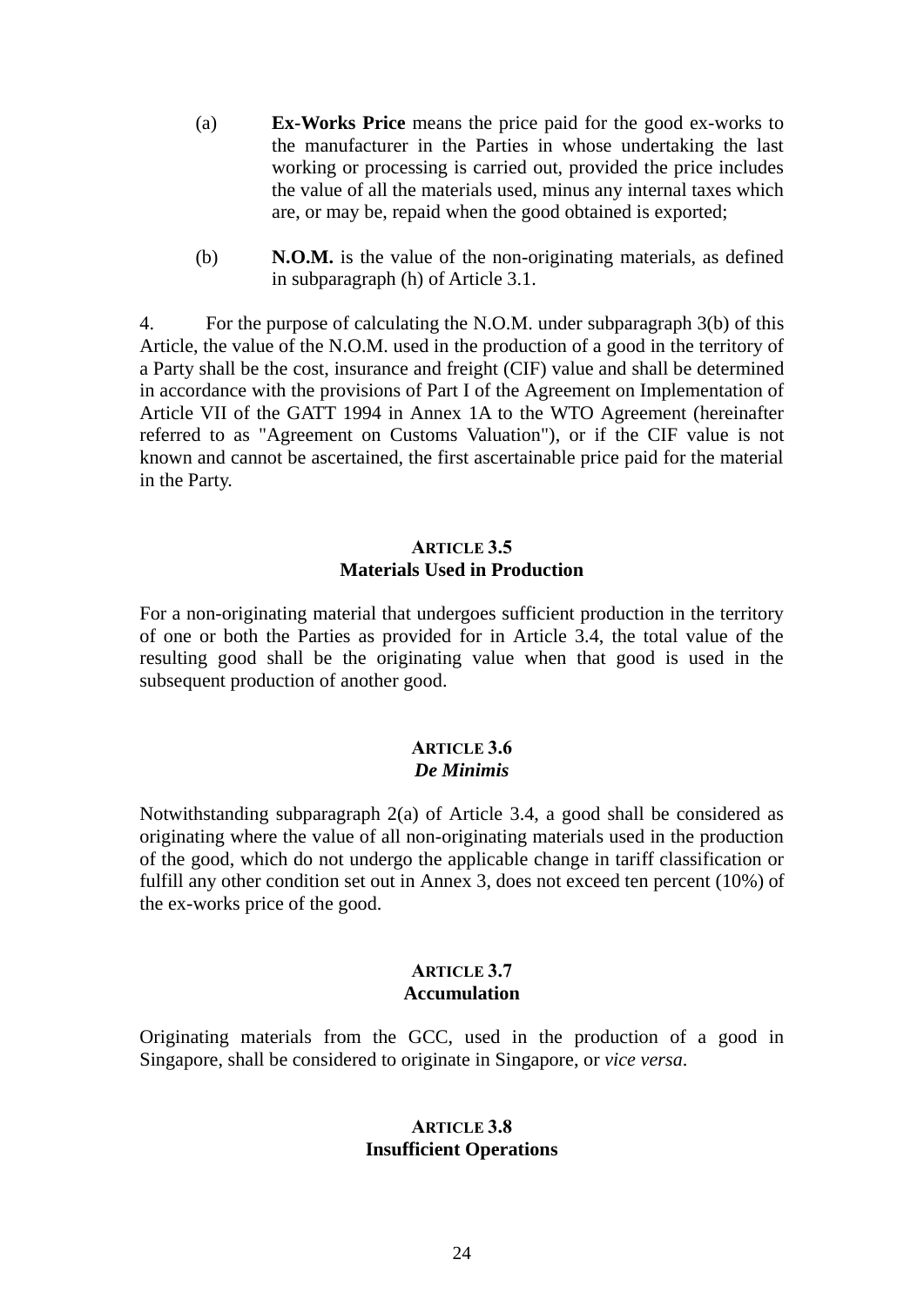1. The following operations or processes shall not be considered as sufficient production provided for in Article 3.4:

- (a) operations to ensure the preservation of goods in good condition during transport and storage (such as drying, freezing, keeping in brine, ventilation, spreading out, chilling, placing in salt, sulphur dioxide or other aqueous solutions, removal of damaged parts, and like operations);
- (b) simple operations consisting of removal of dust, sifting or screening, sorting, classifying, matching (including assembly of sets of articles), washing, painting, cutting;
- (c) changes in packing and breaking up and assembly of consignments;
- (d) simple cutting, placing in bottles, slicing and re-packing in flasks, bags, boxes, fixing on cards or boards, and all other simple packing operations;
- (e) affixing of marks, labels or other like distinguishing signs on goods or their packaging;
- (f) slaughter of animals;
- (g) any combination of two or more operations referred to in subparagraphs (a) to (f) above.

2. All operations carried out in a Party on a given good shall be considered together when determining whether the working or processing undergone by that good is to be regarded as insufficient within the meaning of paragraph 1 of this Article.

# **ARTICLE 3.9 Accessories, Spare Parts, Tools**

Each Party shall provide that the accessories, spare parts and tools dispatched with a piece of good, which are part of the normal good and included in the price thereof or which are not separately invoiced, shall be:

- (a) regarded as one with the piece of good in question, and
- (b) disregarded in determining whether all the non-originating materials used in the production of the good in Annex 3 undergo the applicable change in tariff classification.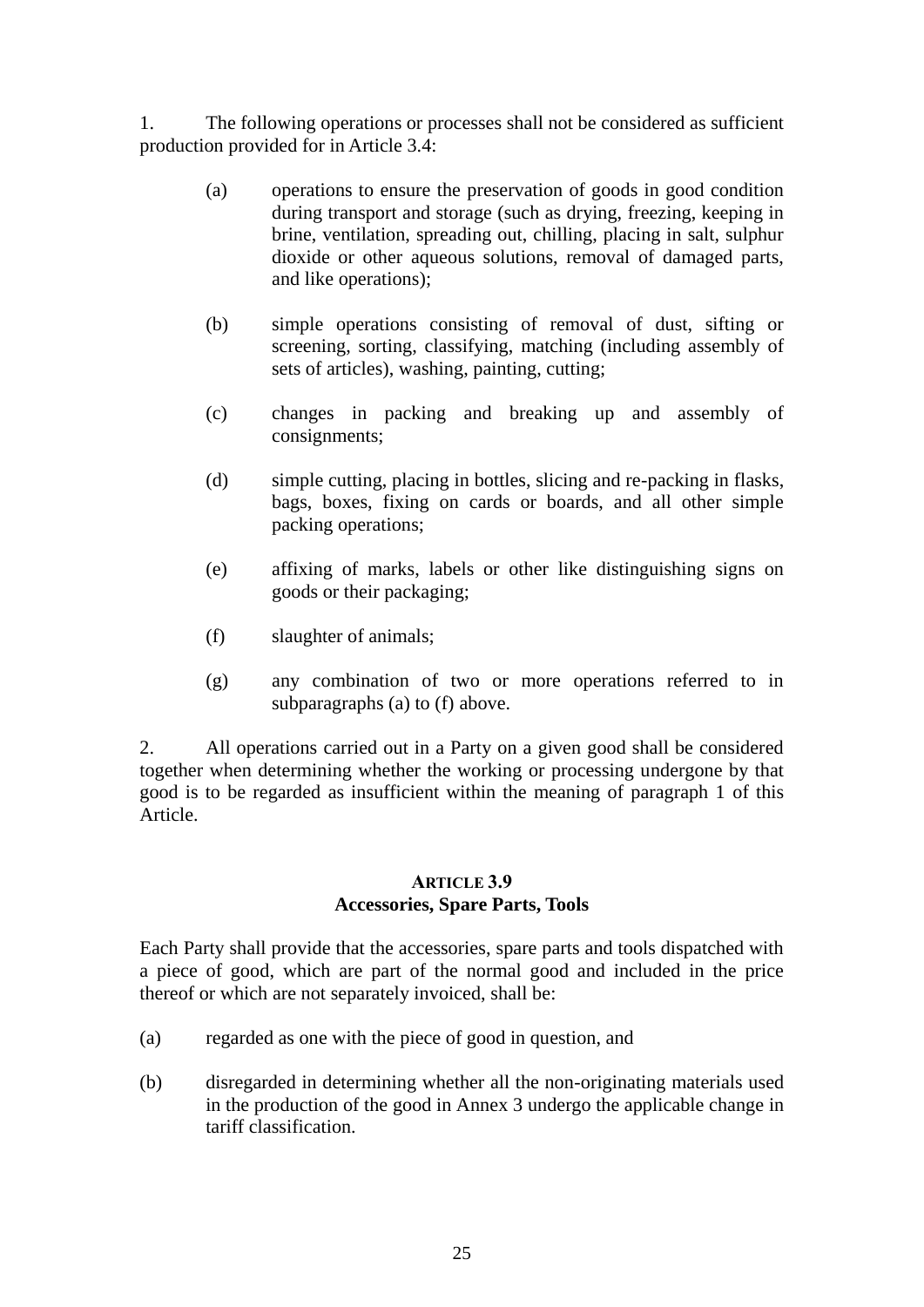#### **ARTICLE 3.10 Packaging Materials and Containers for Retail Sale**

Each Party shall provide that packaging materials and containers in which a good is packaged for retail sale, if classified with the good, shall be disregarded in determining whether all the non-originating materials used in the production of the good undergo the applicable change in tariff classification set out in Annex 3 and, if the good is subject to qualifying value content requirement, the value of such packaging materials and containers shall be taken into account as originating or non-originating materials, as the case may be, in calculating the qualifying value content of the good.

#### **ARTICLE 3.11 Packing Materials and Containers for Shipment**

Each Party shall provide that packing materials and containers in which a good is packed for shipment shall be disregarded in determining whether the good satisfies the qualifying value content requirement.

# **ARTICLE 3.12 Neutral Elements**

In order to determine whether a good originates, the value of the following neutral elements which might be used in its manufacture shall be excluded from the nonoriginating materials:

- (a) plant and equipment;
- (b) machines and tools; or
- (c) goods which do not enter and which are not intended to enter into the final composition of the good.

# **ARTICLE 3.13 Accounting Segregation of Materials**

1. Each Party shall provide that the determination of whether fungible goods or materials are originating goods shall be made either by physical segregation of each good or material or through the use of any inventory management method, such as averaging, last-in, first-out, or first-in, first out, recognised in the generally accepted accounting principles of the Party in which the production is performed, or otherwise accepted by the Party in which the production is performed.

2. Each Party shall provide that an inventory management method selected under paragraph 1 of this Article for particular fungible goods or materials shall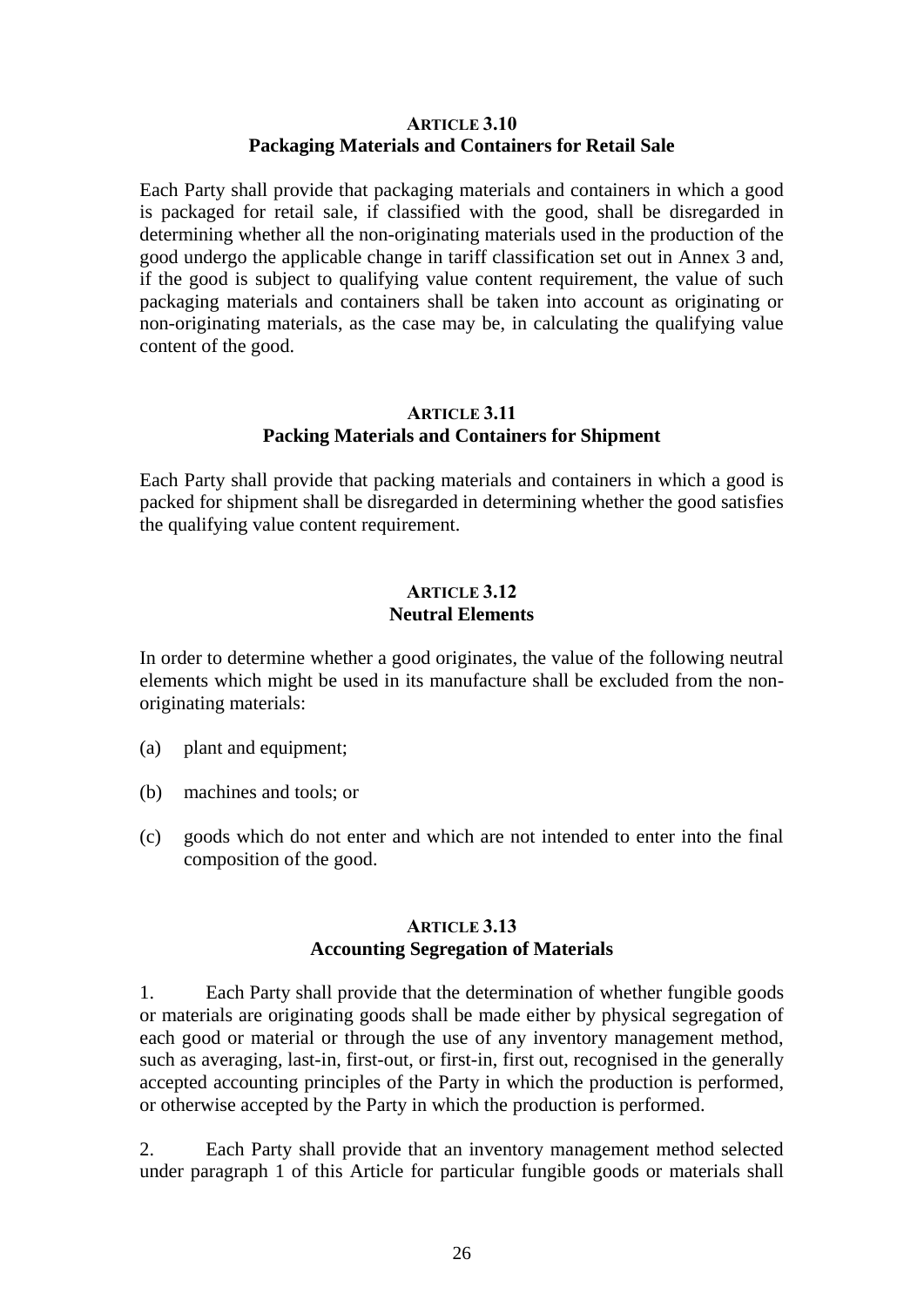continue to be used for those fungible goods or materials throughout the fiscal year of the Party that selected the inventory management method.

# **SECTION B: CONSIGNMENT CRITERIA**

#### **ARTICLE 3.14 Direct Consignment**

1. The originating goods of a Party shall be deemed to meet the consignment criteria under this Agreement when they are:

- (a) transported directly from the territory of that Party to the territory of another Party; or
- (b) transported through the territory or territories of one or more non-Parties for the purpose of transit or temporary storing in warehouses in such territory or territories, and the goods have not entered into trade or consumption there, provided that:
	- (i) they do not undergo operations other than unloading, reloading or operations to preserve them in good condition; or
	- (ii) the transit entry is justified for geographical reason or by considerations related exclusively to transport requirements.

2. Evidence that the conditions set out in paragraph 1 of this Article have been fulfilled shall be supplied to the customs authorities of the importing Party by the production of:

- (a) a single transport document covering the passage from the exporting Party through the country of transit; or
- (b) a certificate issued by the customs authorities of the country of transit:
	- (i) giving an exact description of the goods;
	- (ii) stating the dates of unloading and reloading of the goods and, where applicable, the names of the ships, or the other means of the transport used; and
	- (iii) certifying the conditions under which the goods remained in the transit country; or
- (c) where the documents referred to under subparagraphs (a) or (b)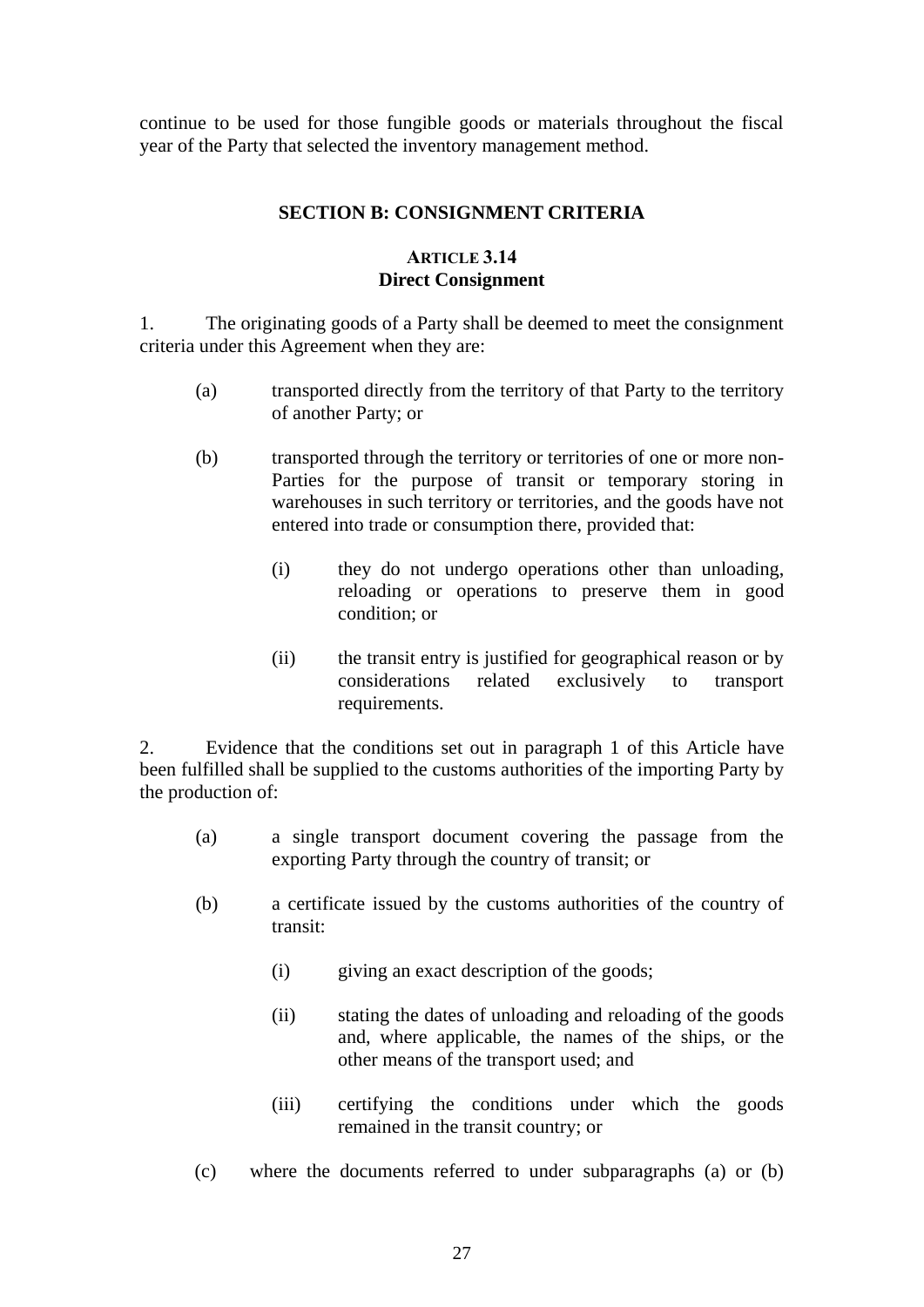above cannot be produced, any substantiating documents acceptable to the customs authorities.

# **SECTION C: CONSULTATION AND MODIFICATIONS**

# **ARTICLE 3.15 Consultation and Modifications**

The Parties shall consult and cooperate as appropriate to:

- (a) ensure that this Chapter is applied in an effective and uniform manner; and
- (b) discuss necessary amendments to this Chapter, taking into account developments in technology, production processes, and other related matters.

# **SECTION D: APPLICATION AND INTERPRETATION**

# **ARTICLE 3.16 Application and Interpretation**

For the purposes of this Chapter:

- (a) the basis for tariff classification is the Harmonized System; and
- (b) any cost and value referred to in this Chapter shall be recorded and maintained in accordance with the generally accepted accounting principles applicable in the territory of the Party in which the good is produced.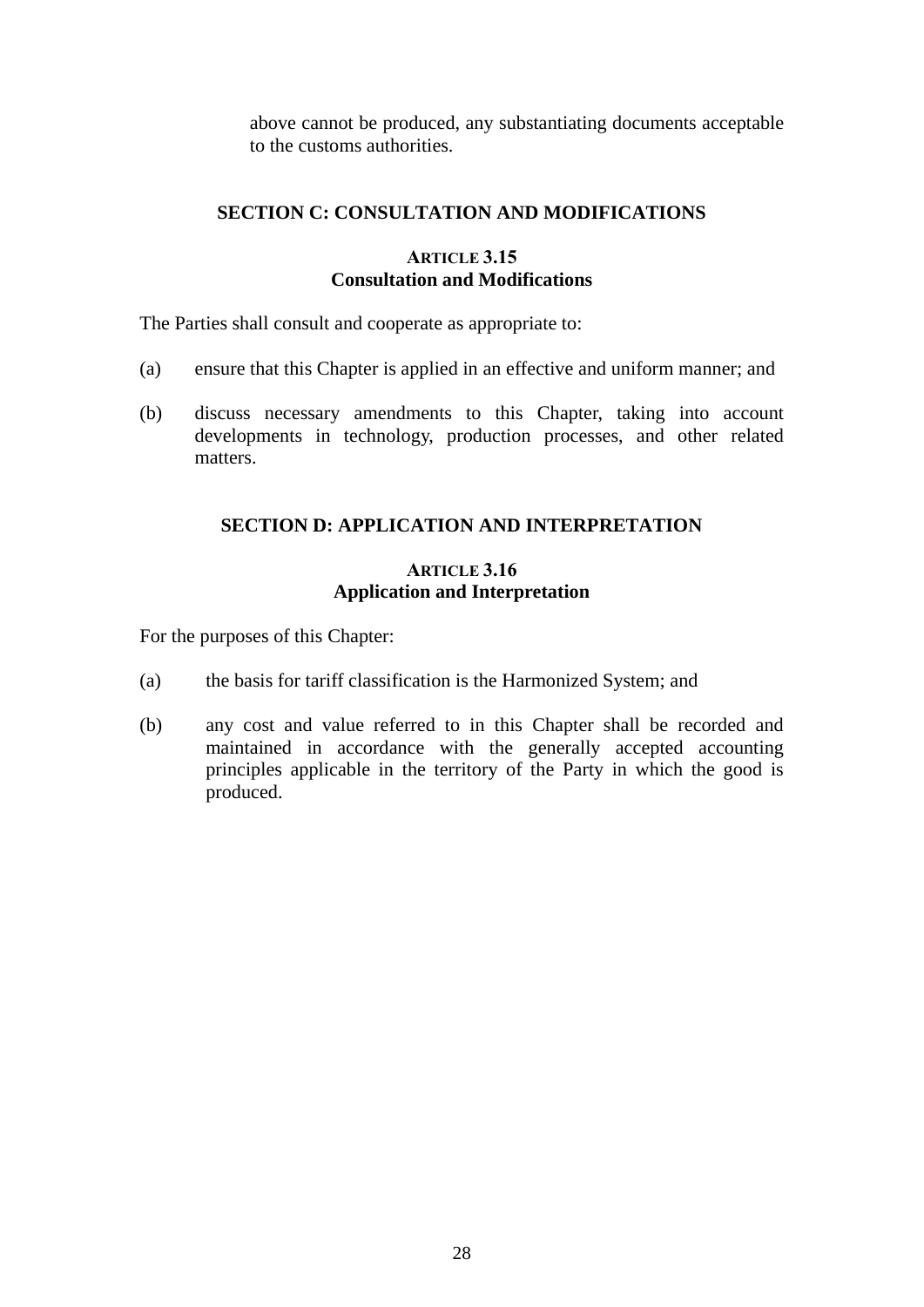# **CHAPTER 4 CUSTOMS PROCEDURES**

# **ARTICLE 4.1 Scope**

This Chapter shall apply, in accordance with the Parties' respective national laws, rules and regulations, to customs procedures required for clearance of goods traded between the Parties.

# **ARTICLE 4.2 General Provisions**

1. The Parties recognise that the objectives of this Agreement may be promoted by the simplification of customs procedures for their bilateral trade.

2. Customs procedures of the Parties shall conform where possible, to the standards and recommended practices of the World Customs Organization.

3. The customs administration of each Party shall periodically review its customs procedures with a view to their further simplification and development to facilitate bilateral trade.

#### **ARTICLE 4.3 Transparency**

1. Each Party shall ensure that its laws, regulations, guidelines, procedures, and administrative rulings governing customs matters are promptly published, either on the Internet or in print form.

2. Each Party shall designate, establish, and maintain one or more inquiry points to address inquiries from interested persons pertaining to customs matters, and shall endeavour to make available publically through electronic means, information concerning procedures for making such inquiries.

3. Nothing in this Article or in any part of this Agreement shall require any Party to publish law enforcement procedures and internal operational guidelines including those related to conducting risk analysis and targeting methodologies.

# **ARTICLE 4.4 Risk Management**

1. The Parties shall adopt a risk management approach in its customs activities, based on its identified risk of goods, in order to facilitate the clearance of low risk consignments, while focusing its inspection activities on high-risk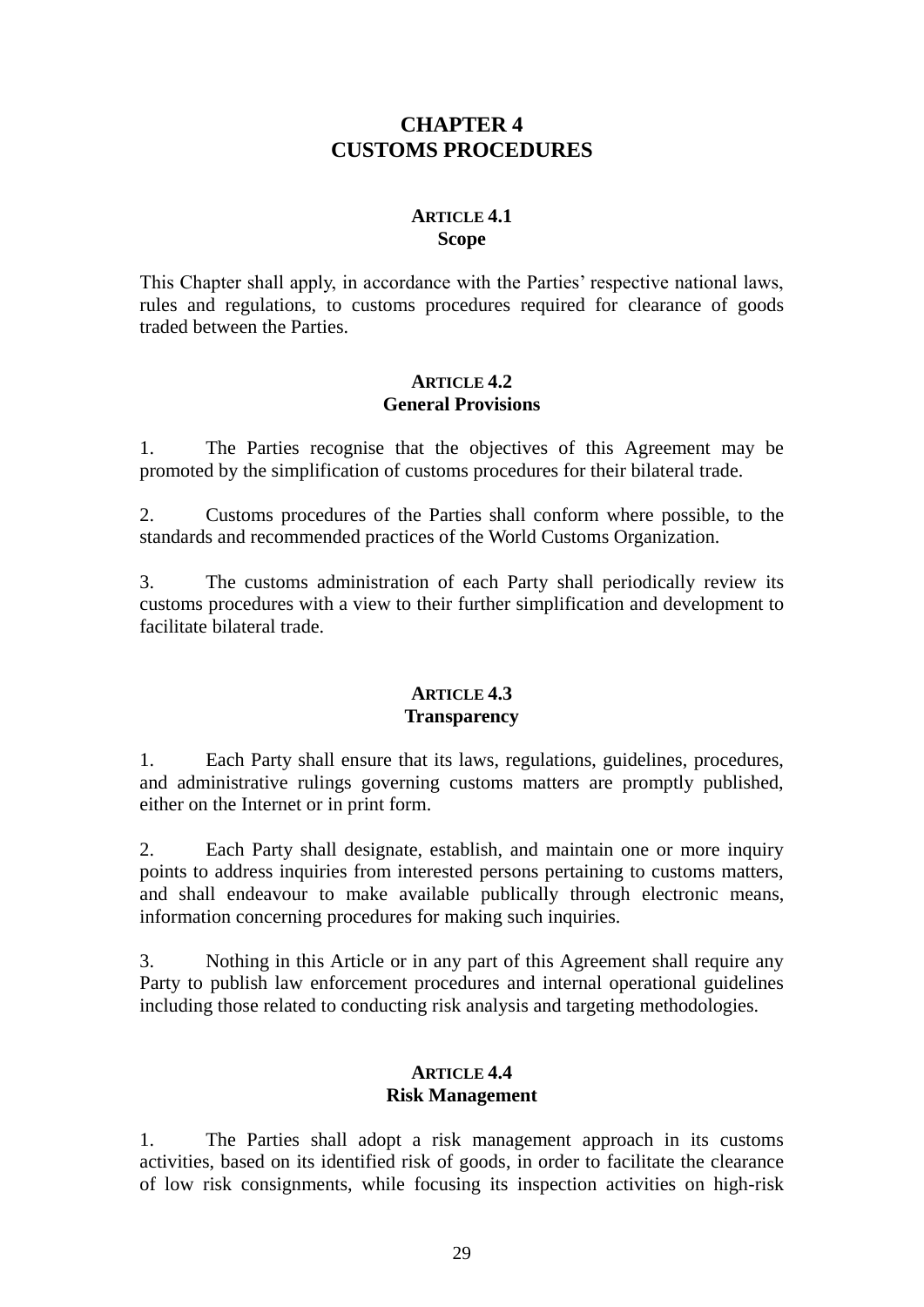goods.

2. The Parties shall exchange information on risk management techniques used in the performance of their customs procedures.

#### **ARTICLE 4.5 Paperless Communications**

1. For the purposes of trade facilitation, the Parties shall endeavour to provide an electronic environment that supports business transactions between their respective customs administration and their trading entities.

2. The Parties shall exchange views and information on realising and promoting paperless communications between their respective customs administration and their trading entities.

3. The respective customs administration of the Parties, in implementing initiatives which provide for the use of paperless communications, shall take into account the methodologies agreed at the World Customs Organization.

#### **ARTICLE 4.6 Certification of Origin**

1. The certification of origin will be issued by the competent authority of each Party for the first two (2) years after the date of entry into force of this Agreement.

2. The Parties shall exchange specimen signatures of the authorised signatories issuing the certification of origin and shall provide specimen impressions of official seals at least six (6) months before the date of entry into force of this Agreement.

3. For the purposes of paragraph 1 of this Article, the Parties agreed to include the origin criterion text which would appear in the corresponding description of goods column of the Certification of Origin as "QUALIFYING VALUE CONTENT: %" or "CTC", as the case may be.

4. Notwithstanding paragraph 1 of this Article, at the first regular review session of this Agreement by the Joint Committee pursuant to paragraph 3 of Article 1.11, the Parties shall evaluate and decide on whether to continue with the issue of the certification of origin by the competent authority of each Party, or to switch to the self-certification procedures as set out in paragraphs 5 to 9 of this Article. If either Party is not ready to switch to self-certification during the first regular review session, the issue shall be deferred to subsequent reviews until such time where both Parties can agree to adopt the self-certification procedures.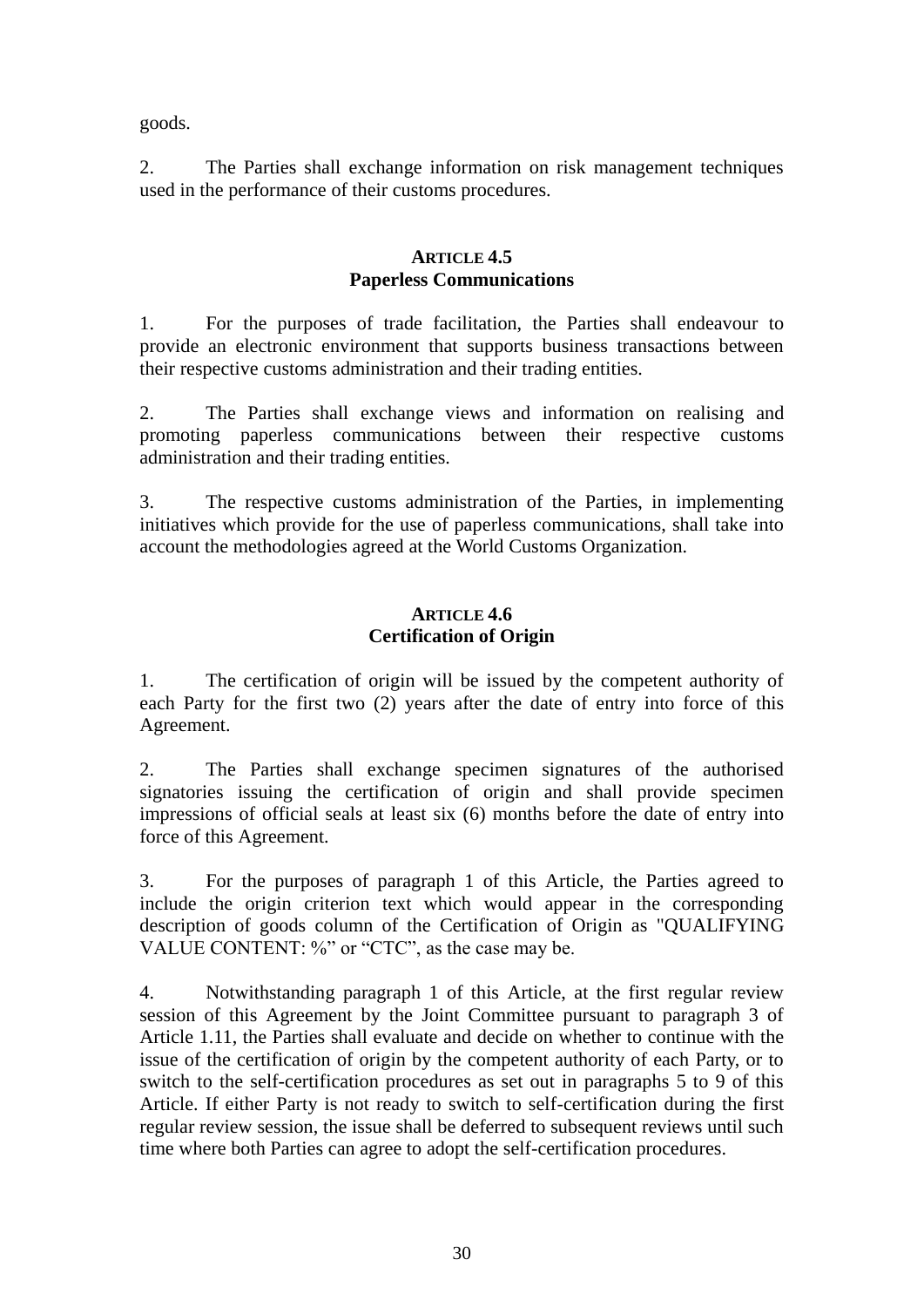5. In the case of self-certification, for the purpose of obtaining preferential tariff treatment in the other Party, a proof of origin in the form of a certification of origin shall be completed in accordance with Annex 4 and signed by an exporter or producer of the exporting Party, certifying that a good qualifies as an originating good for which an importer may claim preferential treatment upon the importation of the good into the territory of the other Party.

6. The details in the certification of origin have been agreed between the Parties to consist of the HS Code, description and quantity of the goods, name of consignee, name of exporter or producer or manufacturer, and the country of origin.

- 7. Each Party shall:
	- (a) require an exporter in its territory to complete and declare a certification of origin for any exportation of goods for which an importer may claim preferential tariff treatment upon importation of the goods into the territory of the other Party; and
	- (b) provide that where an exporter in its territory is not the producer of the good, the exporter may complete and declare a certification of origin on the basis of:
		- (i) his knowledge of whether the good qualifies as an originating good; or
		- (ii) his reasonable reliance on the producer's written representation that the good qualifies as an originating good; or
		- (iii) a completed and signed certification for the good voluntarily provided to the exporter by the producer.

8. Nothing in paragraph 7 of this Article shall be construed to require a producer to provide a certification of origin to an exporter.

9. Each Party shall provide that a certification of origin that has been completed and signed by an exporter or producer in the territory of the other Party that is applicable to a single importation of a good into the Party's territory shall be accepted by its Customs Administration within six (6) months from the date on which the certification of origin was signed.

# **ARTICLE 4.7 Claims for Preferential Treatment**

1. Except as otherwise provided in this Chapter, each Party shall require an importer who makes a claim for preferential tariff treatment under this Agreement to: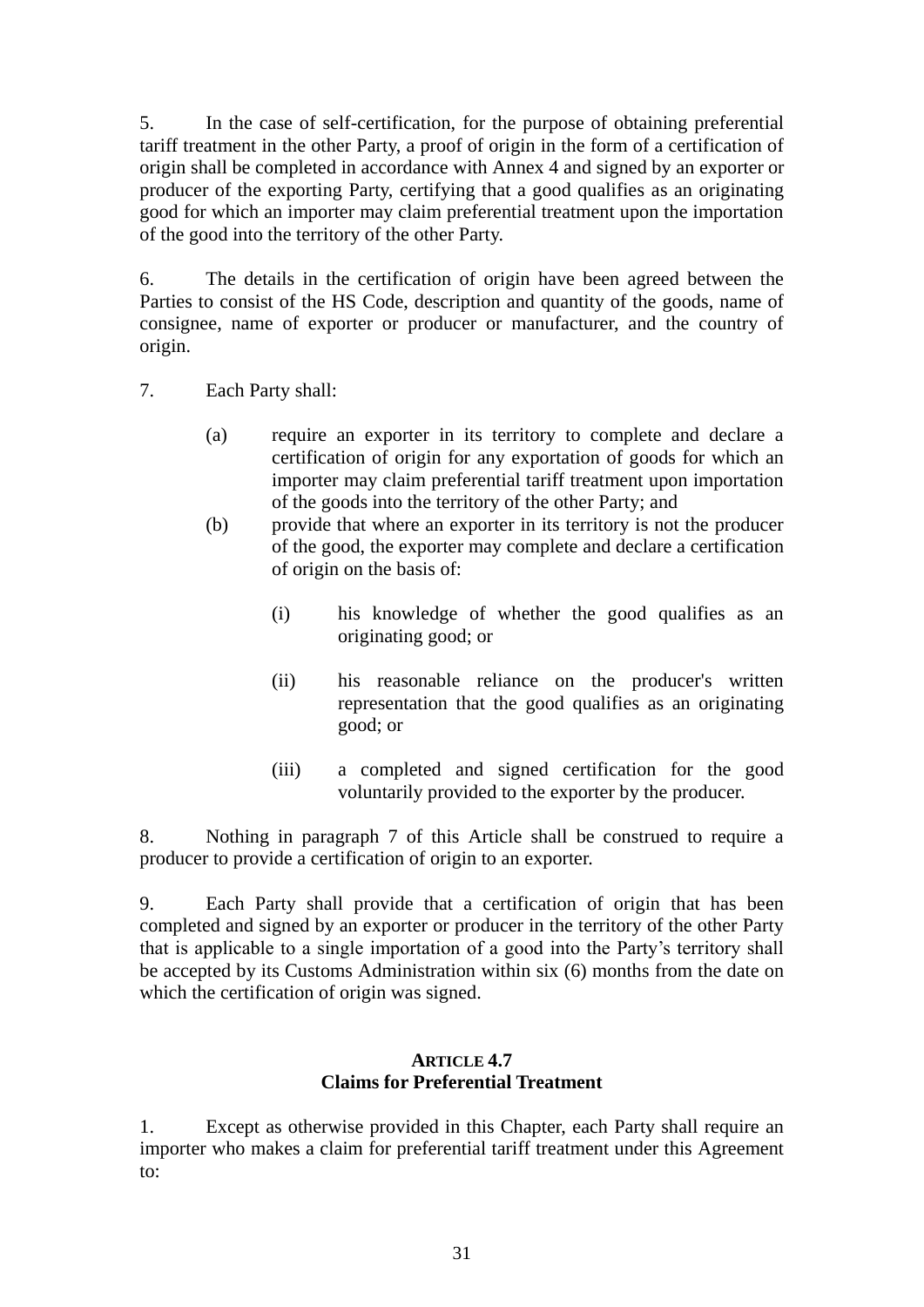- (a) request preferential tariff treatment at the time of importation of an originating product, whether or not the importer has a certification of origin;
- (b) make a written declaration that the good qualifies as an originating good;
- (c) have the certification of origin in its possession at the time the declaration is made, if required by the importing Party's customs administration;
- (d) provide an original or a copy of the certification of origin as may be requested by the importing Party's customs administration and, if required by that customs administration, such other documentation relating to the importation of the product; or
- (e) promptly make a corrected declaration and pay any duties owing where the importer has reason to believe that a certification of origin on which a declaration was based contains information that is not correct.

2. A Party may deny preferential tariff treatment under this Agreement to an imported good if the importer fails to comply with any requirement in this Article.

3. Each Party shall, in accordance with its laws, provide that where a good would have qualified as an originating good when it was imported into the territory of that Party, the importer of the good may, within a period specified by the laws of the importing Party, apply for a refund of any excess duties paid as a result of the good not having been accorded preferential treatment.

#### **ARTICLE 4.8 Waiver of Certification of Origin**

Each Party shall provide that a certification of origin shall not be required for the importation of a good whose value does not exceed US\$1,000 or its equivalent amount in the Party's currency, except that it may require that the invoice accompanying the importation shall include a statement certifying that the good qualifies as an originating good.

# **ARTICLE 4.9 Record Keeping Requirement**

1. Each Party shall provide that the exporter or producer in its territory that declares a certification of origin shall maintain in its territory, for thirty (30) months after the date on which the certification of origin was signed, all records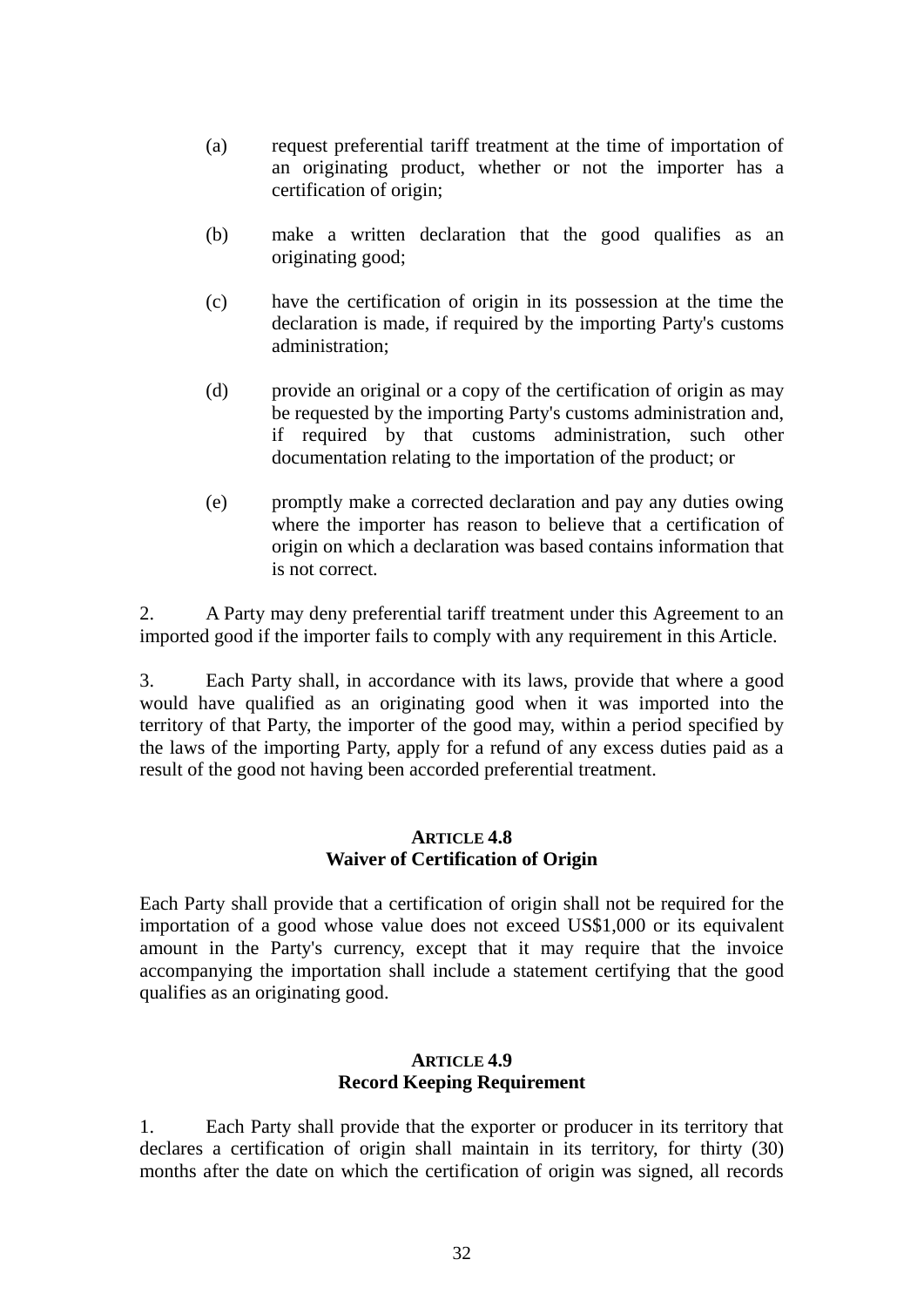relating to the origin of a good for which preferential tariff treatment was claimed in the territory of another Party, including records associated with:

- (a) the purchase of, cost of, value of, shipping of, and payment for, the good that is exported from its territory;
- (b) the sourcing of, purchase of, cost of, value of, and payment for, all materials, including indirect materials, used in the production of the good that is exported from its territory; and
- (c) the production of the good in the form in which the good is exported from its territory.

2. Each Party shall provide that an importer claiming preferential tariff treatment for a good imported into the Party's territory shall maintain in that territory, for thirty (30) months after the date of importation of the good, such documentation, including a copy of the certification of origin, as the Party may require relating to the importation of the good.

3. The records to be maintained in accordance with paragraphs 1 and 2 of this Article may include electronic records and shall be maintained in accordance with the domestic laws and practices of each Party.

# **ARTICLE 4.10 Cooperation in Origin Verification**

1. For the purpose of determining the authenticity and the correctness of the information given in the certification of origin, the importing Party may conduct verification by means of:

- (a) requests for information from the importer;
- (b) requests for assistance from the customs administration of the exporting Party as provided for in paragraph 2 of this Article;
- (c) written questionnaires to an exporter or a producer in the territory of another Party through the competent authority of the exporting Party;
- (d) visits to the premises of an exporter or a producer in the territory of another Party, subject to the consent of the exporter or the producer and the competent authority of the exporting Party; or
- (e) such other procedures as the Parties may agree.

2. For the purposes of subparagraph 1(b) of this Article, the customs administration of the importing Party: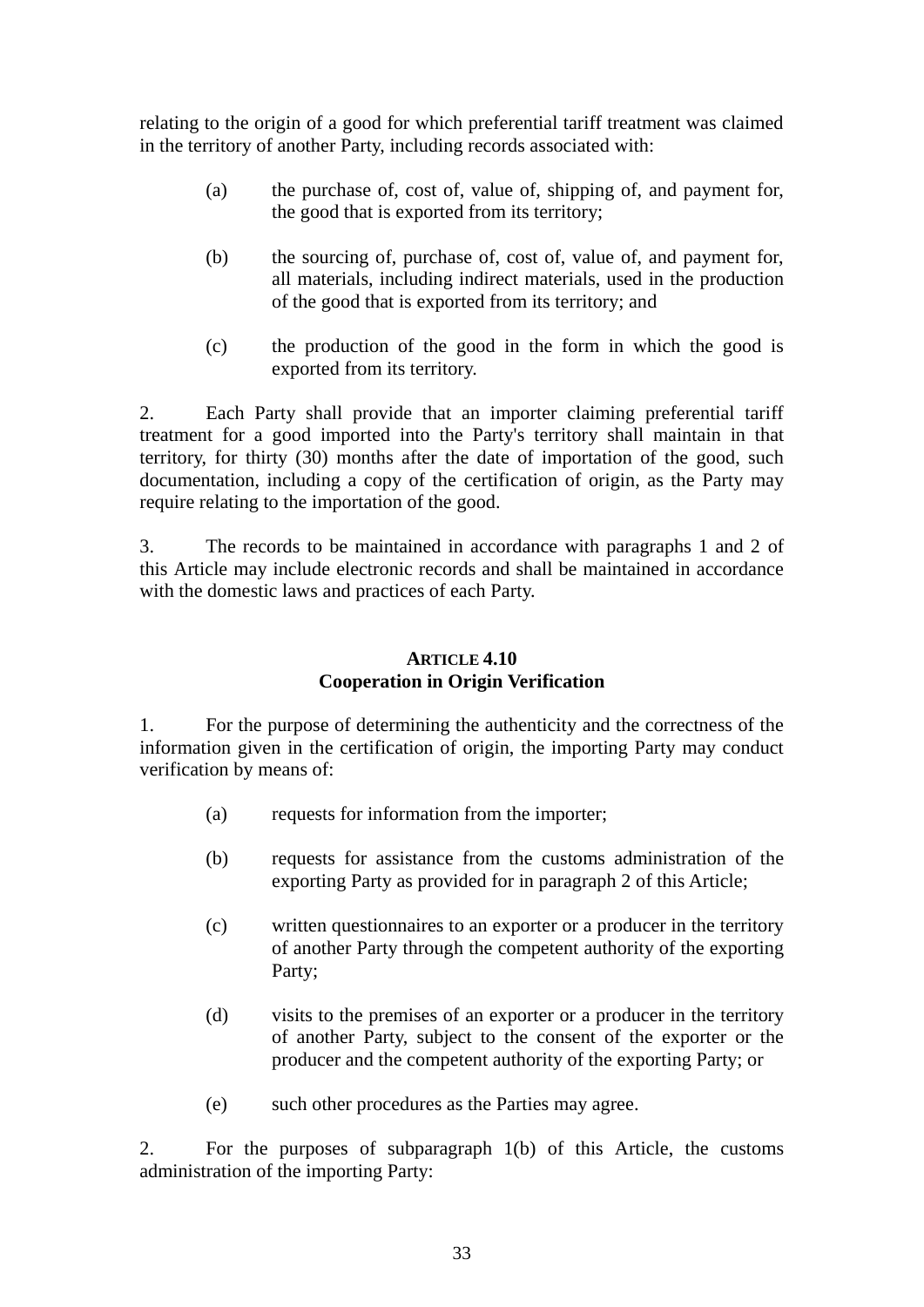- (a) may request the customs administration of the exporting Party to assist it in verifying:
	- (i) the authenticity of a certification of origin; and/or
	- (ii) the accuracy of any information contained in the certification of origin; and
- (b) shall provide the customs administration of another Party with:
	- (i) the reasons why such assistance is sought;
	- (ii) the certification of origin, or a copy thereof; and
	- (iii) any information and documents as may be necessary for the purpose of providing such assistance.

3. To the extent allowed by its domestic law and practices, the customs administration of the exporting Party shall fully co-operate in any action to verify eligibility.

4. The Party conducting a verification shall, through its customs administration, provide the exporter or producer whose good is the subject of the verification with a written determination of whether the good qualifies as an originating good, including findings of fact and the legal basis for the determination.

# **ARTICLE 4.11 Advance Rulings**

1. Each Party shall provide for the issuance of written advance rulings, prior to the importation of a good into its territory, to an importer of the good in its territory or to an exporter or producer of the good in another Party, as to whether the good qualifies as an originating good. The importing Party shall issue its determination regarding the origin of the good within sixty (60) days from the date of receipt of an application for an advance ruling.

2. The importing Party shall apply an advance ruling issued by it under paragraph 1 of this Article. The customs administration of each Party shall establish a validity period for an advance ruling of not less than two (2) years from the date of its issuance.

3. The importing Party may modify or revoke an advance ruling:

(a) if the ruling was based on an error of fact;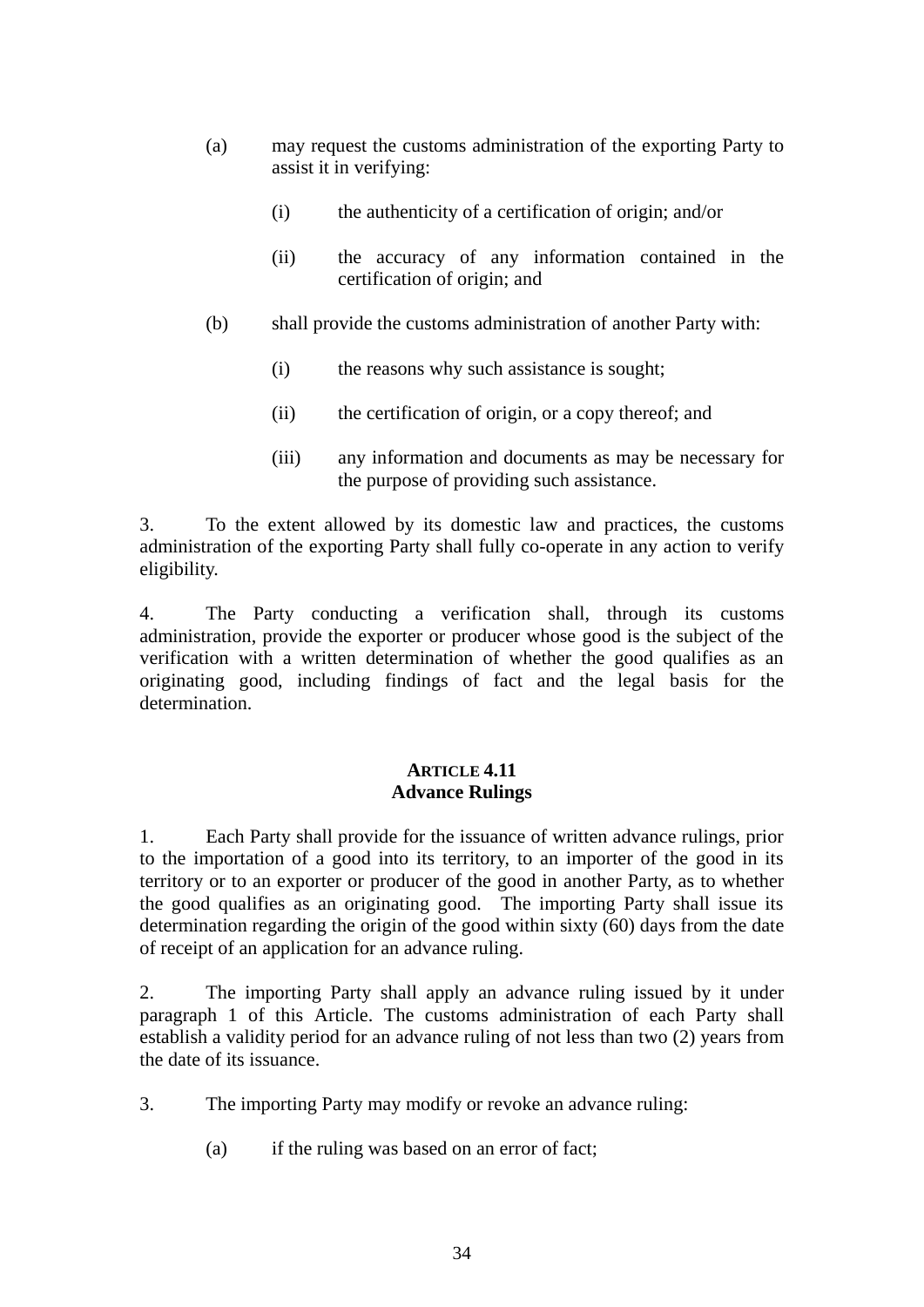- (b) if there is a change in the material facts or circumstances on which the ruling was based;
- (c) to conform with a modification of this Chapter; or
- (d) to conform with a judicial decision or a change in its domestic law.

4. Each Party shall provide that any modification or revocation of an advance ruling shall be effective on the date on which the modification or revocation is issued, or on such later date as may be specified therein, and shall not be applied to importations of a good that have occurred prior to that date, unless the person to whom the advance ruling was issued has not acted in accordance with its terms and conditions.

5. Notwithstanding paragraph 4 of this Article, the issuing Party shall postpone the effective date of the modification or revocation of an advance ruling not exceeding ninety (90) days where the person to whom the advance ruling was issued demonstrates that he has relied in good faith to his detriment on that ruling.

# **ARTICLE 4.12 Penalties**

Each Party shall maintain measures imposing criminal, civil or administrative penalties, whether solely or in combination, for violations of its laws and regulations relating to this Chapter.

# **ARTICLE 4.13 Review and Appeal**

With respect to determinations relating to eligibility for preferential treatment under this Agreement or advance rulings, each Party shall provide that importers in its territory in accordance to its domestic laws or practices have access to:

- (a) at least one level of administrative review of determinations by its customs administration independent<sup>2</sup> of either the official or office responsible for the decision under review; and
- (b) judicial review of decisions taken at the final level of administrative review.

1

<sup>&</sup>lt;sup>2</sup> For GCC Member States and Singapore the level of administrative review may include the competent authority supervising the customs administration.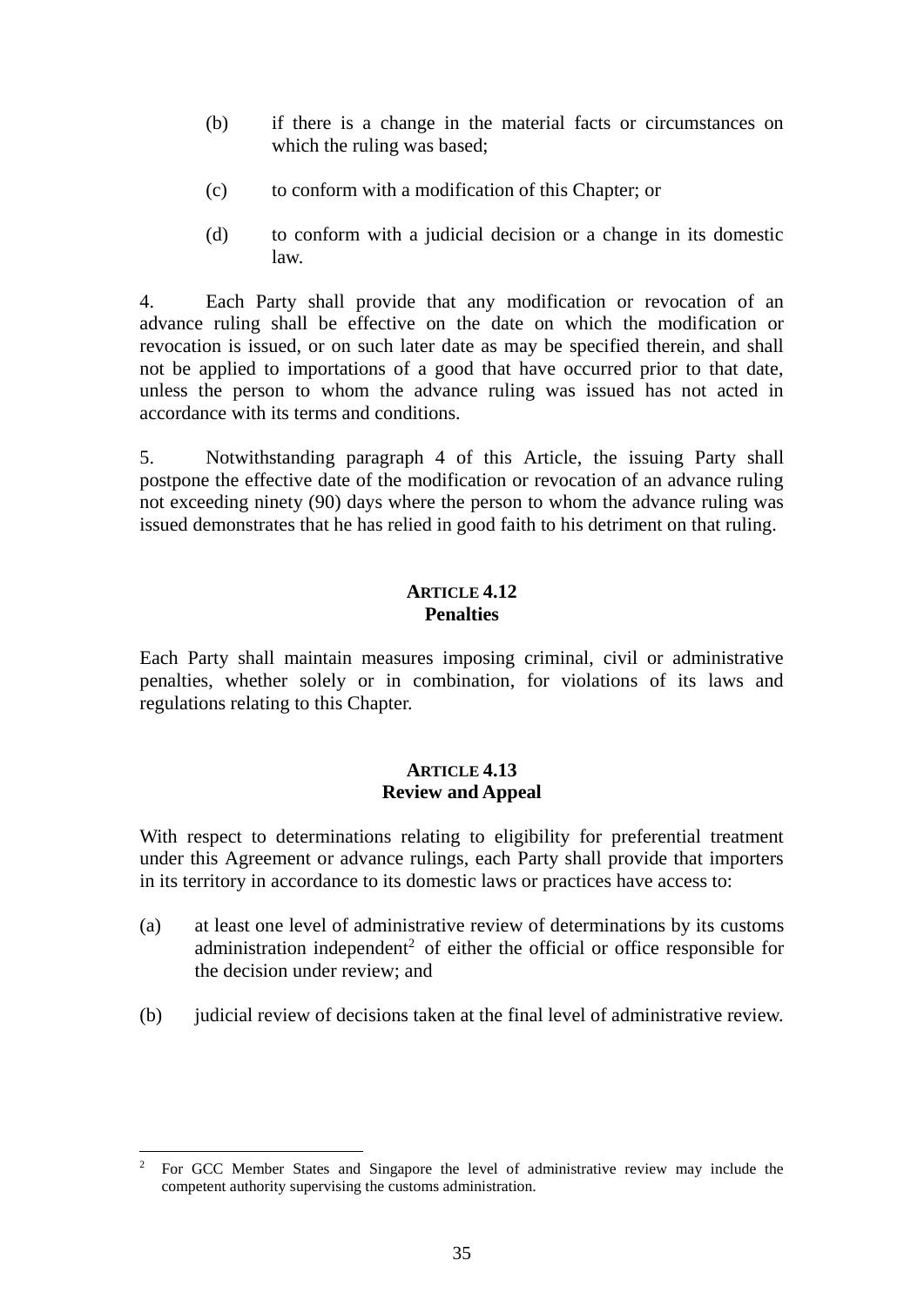# **ARTICLE 4.14 Sharing of Best Practices**

The Parties shall facilitate initiatives for the exchange of information on best practices in relation to customs procedures.

# **ARTICLE 4.15 Confidentiality**

1. Nothing in this Agreement shall be construed to require a Party to furnish or allow access to confidential information, the disclosure of which would impede law enforcement, or otherwise be contrary to the public interest, or which would prejudice the legitimate commercial interests of particular enterprises, public or private.

2. Each Party shall maintain, in accordance with its domestic laws, the confidentiality of information obtained pursuant to this Chapter and shall protect that information from disclosure that could prejudice the competitive position of the persons providing the information.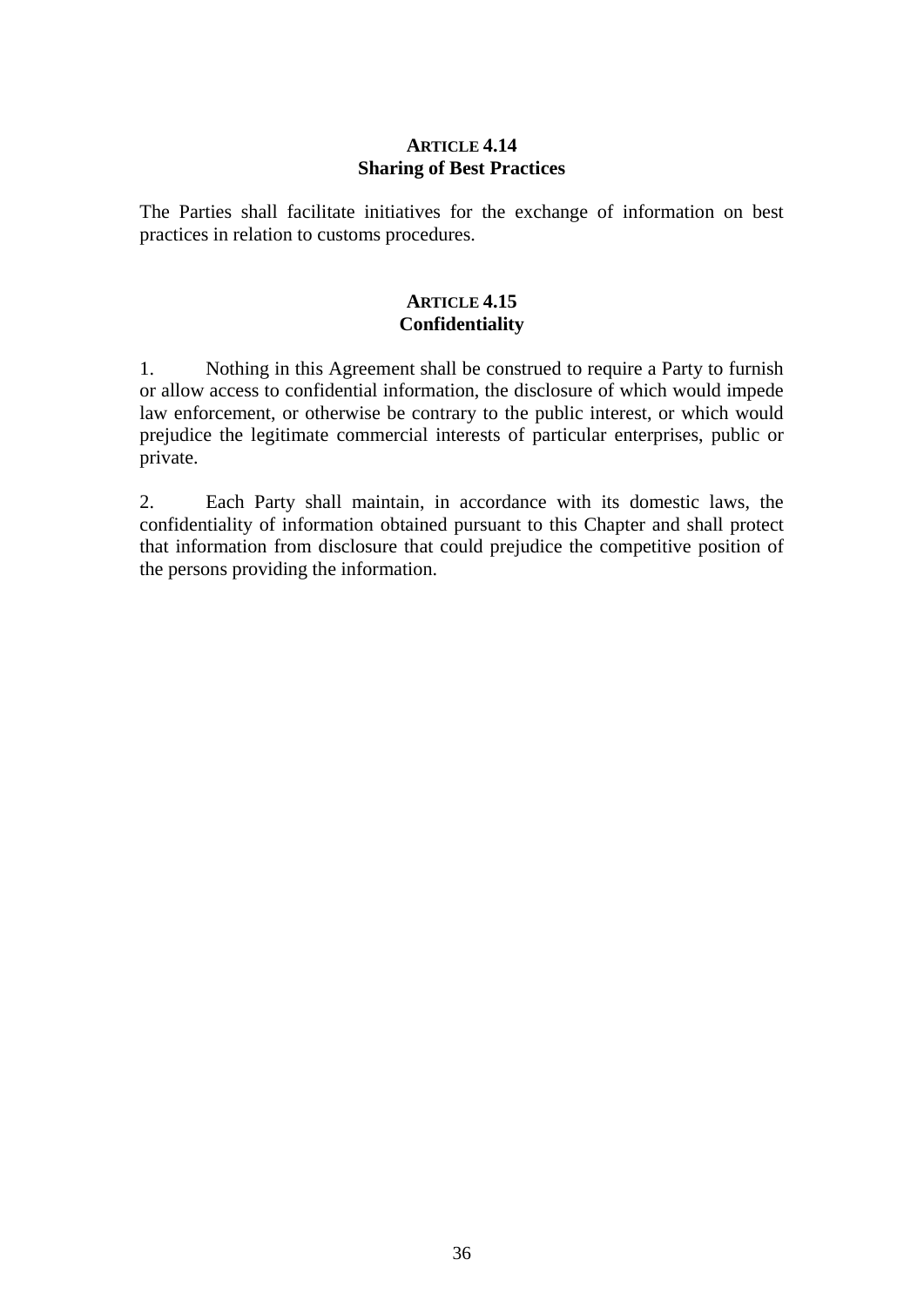# **CHAPTER 5 TRADE IN SERVICES**

#### **ARTICLE 5.1 Definitions**

For the purposes of this Chapter:

- (a) **a service supplied in the exercise of governmental authority** means any service which is supplied neither on a commercial basis nor in competition with one or more service suppliers;
- (b) **aircraft repair and maintenance services** means such activities when undertaken on an aircraft or a part thereof while it is withdrawn from service and do not include so-called line maintenance;
- (c) **commercial presence** means any type of business or professional establishment, including through
	- (i) the constitution, acquisition or maintenance of a juridical person, or
	- (ii) the creation or maintenance of a branch or a representative office,

within the territory of a Party for the purpose of supplying a service;

- (d) **computer reservation system services** means services provided by computerised systems that contain information about air carriers' schedules, availability, fares and fare rules, through which reservations can be made or tickets may be issued;
- (e) **direct taxes** comprise all taxes on total income, on total capital or on elements of income or of capital, including taxes on gains from the alienation of property, taxes on estates, inheritances and gifts, and taxes on the total amounts of wages or salaries paid by enterprises, as well as taxes on capital appreciation;
- (f) **juridical person** means any legal entity duly constituted or otherwise organised under applicable law, whether for profit or otherwise, and whether privately-owned or governmentally-owned, including any corporation, trust, partnership, joint venture, sole proprietorship, branch or association, and in the case of the GCC Member States, a fund or authority constituted to manage a pool of monies and/or other assets for a defined objective;
- (g) **juridical person** of a Party means a juridical person which is either: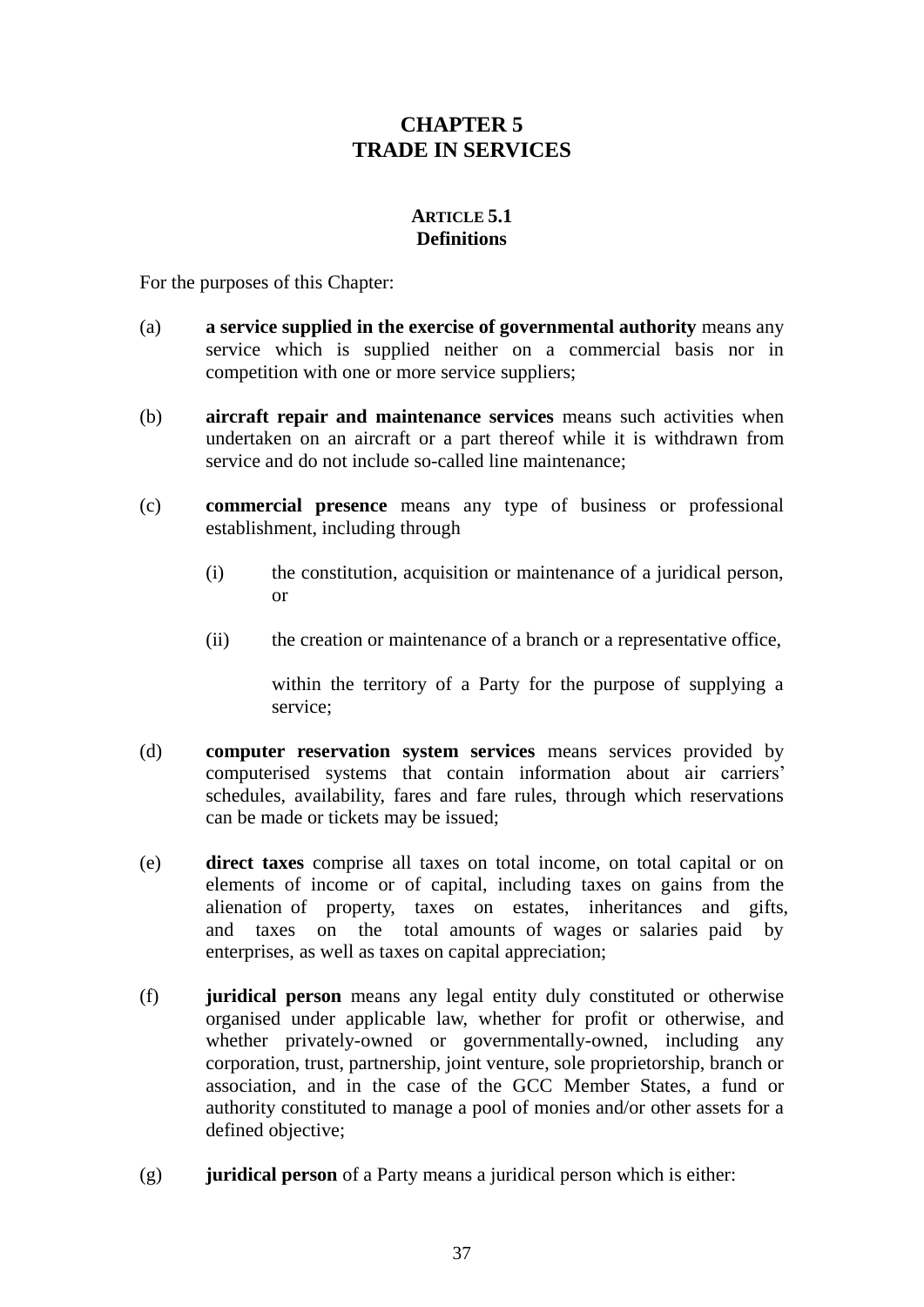- (i) constituted or otherwise organised under the law of that Party; or
- (ii) in the case of the supply of a service through commercial presence, owned or controlled by:
	- (A) natural persons of that Party; or
	- (B) juridical persons of that Party identified under subparagraph  $g(i)$  of this Article;
- (h) **measure** means any measure by a Party, whether in the form of a law, regulation, rule, procedure, decision, administrative action, or any other form;
- (i) **measures by a Party** means measures taken by:
	- (i) central, regional or local governments and authorities; and
	- (ii) non-governmental bodies in the exercise of powers delegated by central, regional or local governments or authorities;

In fulfilling its obligations and commitments under this Chapter, each Party shall take such reasonable measures as may be available to it to ensure their observance by regional and local governments and authorities and non-governmental bodies within its territory;

- (j) **measures by a Party affecting trade in services** includes measures in respect of:
	- (i) the purchase, payment or use of a service;
	- (ii) the access to and use of, in connection with the supply of a service, services which are required by the Parties to be offered to the public generally;
	- (iii) the presence, including commercial presence, of persons of that Party for the supply of a service in the territory of another Party;
- (k) **monopoly supplier of a service** means any person, public or private, which in the relevant market of the territory of a Party is authorised or established formally or in effect by that Party as the sole supplier of that service;
- (l) **natural person of a Party** means a natural person who is a national or permanent resident of a GCC Member State or Singapore, according to their respective legislation.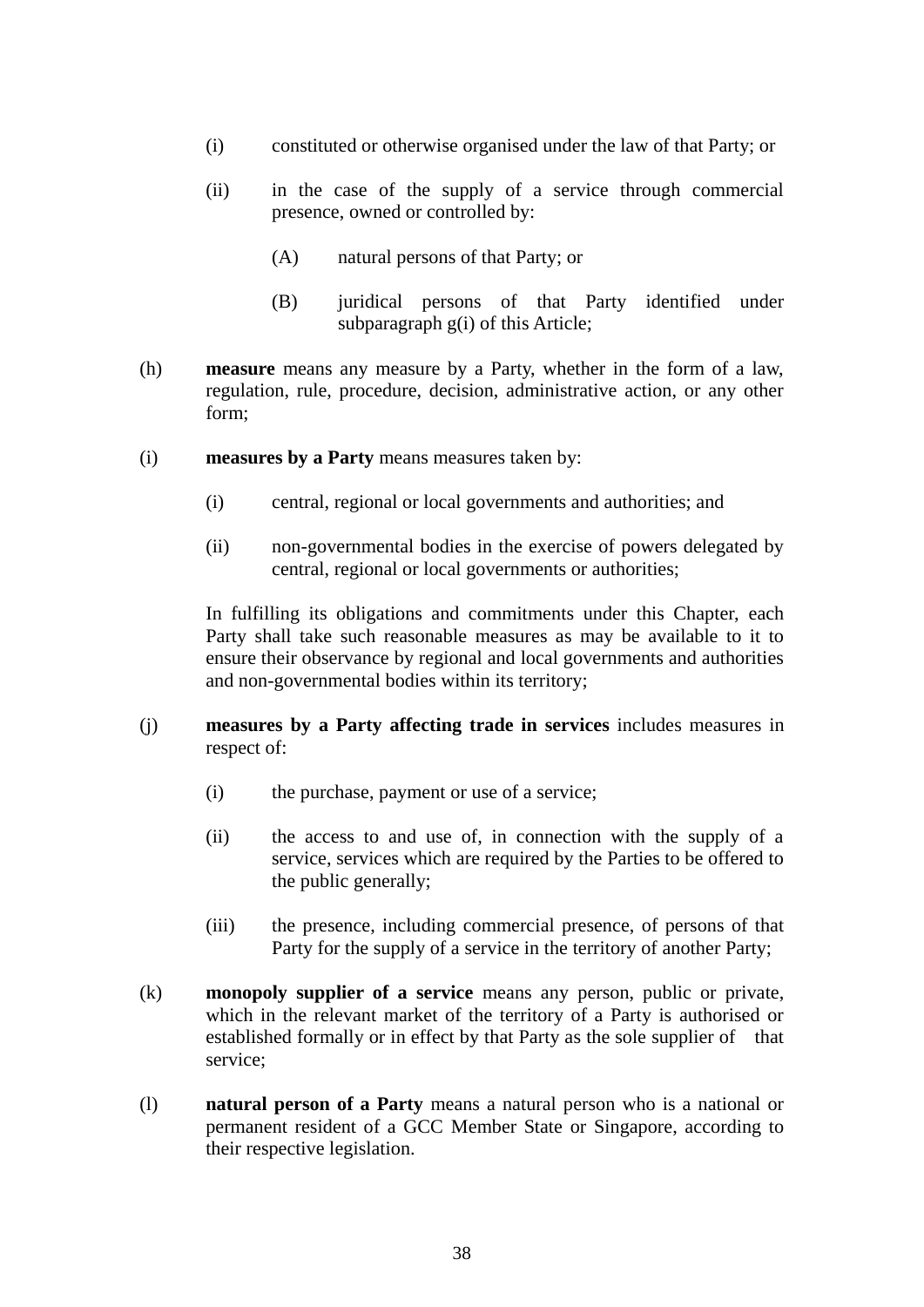- (m) **person** means either a natural person or a juridical person;
- (n) **sector** of a service means,
	- (i) with reference to a specific commitment, one or more, or all, subsectors of that service, as specified in a Party's Schedule,
	- (ii) otherwise, the whole of that service sector, including all of its subsectors;
- (o) **selling and marketing of air transport services** means opportunities for the air carrier concerned to sell and market freely its air transport services including all aspects of marketing such as market research, advertising and distribution. These activities do not include the pricing of air transport services nor the application conditions;
- (p) **services** includes any service in any sector except services supplied in the exercise of governmental authority;
- (q) **service consumer** means any person that receives or uses a service;
- (r) **service of a Party** means a service which is supplied:
	- (i) from or in the territory of that Party, or in the case of maritime transport, by a vessel registered under the laws of that Party, or by a person of that Party which supplies the service through the operation of a vessel and/or its use in whole or in part; or
	- (ii) in the case of the supply of a service through commercial presence or through the presence of natural persons, by a service supplier of that Party;
- (s) **service supplier** means any person that supplies or seeks to supply a service:<sup>3</sup>
- (t) **supply of a service** includes the production, distribution, marketing, sale and delivery of a service;
- (u) **trade in services** is defined as the supply of a service:

 $\overline{a}$ 

(i) from the territory of a Party into the territory of another Party

Where the service is not supplied directly by a juridical person but through other forms of commercial presence such as a branch or a representative office, the service supplier (i.e. the juridical person) shall, nonetheless, through such presence be accorded the treatment provided for service suppliers under this Chapter. Such treatment shall be extended to the presence through which the service is supplied and need not be extended to any other parts of the supplier located outside the territory where the service is supplied.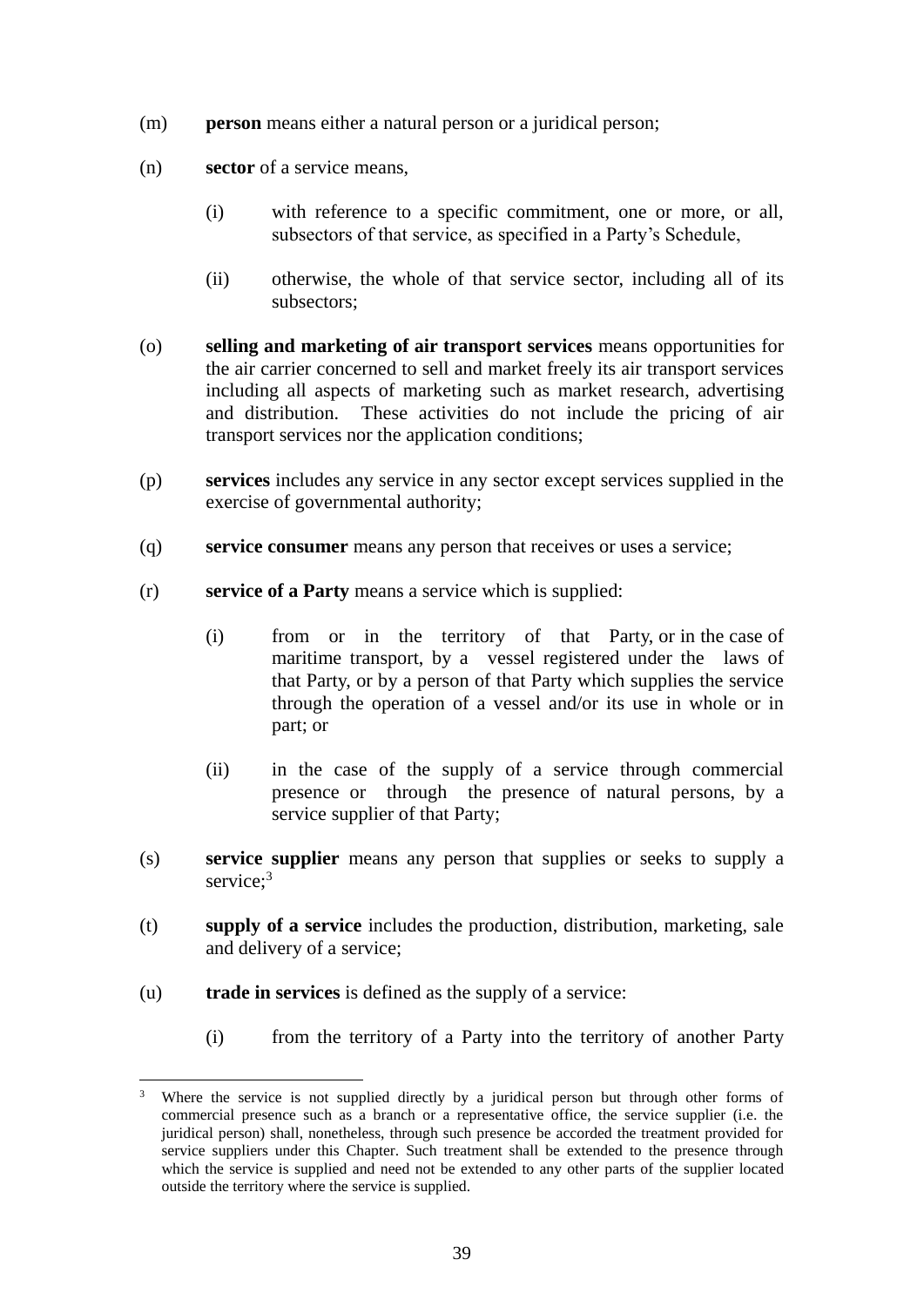("cross-border");

- (ii) in the territory of a Party to the service consumer of another Party ("consumption abroad");
- (iii) by a service supplier of a Party, through commercial presence in the territory of another Party ("commercial presence");
- (iv) by a service supplier of a Party, through presence of natural persons of a Party in the territory of another Party ("presence of natural persons");
- (v) **traffic rights** means the right for scheduled and non-scheduled services to operate and/or to carry passengers, cargo and mail for remuneration or hire from, to, within, or over the territory of a Party, including points to be served, routes to be operated, types of traffic to be carried, capacity to be provided, tariffs to be charged and their conditions, and criteria for designation of airlines, including such criteria as number, ownership, and control.

### **ARTICLE 5.2 Scope and Coverage**

- 1. This Chapter applies to measures by a Party affecting trade in services.
- 2. This Chapter shall not apply to:
	- (a) subsidies or grants provided by a Party or to any conditions attached to the receipt or continued receipt of such subsidies or grants, whether or not such subsidies are offered exclusively to domestic services, service consumers or service suppliers, including government-supported loans, guarantees and insurance;
	- (b) a service supplied in the exercise of governmental authority within the territory of each respective Party;
	- (c) government procurement; or
	- (d) measures affecting air traffic rights, however granted; or to measures affecting services directly related to the exercise of air traffic rights, other than measures affecting:
		- (i) aircraft repair and maintenance services;
		- (ii) the selling and marketing of air transport services;
		- (iii) computer reservation system services;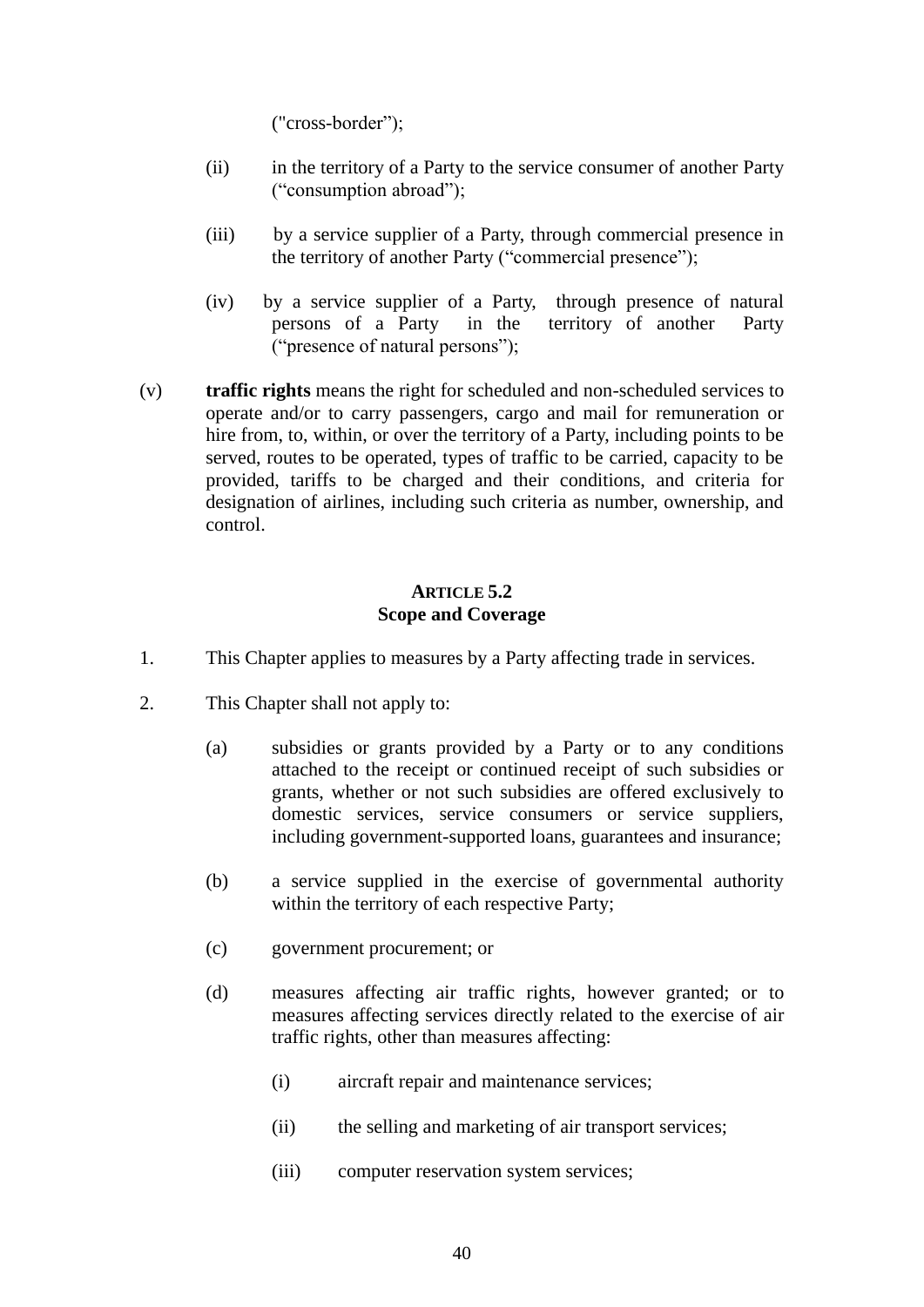- (iv) rental services of aircraft with crew;
- (v) air transport management services.

3. New services, including new financial services, shall be considered for possible incorporation into this Chapter either by the Joint Committee at future reviews held pursuant to Article 1.11, or, at the request of any Party, by all the Parties through the most convenient available means for consultations. The supply of services which are not technically or technologically feasible when this Agreement comes into force shall, when they become feasible, also be considered for possible incorporation into this Chapter either by the Joint Committee at future reviews held pursuant to Article 1.11, or, at the request of any Party, by all the Parties through the most convenient available means for consultations.

4. This Chapter shall not apply to measures affecting natural persons seeking access to the employment market of a Party, nor shall it apply to measures regarding citizenship, residence or employment on a permanent basis.

5. Nothing in this Chapter shall prevent a Party from applying measures to regulate the entry of natural persons of another Party into, or their temporary stay in, its territory, including those measures necessary to protect the integrity of, and to ensure the orderly movement of natural persons across its borders, provided that such measures are not applied in such a manner as to nullify or impair the benefits<sup>4</sup> accruing to another Party under the terms of this Chapter.

6. For the purposes of this Chapter, the Annex on Telecommunications of the GATS in Annex 1A to the WTO Agreement is incorporated into and form an integral part of this Chapter.

#### **ARTICLE 5.3 Market Access**

1. With respect to market access through the modes of supply defined in subparagraph (u) of Article 5.1, each Party shall accord services and service suppliers of another Party treatment no less favourable than that provided for under the terms, limitations and conditions agreed and specified in its Schedule of specific commitments.<sup>5</sup>

 $\overline{a}$ 

The sole fact of requiring a visa for natural persons of a certain nationality and not for those of others shall not be regarded as nullifying or impairing benefits under a specific commitment.

<sup>&</sup>lt;sup>5</sup> If a Party undertakes a market-access commitment in relation to the supply of a service through the mode of supply referred to in Article  $5.1(u)(i)$  and if the cross-border movement of capital is an essential part of the service itself, that Party is thereby committed to allow such movement of capital. If a Party undertakes a market-access commitment in relation to the supply of a service through the mode of supply referred to in Article  $5.1(u)(iii)$ , it is thereby committed to allow related transfers of capital into its territory.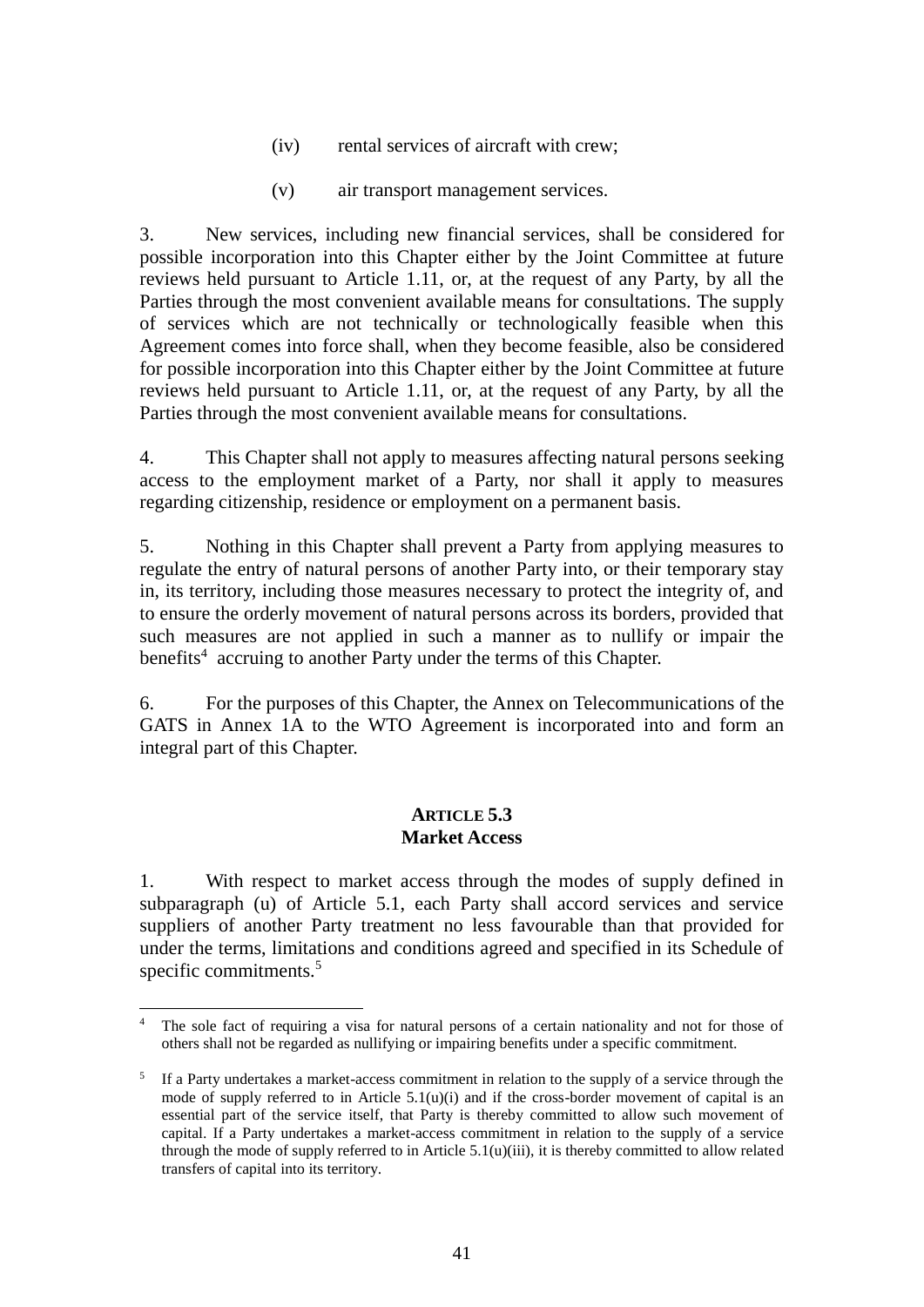2. In sectors where market access commitments are undertaken, the measures which a Party shall not maintain or adopt either on the basis of a regional subdivision or on the basis of its entire territory, unless otherwise specified in its Schedule of specific commitments, are:

- (a) limitations on the number of service suppliers whether in the form of numerical quotas, monopolies, exclusive service suppliers or the requirements of an economic needs test;
- (b) limitations on the total value of service transactions or assets in the form of numerical quotas or the requirement of an economic needs test;
- (c) limitations on the total number of service operations or on the total quantity of service output expressed in terms of designated numerical units in the form of quotas or the requirement of an economic needs test<sup>6</sup>;
- (d) limitations on the total number of natural persons that may be employed in a particular service sector or that a service supplier may employ and who are necessary for, and directly related to, the supply of a specific service in the form of numerical quotas or the requirement of an economic needs test;
- (e) measures which restrict or require specific types of legal entity or joint venture through which a service supplier may supply a service; and
- (f) limitations on the participation of foreign capital in terms of maximum percentage limit on foreign shareholding or the total value of individual or aggregate foreign investment.

#### **ARTICLE 5.4 National Treatment**

1. In the sectors inscribed in its Schedule of specific commitments, and subject to any conditions and qualifications set out therein, each Party shall accord to services and service suppliers of another Party, in respect of all measures affecting the supply of services, treatment no less favourable than that it accords to its own like services and service suppliers.<sup>7</sup>

 $\overline{a}$ 

Subparagraph 2(c) of Article 5.3 does not cover measures of a Party which limit inputs for the supply of services.

<sup>7</sup> Specific commitments assumed under this Article shall not be construed to require any Party to compensate for any inherent competitive disadvantages which result from the foreign character of the relevant services or service suppliers.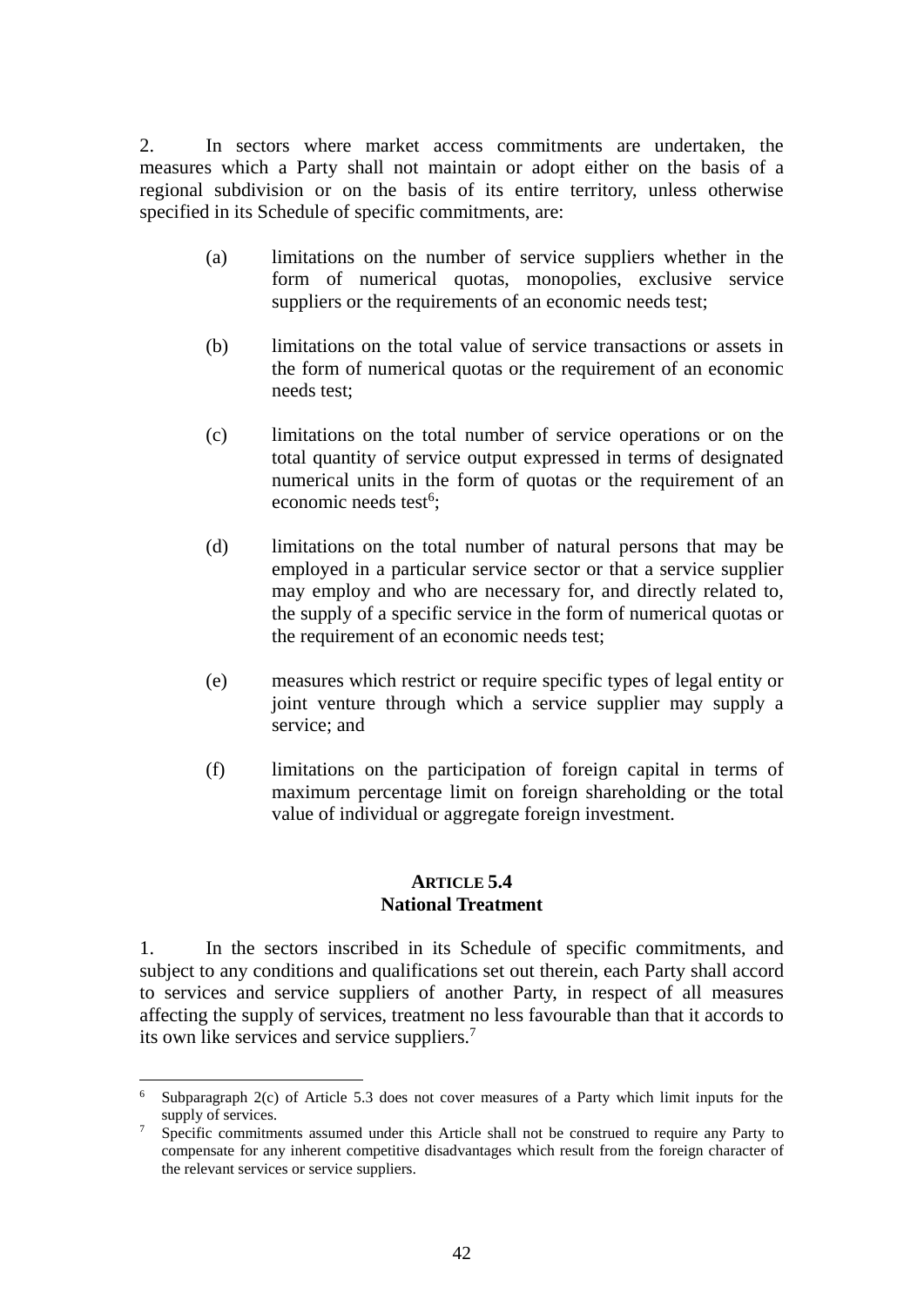2. A Party may meet the requirement of paragraph 1 of this Article by according to services and service suppliers of another Party, either formally identical treatment or formally different treatment to that it accords to its own like services and service suppliers.

3. Formally identical or formally different treatment shall be considered to be less favourable if it modifies the conditions of competition in favour of services or service suppliers of a Party compared to like services or service suppliers of another Party.

#### **ARTICLE 5.5 Additional Commitments**

The Parties may negotiate commitments with respect to measures affecting trade in services not subject to scheduling under Articles 5.3 or 5.4, including those regarding qualifications, standards or licensing matters. Such commitments shall be inscribed in a Party's Schedule of specific commitments.

#### **ARTICLE 5.6 Schedule of Specific Commitments**

1. Each Party shall set out in a Schedule the specific commitments it undertakes under Articles 5.3, 5.4 and 5.5. With respect to sectors where such commitments are undertaken, each Schedule of specific commitments shall specify:

- (a) terms, limitations and conditions on market access;
- (b) conditions and qualifications on national treatment;
- (c) undertakings relating to additional commitments;
- (d) where appropriate, the time-frame for implementation of such commitments; and
- (e) the date of entry into force of such commitments.

2. Measures inconsistent with both Articles 5.3 and 5.4 shall be inscribed in the column relating to Article 5.3. In this case, the inscription will be considered to provide a condition or qualification to Article 5.4 as well.

3. The Schedules of specific commitments shall be annexed to this Chapter as Annexes 5 (GCC) and 6 (Singapore).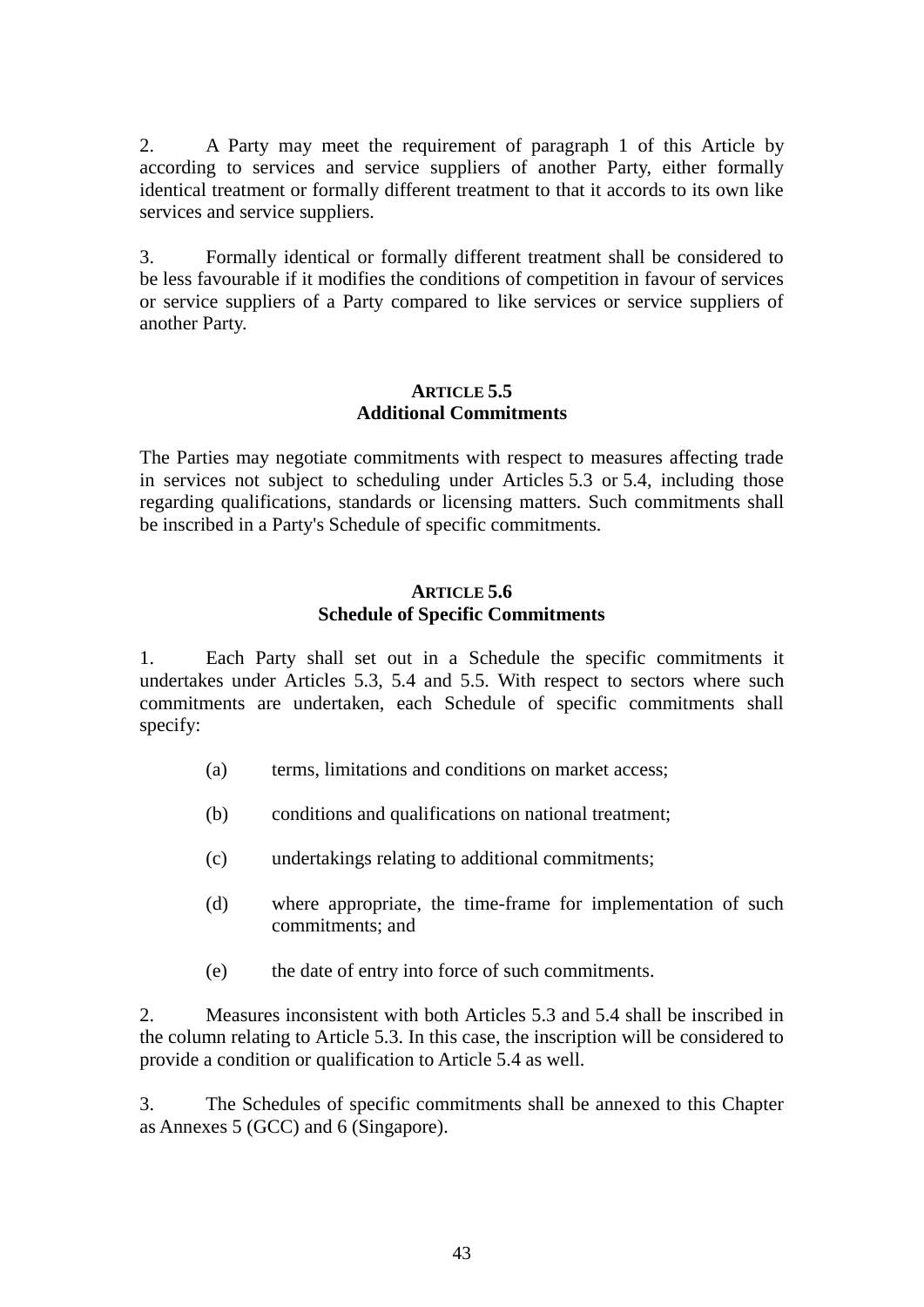#### **ARTICLE 5.7 Modification of Schedules**

1. A Party may modify or withdraw any commitment in its Schedule (referred to in this Article as the "modifying Party"), at any time after three (3) years have elapsed from the date on which that commitment entered into force, in accordance with the provisions of this Article. If one or more of the GCC Member States or Singapore modifies or withdraws any commitment in its Schedule, the GCC or Singapore, as the case may be, shall notify each other of the modifying Party's intent to modify or withdraw a commitment pursuant to this Article no later than three months before the intended date of implementation of the modification or withdrawal.

2. At the request of the affected Party, the modifying Party shall enter into negotiations with a view to reaching agreement on any necessary compensatory adjustment within six (6) months. In such negotiations and agreement, the any affected Party and the modifying Party shall endeavour to maintain a general level of mutually advantageous commitments not less favourable to trade than that provided for in the Schedules of specific commitments prior to such negotiations. The Joint Committee shall be kept informed of the outcome of the negotiations.

3. If agreement is not reached between any affected Party and the modifying Party before the end of the period provided for negotiations, the affected Party may invoke the process in Chapter 9 (Settlement of Disputes).

4 If an affected Party does not refer the matter to dispute settlement sixty (60) days from the expiration of the period referred to in paragraph 3 of this Article, the modifying Party shall be free to implement the proposed modification or withdrawal.

5 The modifying Party may not modify or withdraw its commitment until it has made compensatory adjustments in conformity with the findings of the arbitration panel established pursuant to Article 9.4.

6 If the modifying Party implements its proposed modification or withdrawal and does not comply with the findings of the arbitration panel established pursuant to Article 9.4, the affected Party may modify or withdraw substantially equivalent benefits in conformity with those findings.

## **ARTICLE 5.8 Domestic Regulation**

1. In sectors where specific commitments are undertaken, each Party shall ensure that all measures of general application affecting trade in services are administered in a reasonable, objective and impartial manner.

2. Each Party shall maintain or institute as soon as practicable judicial,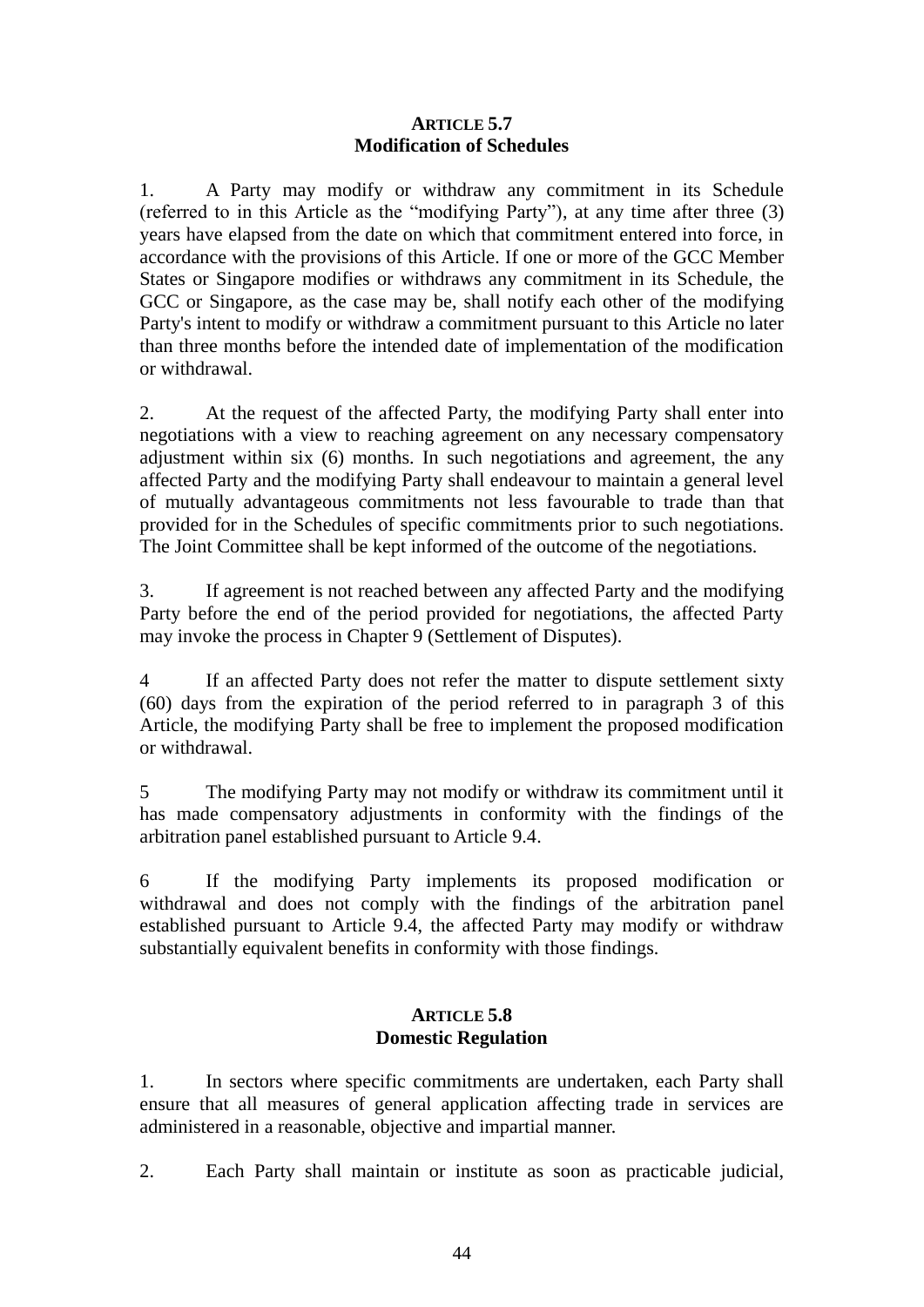arbitral or administrative tribunals or procedures which provide, at the request of an affected service supplier of another Party, for the prompt review of, and where justified, appropriate remedies for, administrative decisions affecting trade in services. Where such procedures are not independent of the agency entrusted with the administrative decision concerned, the Party shall ensure that the procedures in fact provide for an objective and impartial review.

3. The provisions of paragraph 2 of this Article shall not be construed to require a Party to institute such tribunals or procedures where this would be inconsistent with its constitutional structure or the nature of its legal system.

4. Where authorization is required for the supply of a service on which a specific commitment has been made, the competent authorities of a Party shall, within a reasonable period of time after the submission of an application considered complete under domestic laws and regulations, inform the applicant of the decision concerning the application. At the request of the applicant, the competent authorities of the Party shall provide, without undue delay, information concerning the status of the application.

5. With the objective of ensuring that domestic regulation, including measures relating to qualification requirements and procedures, technical standards and licensing requirements, does not constitute an unnecessary barrier to trade in services, the Parties shall jointly review the results of the negotiations on disciplines on these measures, pursuant to paragraph 4 of Article VI of the GATS, with a view to their incorporation into this Chapter. The Parties note that such disciplines aim to ensure that such requirements are, *inter alia*:

- (a) based on objective and transparent criteria, such as competence and the ability to supply the service;
- (b) not more burdensome than necessary to ensure the quality of the service;
- (c) in the case of licensing procedures, not in themselves a restriction on the supply of the service.

6. Pending the incorporation of disciplines pursuant to paragraph 5 of this Article, for sectors where a Party has undertaken specific commitments and subject to any terms, limitations, conditions or qualifications set out therein, a Party shall not apply licensing and qualification requirements and technical standards that nullify or impair such specific commitments in a manner which:

- (a) does not comply with the criteria outlined in subparagraphs (a), (b) or (c) of paragraph 5 of this Article; and
- (b) could not reasonably have been expected of that Party at the time the specific commitments in those sectors were made.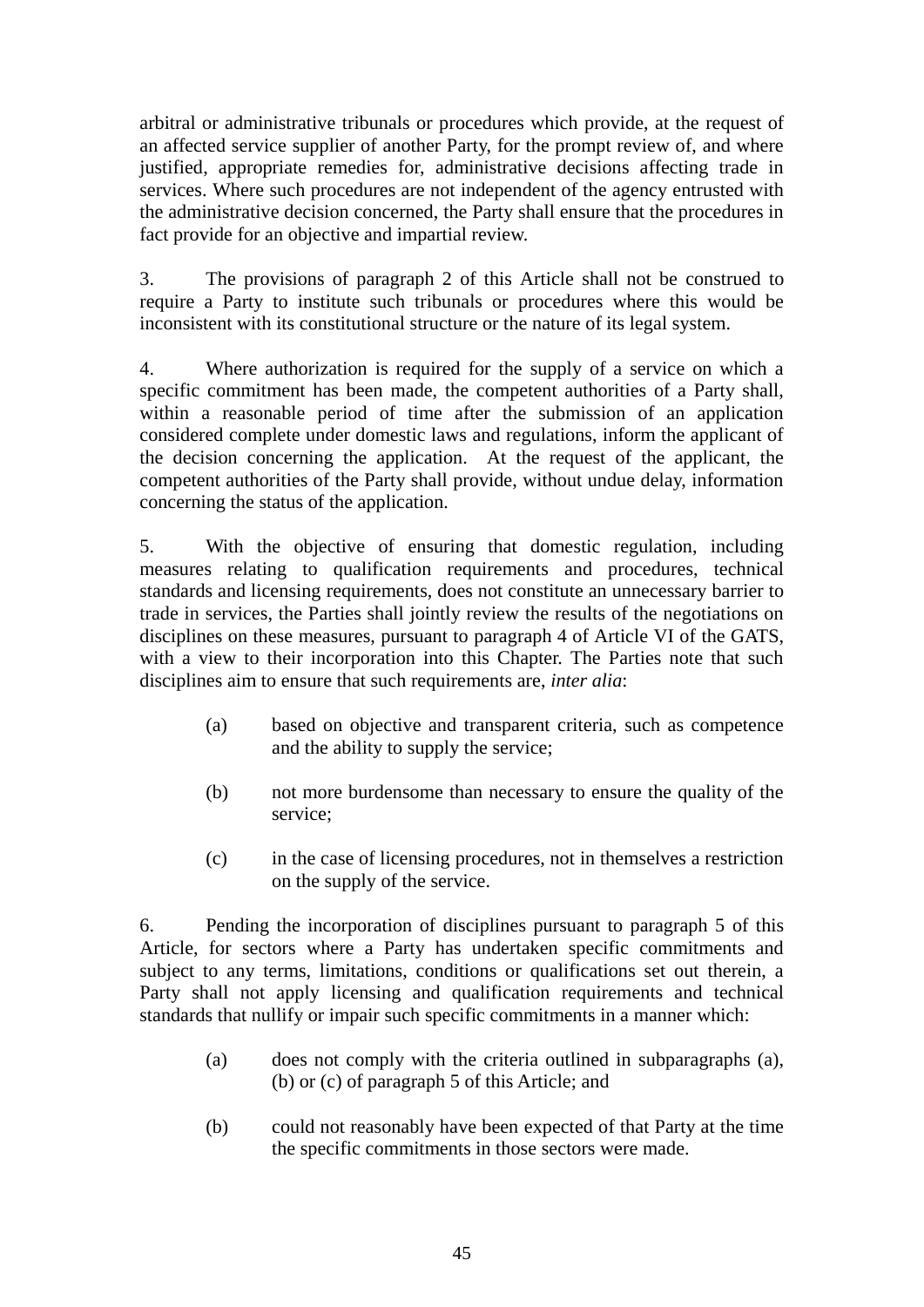7. In determining whether a Party is in conformity with the obligation under paragraph 6 of this Article, account shall be taken of international standards of relevant international organisations<sup>8</sup> applied by that Party.

## **ARTICLE 5.9 Recognition**

1. For the purposes of the fulfillment of its standards or criteria for the authorisation, licensing or certification of services suppliers, a Party may recognise the education or experience obtained, requirements met, or licenses or certifications granted in another Party.

2. The Parties shall encourage their relevant competent bodies to enter into negotiations on recognition of professional qualifications, licenses, or registration procedures with a view to the achievement of early outcomes.

3. Any arrangement reached pursuant to paragraph 2 of this Article shall be consistent with this Agreement.

## **ARTICLE 5.10 Monopolies and Exclusive Service Suppliers**

1. Each Party shall ensure that any monopoly supplier of a service in its territory does not, in the supply of the monopoly service in the relevant market, act in a manner inconsistent with that Party's Schedule of specific commitments.

2. Where a Party's monopoly supplier competes, either directly or through an affiliated company, in the supply of a service outside the scope of its monopoly rights and which is subject to that Party's Schedule of specific commitments, the Party shall ensure that such a supplier does not abuse its monopoly position to act in its territory in a manner inconsistent with such commitments.

3. If a Party has reason to believe that a monopoly supplier of a service of another Party is acting in a manner inconsistent with paragraphs 1 or 2 of this Article, it may request the Party establishing, maintaining or authorizing such supplier to provide specific information concerning the relevant operations.

4. The provisions of this Article shall also apply to cases of exclusive service suppliers, where a Party, formally or in effect:

- (a) authorizes or establishes a small number of service suppliers; and
- (b) substantially prevents competition among those suppliers in its

1

<sup>8</sup> The term "*relevant international organisations*" refers to international bodies whose membership is open to the relevant bodies of the Parties.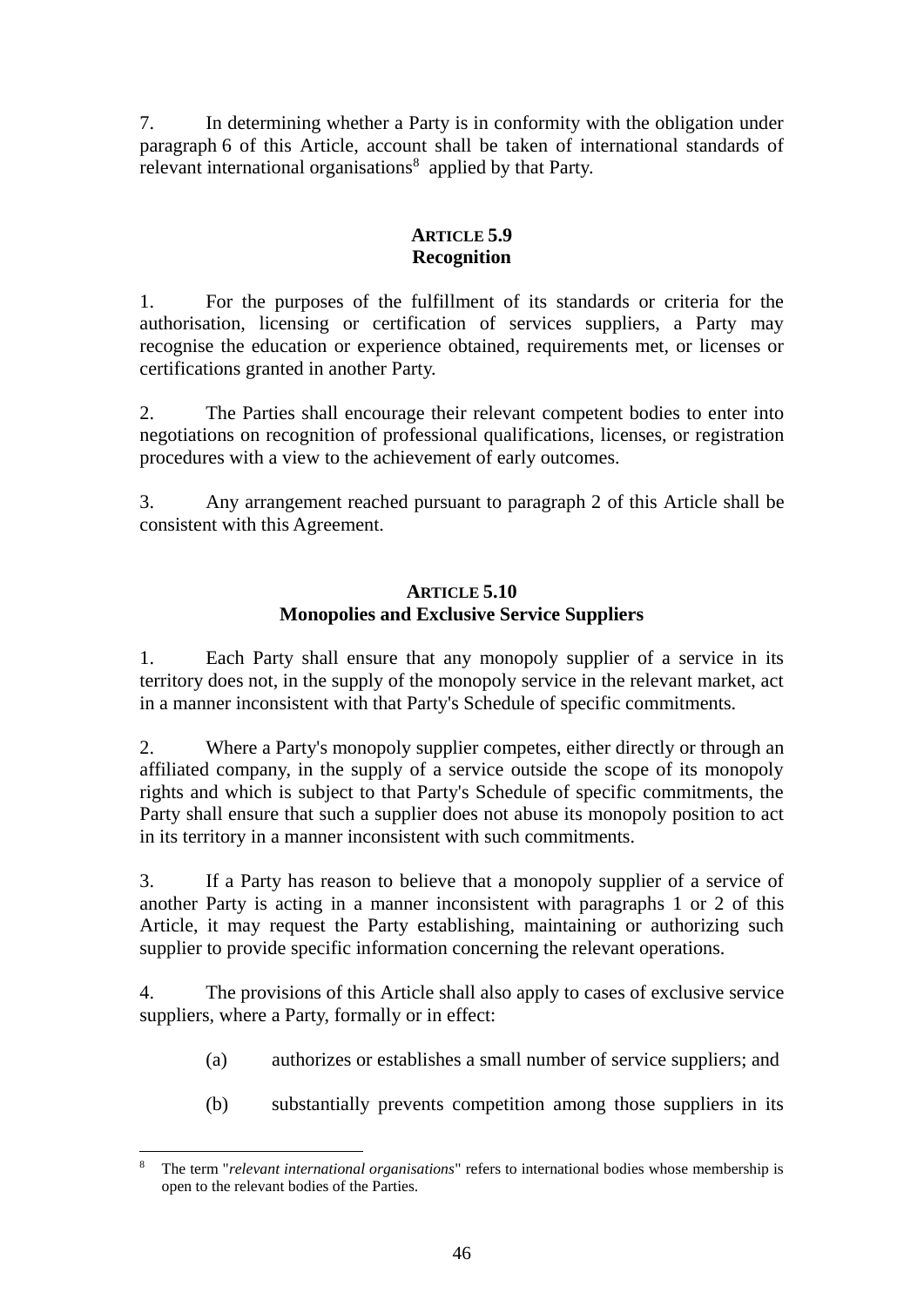territory.

## **ARTICLE 5.11 Business Practices**

1. The Parties recognise that certain business practices of service suppliers, other than those falling under Article 5.10, may restrain competition and thereby restrict trade in services.

2. A Party shall, at the request of another Party, enter into consultations with a view to eliminating practices referred to in paragraph 1 of this Article. The Party addressed shall accord full and sympathetic consideration to such a request and shall cooperate through the supply of publicly available non-confidential information of relevance to the matter in question. The Party addressed shall also provide other information available to the requesting Party, subject to its domestic laws and to the conclusion of satisfactory agreement concerning the safeguarding of its confidentiality by the requesting Party.

## **ARTICLE 5.12 Payments and Transfers**

1. Except under the circumstances envisaged in Article 5.13, a Party shall not apply restrictions on international transfers and payments for current transactions relating to its specific commitments.

2. Nothing in this Chapter shall affect the rights and obligations of the Parties as members of the International Monetary Fund under the Articles of Agreement of the Fund, including the use of exchange actions which are in conformity with the Articles of Agreement, provided that a Party shall not impose restrictions on any capital transactions inconsistently with its specific commitments regarding such transactions, except under Article 5.13 or at the request of the International Monetary Fund.

## **ARTICLE 5.13 Restrictions to Safeguard the Balance-of-Payments**

1. In the event of serious balance-of-payments and external financial difficulties or threat thereof, a Party may adopt or maintain restrictions on trade in services in respect of which it has obligations under Articles 5.3 and 5.4, including on payments or transfers for transactions relating to such obligations. It is recognised that particular pressures on the balance-of-payments of a Party in the process of economic development may necessitate the use of restrictions to ensure, *inter alia*, the maintenance of a level of financial reserves adequate for the implementation of its programme of economic development.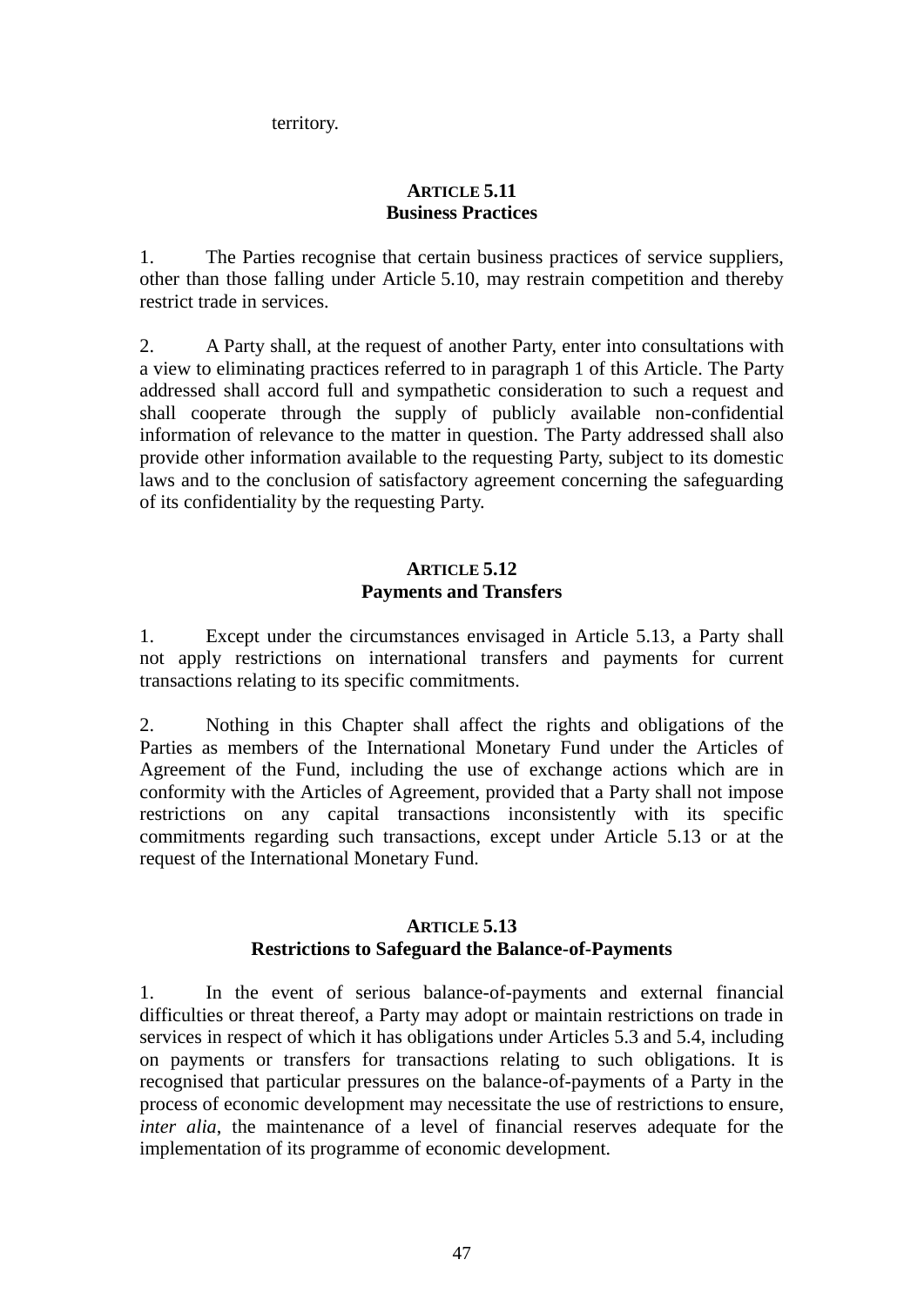- 2. The restrictions referred to in paragraph 1 of this Article:
	- (a) shall not discriminate among WTO Members;
	- (b) shall be consistent with the Articles of Agreement of the International Monetary Fund;
	- (c) shall avoid unnecessary damage to the commercial, economic and financial interests of another Party;
	- (d) shall not exceed those necessary to deal with the circumstances described in paragraph 1 of this Article;
	- (e) shall be temporary and be phased out progressively as the situation specified in paragraph 1 of this Article improves.

3. In determining the incidence of such restrictions, the Parties may give priority to the supply of services which are more essential to their economic or development programmes. However, such restrictions shall not be adopted or maintained for the purpose of protecting a particular service sector.

4. Any restrictions adopted or maintained under paragraph 1 of this Article, or any changes therein, shall be promptly notified to the affected Parties.

5. The Party adopting any restrictions under paragraph 1 of this Article shall commence consultations with all affected Parties in order to review the restrictions adopted by it.

## **ARTICLE 5.14 Transparency**

1. Each Party shall publish promptly and, excepy in emergency situations, at the latest by the time of their entry into force, all relevant measures of general application which pertain to or affect the operation of this Chapter. International agreements pertaining to or affecting trade in services to which a Party is a signatory shall also be published.

2. Where publication as referred to in paragraph 1 of this Article is not practicable, such information shall be made otherwise publicly available.

3. Each Party shall respond promptly to all requests by another Party for specific information on any of its measures of general application or international agreements within the meaning of paragraph 1 of this Article. Each Party shall also use the existing enquiry points or, when they do not exist, establish one or more enquiry points to provide specific information to another Party, upon request, on all such matters.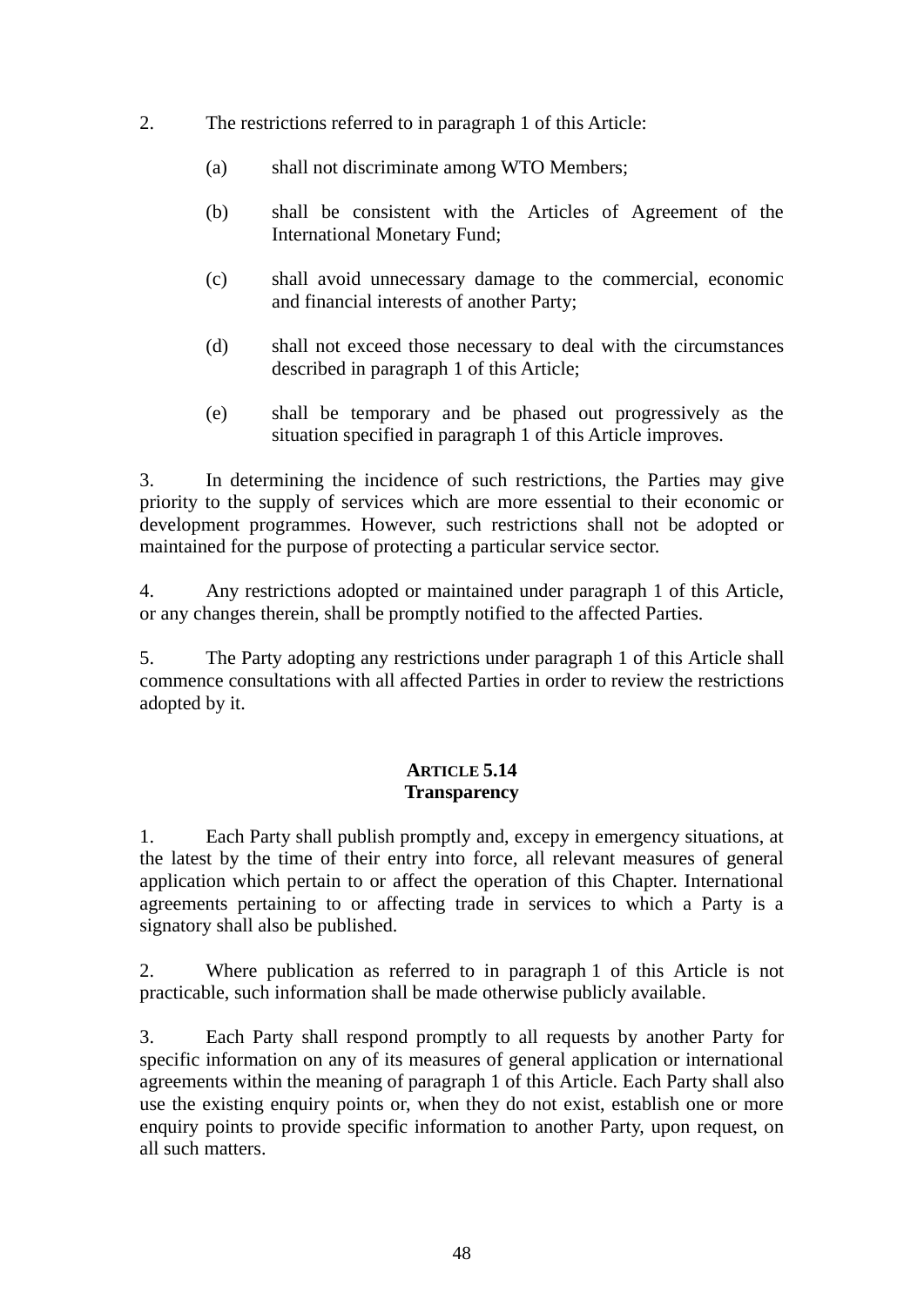#### **ARTICLE 5.15 Disclosure of Confidential Information**

Nothing in this Chapter shall require any Party to provide confidential information, the disclosure of which would impede law enforcement, or otherwise be contrary to the public interest, or which would prejudice legitimate commercial interests of particular enterprises, public or private.

## **ARTICLE 5.16 Denial of Benefits**

1. Subject to prior notification and consultation, a Party may deny the benefits of this Chapter to a service supplier of another Party if the service supplier is a juridical person owned or controlled by persons of a non-Party, and the denying Party:

- (a) does not maintain diplomatic relations with the non-Party; or
- (b) adopts or maintains measures with respect to the non-Party or a person of the non-Party that prohibit transactions with the juridical person or that would be violated or circumvented if the benefits of this Chapter were accorded to the juridical person.

2. Subject to prior notification and consultation, a Party may deny the benefits of this Chapter:

- (a) to the supply of a service, if it establishes that the service is supplied from or in the territory of a non-Party;
- (b) in the case of the supply of a maritime transport service, if it establishes that the service is supplied:
	- (i) by a vessel registered under the laws of a non-Party, and
	- (ii) by a person which operates and/or uses the vessel in whole or in part but which is of a non-Party;
- (c) to a service supplier of another Party where the Party establishes that the service supplier is owned or controlled by persons of a non-Party and that it has no substantive business operations in the territory of a Party.

#### **ARTICLE 5.17 Review of Commitments**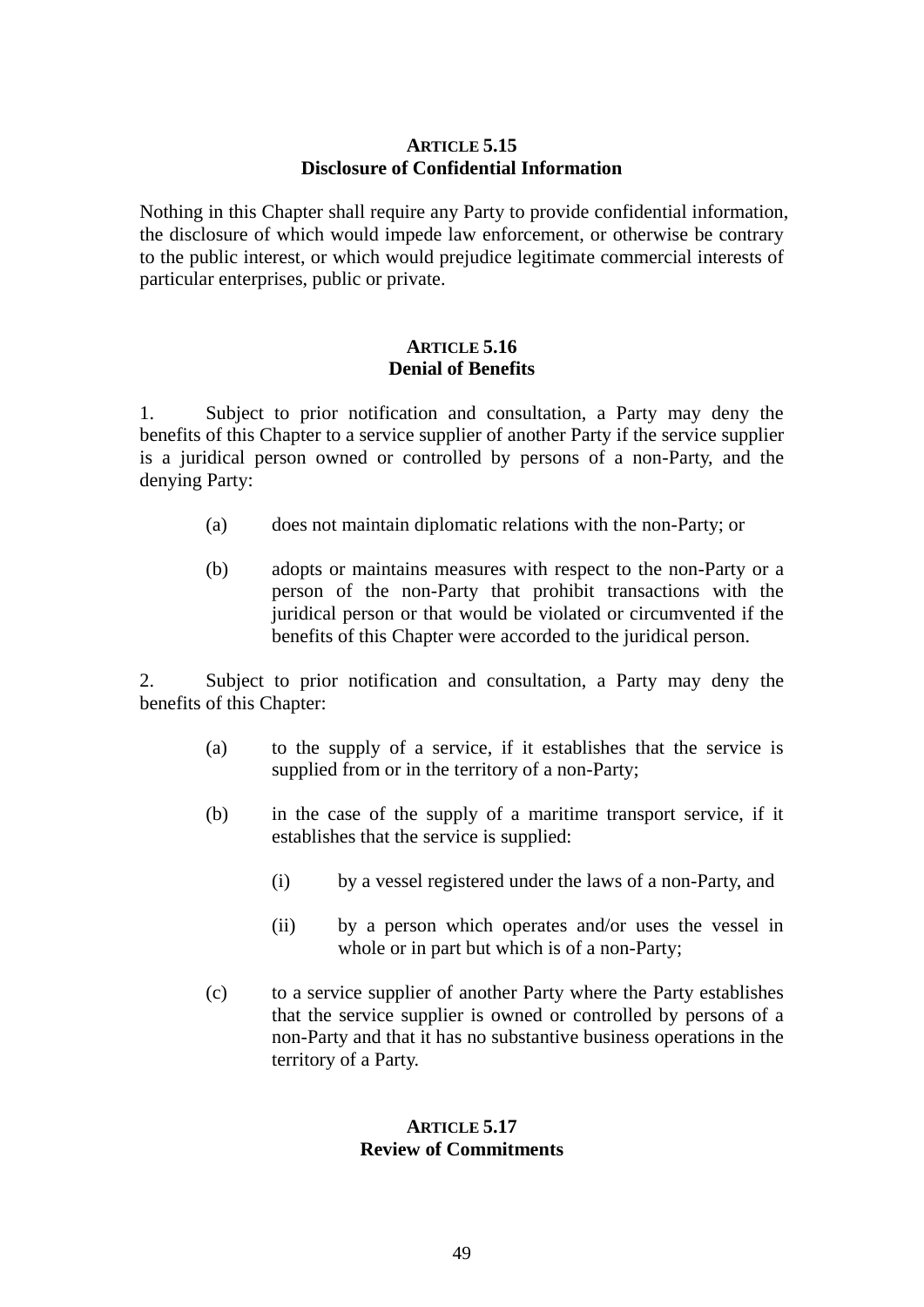If after this Agreement enters into force, a Party enters into any agreement on trade in services with a non-Party, it shall give sympathetic consideration to a request by another Party for the incorporation herein of treatment no less favourable than that provided under the aforesaid agreement. Any such incorporation should maintain the overall balance of commitments undertaken by a Party under this Agreement.

#### **ARTICLE 5.18 Telecommunications Services**

1. Negotiations on mutual liberalisation of telecommunications services shall be considered at future reviews held by the Joint Committee in accordance with Article 1.11.

2. The results of the negotiations referred to in paragraph 1 of this Article, if any, shall be incorporated into this Chapter in accordance with Article 10.2.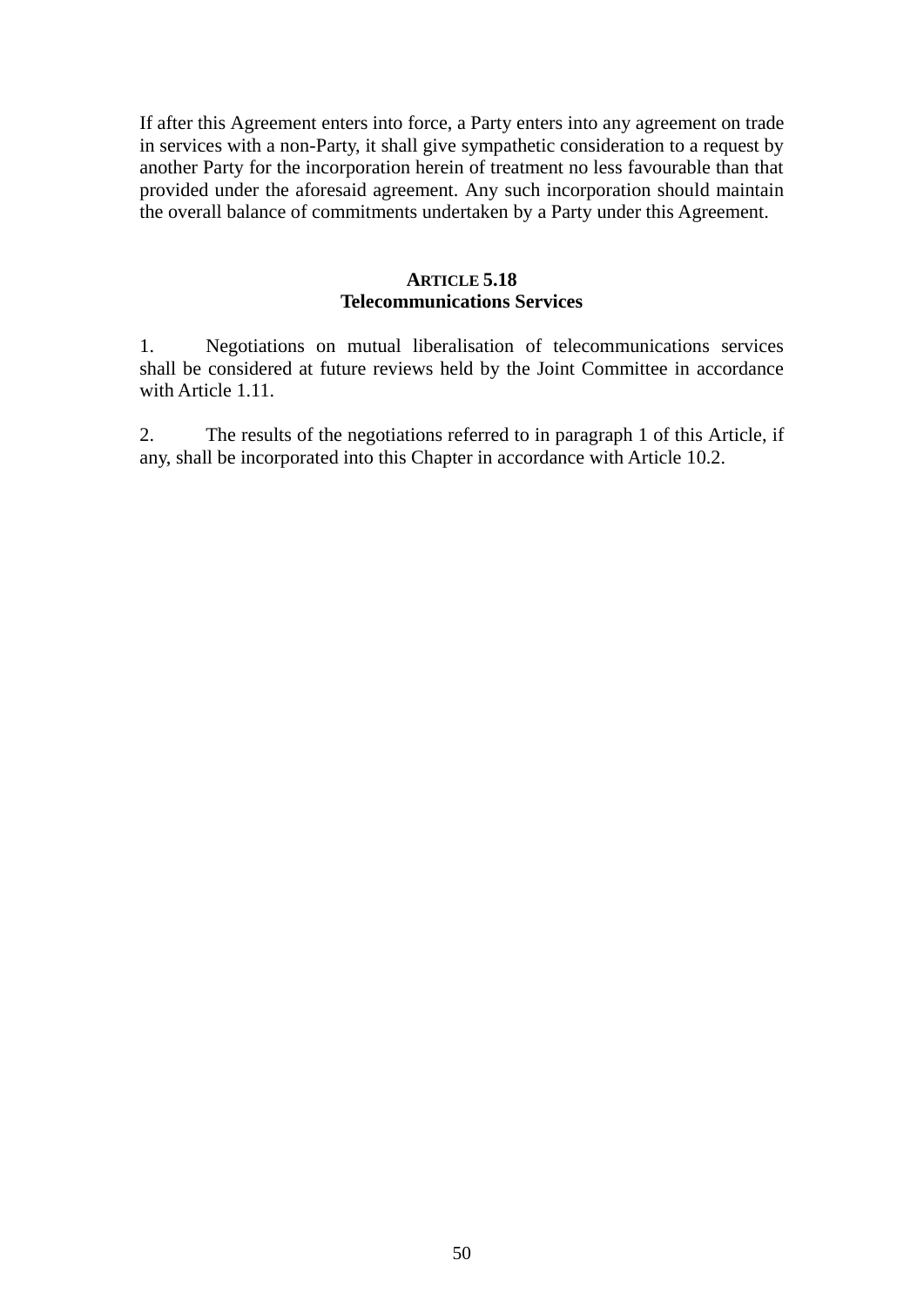# **CHAPTER 6 GOVERNMENT PROCUREMENT**

## **ARTICLE 6.1 General**

The Parties recognise the importance of government procurement in trade relations and set as their objective the effective, reciprocal and gradual opening of their government procurement markets, in order to maximize, *inter alia*, competitive opportunities for the suppliers of the Parties.

## **ARTICLE 6.2 Definitions**

For the purpose of this Chapter, the following definitions shall apply:

- (a) **e-procurement** means government procurement undertaken through electronic means;
- (b) **entities** means the entities of a Party covered in Annexes 8A, 8B and 8C;
- (c) **government procurement** means the process by which a covered entity obtains the use of or acquires goods or services, or any combination thereof, by contractual means for governmental purposes and not with a view to commercial sale or resale, or use in the production or supply of goods or services for commercial sale or resale. Government procurement includes procurement by such methods as purchase, lease or rental, with or without the option to buy;
- (d) **in writing or written** means any worded or numbered expression that can be read, reproduced and later communicated. It may include electronically transmitted and stored information;
- (e) **national technical regulation** means a document which lays down characteristics of a good or a service or their related processes and production methods, including the applicable administrative provisions, with which compliance is mandatory. It may also include or deal exclusively with terminology, symbols, packaging, marking or labelling requirements as they apply to a good, service, process or production method;
- (f) **person** means a natural person or a juridical person of a Party;
- (g) **recognised national standard** means a document approved by a recognised body, that provides, for common and repeated use, rules, guidelines or characteristics for goods or services or related processes and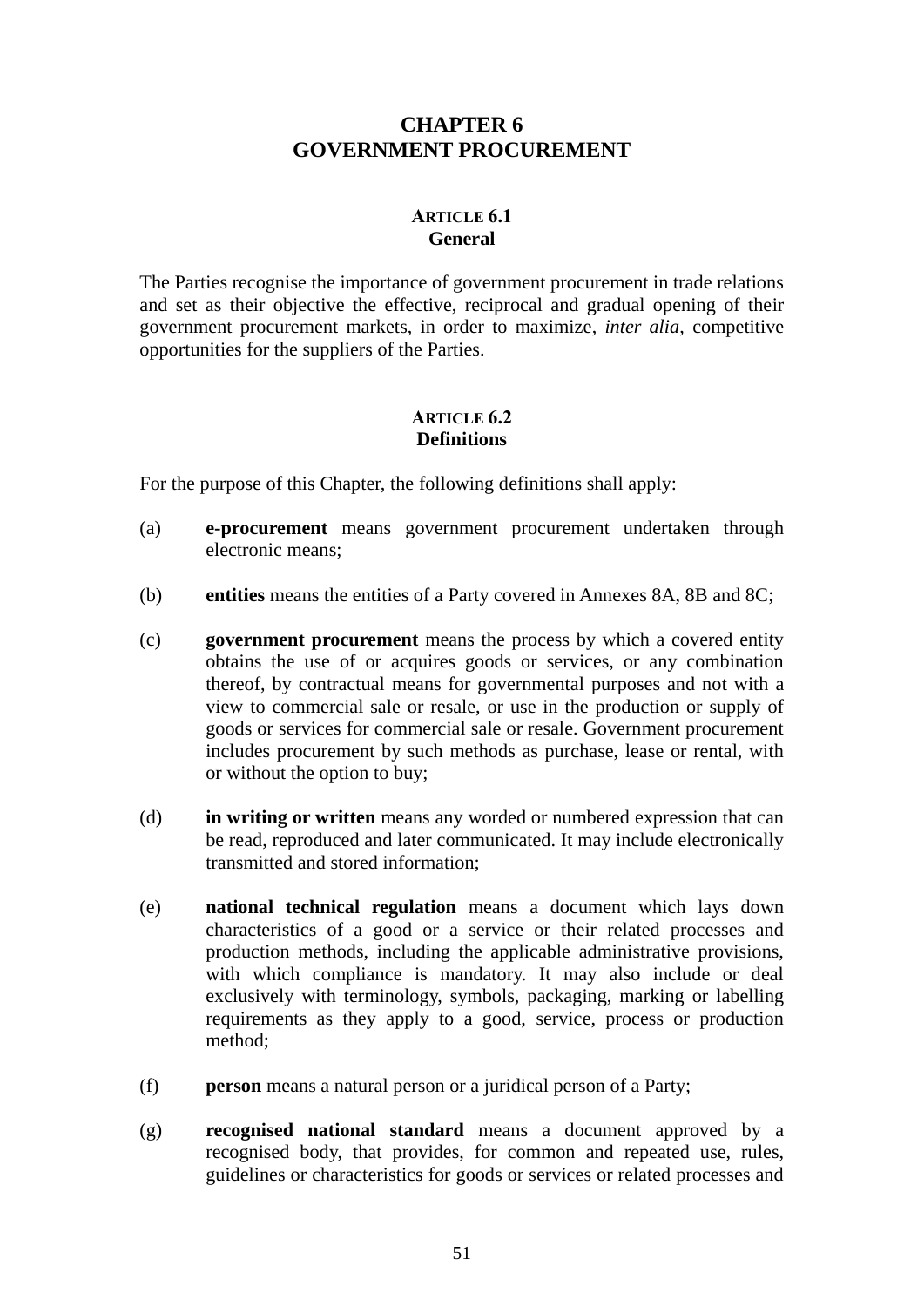production methods, with which compliance is not mandatory. It may also include or deal exclusively with terminology, symbols, packaging, marking or labelling requirements as they apply to a good, service, process or production method;

- (h) **services** includes construction services, unless otherwise specified;
- (i) **suppliers** means a person or a group of persons that provides or could provide goods or services;
- (j) **technical specifications** means a tendering requirement prescribed by a covered entity that:
	- (i) lays down the characteristics of goods or services to be procured, including quality, performance, safety, and dimensions, or the processes and methods for their production or provision; or
	- (ii) addresses terminology, symbols, packaging, marking or labelling requirements, as they apply to a good or service.

## **ARTICLE 6.3 Scope and Coverage**

1. This Chapter applies to any law, regulation, procedure or practice regarding any procurement by entities covered by this Chapter subject to the conditions specified by each Party in its respective Annexes.

2. This Chapter applies to procurement by any contractual means, including through such methods as purchase or as lease, rental or hire purchase, with or without an option to buy, of goods or services (including construction services), or any combination of goods and services.

3. This Chapter applies to any procurement contract of a value of not less than the relevant threshold specified in Annex 8A.

4. All entities, goods and services not listed in Annex 8A are not covered under this Chapter.

5. No entity may prepare, design, assign or otherwise structure or divide, at any stage of the procurement, any procurement in order to avoid the obligations of this Chapter.

6. Except where provided otherwise in a Party's Annex 8A, this Chapter does not apply to:

> (a) the acquisition or rental of land, existing buildings, or other immovable property or the rights thereon;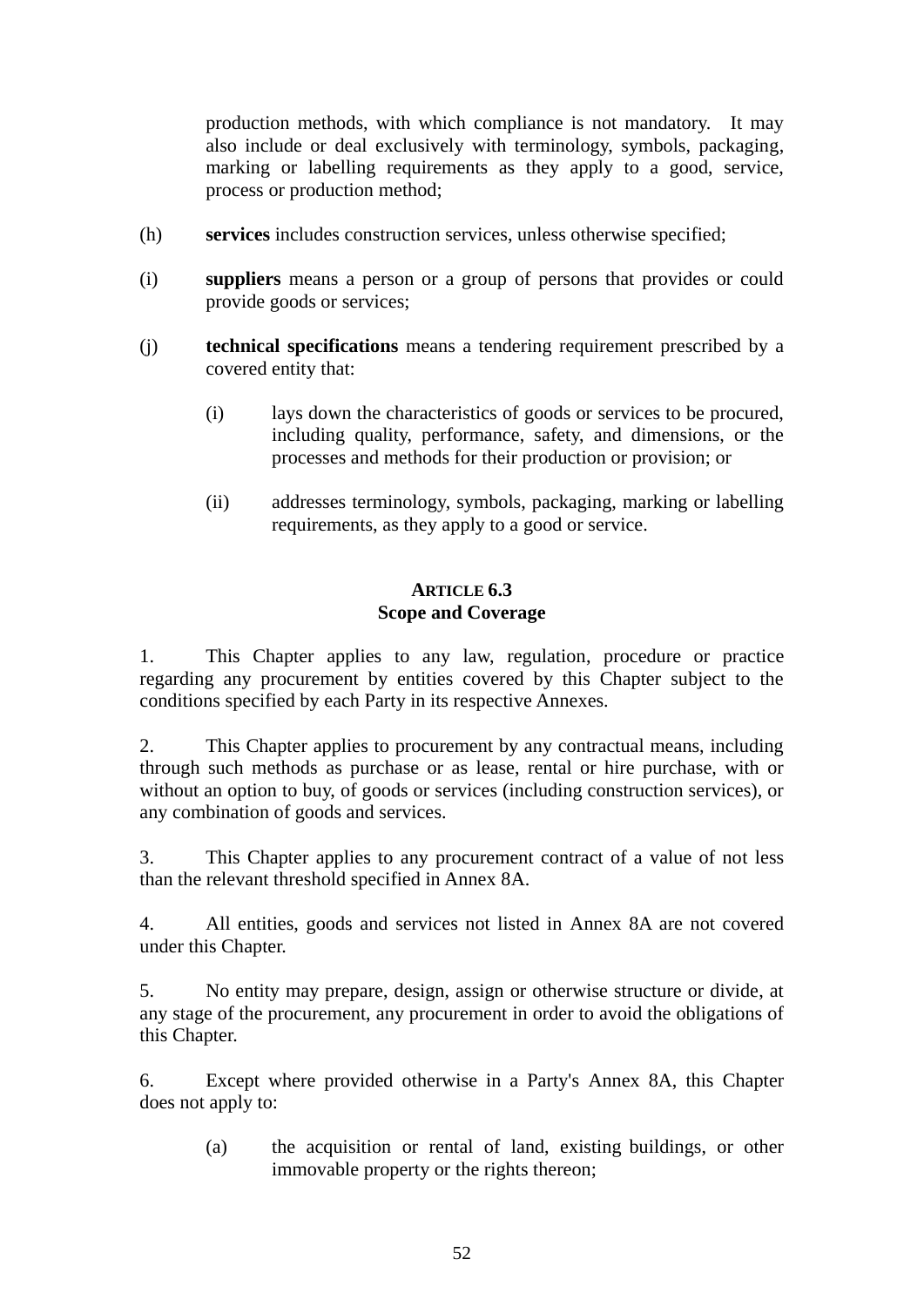- (b) non-contractual agreements or any form of assistance that a Party provides, including cooperative agreements, grants, loans, equity infusions, guarantees, and fiscal incentives;
- (c) the procurement or acquisition of fiscal agency or depository services, liquidation and management services for regulated financial institutions, or services related to the sale, redemption and distribution of public debt, including loans and government bonds, notes and other securities;
- (d) public employment contracts;
- (e) procurement conducted:
	- (i) for the specific purpose of providing international assistance, including development aid;
	- (ii) under the particular procedure or condition of an international agreement relating to the stationing of troops or relating to the joint implementation by the signatory countries of a project; or
	- (iii) under the particular procedure or condition of an international organisation, or funded by international grants, loans, or other assistance where the applicable procedure or condition would be inconsistent with this Agreement; and
- (f) contracts awarded pursuant to all government procurement in goods, services and construction that will be executed in or for the benefits of the two Holy Cities of Makkah and Medina in the Kingdom of Saudi Arabia.

7. The provisions of this Chapter do not affect the rights and obligations provided for in Chapter 2 (Trade in Goods), and Chapter 5 (Trade in Services).

#### **ARTICLE 6.4 National Treatment and Non-Discrimination**

1. With respect to all laws, regulations, procedures and practices regarding government procurement covered by this Chapter, each Party shall provide immediately and unconditionally to the goods, services and suppliers of another Party offering such goods and services, treatment no less favourable than that accorded to domestic goods, services and suppliers.

2. With respect to all laws, regulations, procedures and practices regarding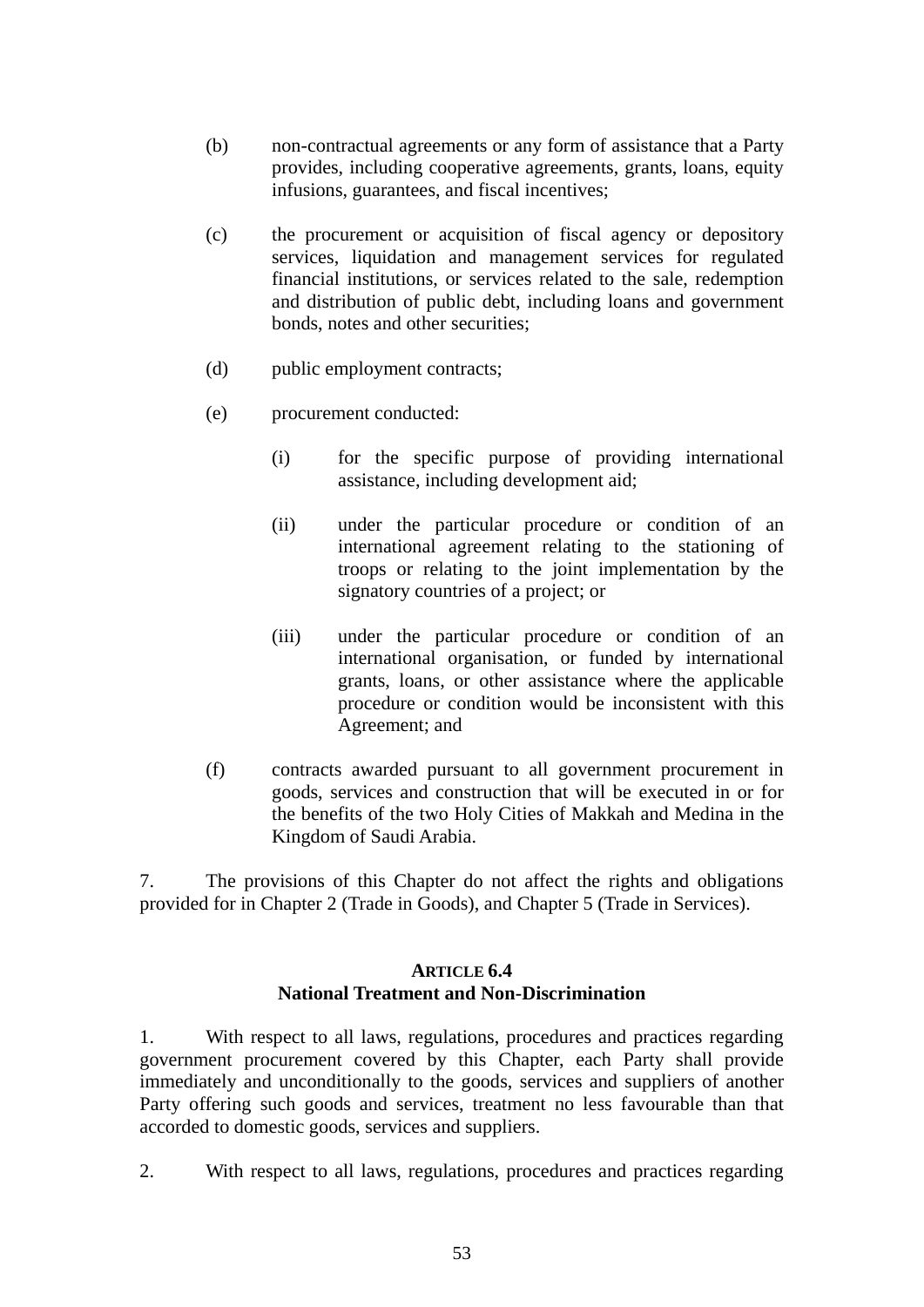government procurement covered by this Chapter, each Party shall ensure that:

- (a) its entities shall not treat a locally established supplier less favourably than another locally established supplier on the basis of degree of foreign affiliation to, or ownership by, a person of the other Party; and
- (b) its entities shall not discriminate against a locally established supplier on the basis that it is a supplier of a goods or services of the other Party.

3. The provisions of paragraphs 1 and 2 of this Article shall not apply to customs duties and charges of any kind imposed on or in connection with importation, the method of levying such duties and charges, other import regulations and formalities, and measures affecting trade in services other than laws, regulations, procedures and practices regarding government procurement covered by this Chapter.

## **ARTICLE 6.5 Valuation of Intended Procurements**

1. The following provisions shall apply in determining the value of intended procurements for the purposes of implementing this Chapter:

- (a) Valuation shall take into account all forms of remuneration, including any premiums, fees, commissions and interest receivable;
- (b) The selection of a valuation method by a covered entity shall not be made, nor shall any procurement requirement be divided, with the intention of avoiding the application of this Chapter; and
- (c) In cases where an intended procurement specifies the need for option clauses, the basis for valuation shall be the total value of the maximum permissible procurement, inclusive of any additional purchases which are optional.

#### **ARTICLE 6.6 Rules of Origin**

A Party shall not apply rules of origin to goods or services imported or supplied for purposes of government procurement covered by this Chapter from another Party, which are different from the rules of origin applied in the normal course of trade and at the time of the transaction in question to imports or supplies of the same goods or services from that Party.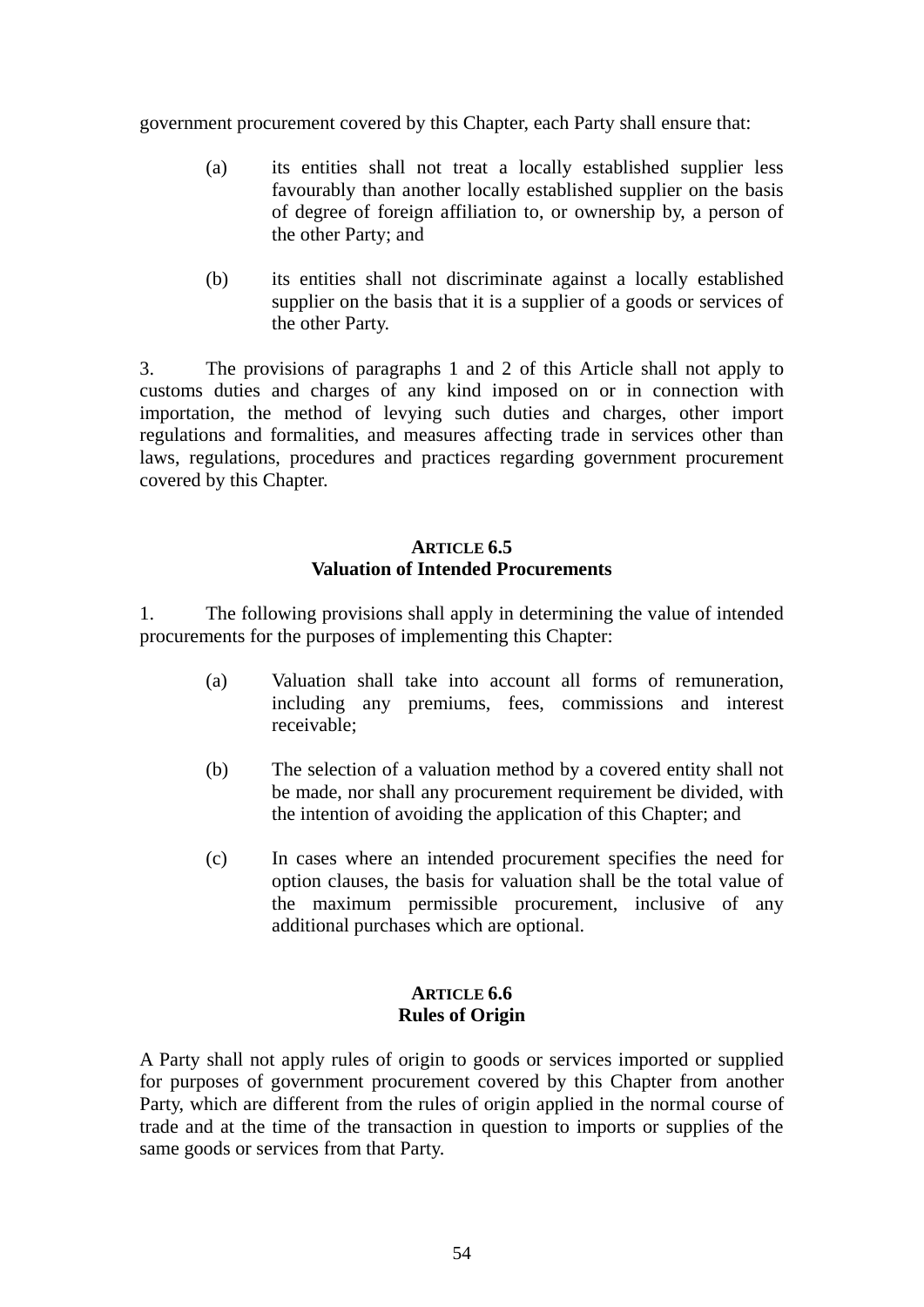#### **ARTICLE 6.7 Transitional Period for Price Preference**

During a transitional period of ten (10) years, a GCC Member State may grant a price preference of ten percent (10%) for the use of any goods and services produced domestically for the procurement of goods and services listed in Annex 8A. A GCC Member State adopting this transitional period price preference shall extend such preference treatment to suppliers of Singapore for the use of the goods and services produced domestically at any GCC Member state.

#### **ARTICLE 6.8 Small and Medium Sized Enterprises**

The Parties reserve the right to apply a ten percent (10%) price preference for the Small and Medium Sized Enterprises (SMEs) in their respective countries.

## **ARTICLE 6.9 Transparency**

Each Party shall promptly publish any law, regulation, and administrative procedures of general application, and any procedure (including standard contract clauses) regarding government procurement covered by this Chapter, in the appropriate publications listed in that Party's Annex 8B, and to enable the other Party and suppliers to become acquainted with them. Each Party shall be prepared, upon request, to explain to another Party its government procurement procedures.

#### **ARTICLE 6.10 Tendering Procedures**

1. Entities shall normally procure by open or selective tendering and may also procure by limited tendering or by negotiation for the selection of the successful supplier as set out in Articles 6.11, 6.12 and 6.13 respectively.

- 2. For the purposes of this Chapter:
	- (a) **open tendering procedures** means a procurement method where all interested suppliers may submit a tender;
	- (b) **selective tendering procedures** means a procurement method where only suppliers satisfying the conditions for participation are invited by the procuring entity to submit a tender;
	- (c) **limited tendering** means a procurement method where the procuring entity contacts a supplier or suppliers of its choice;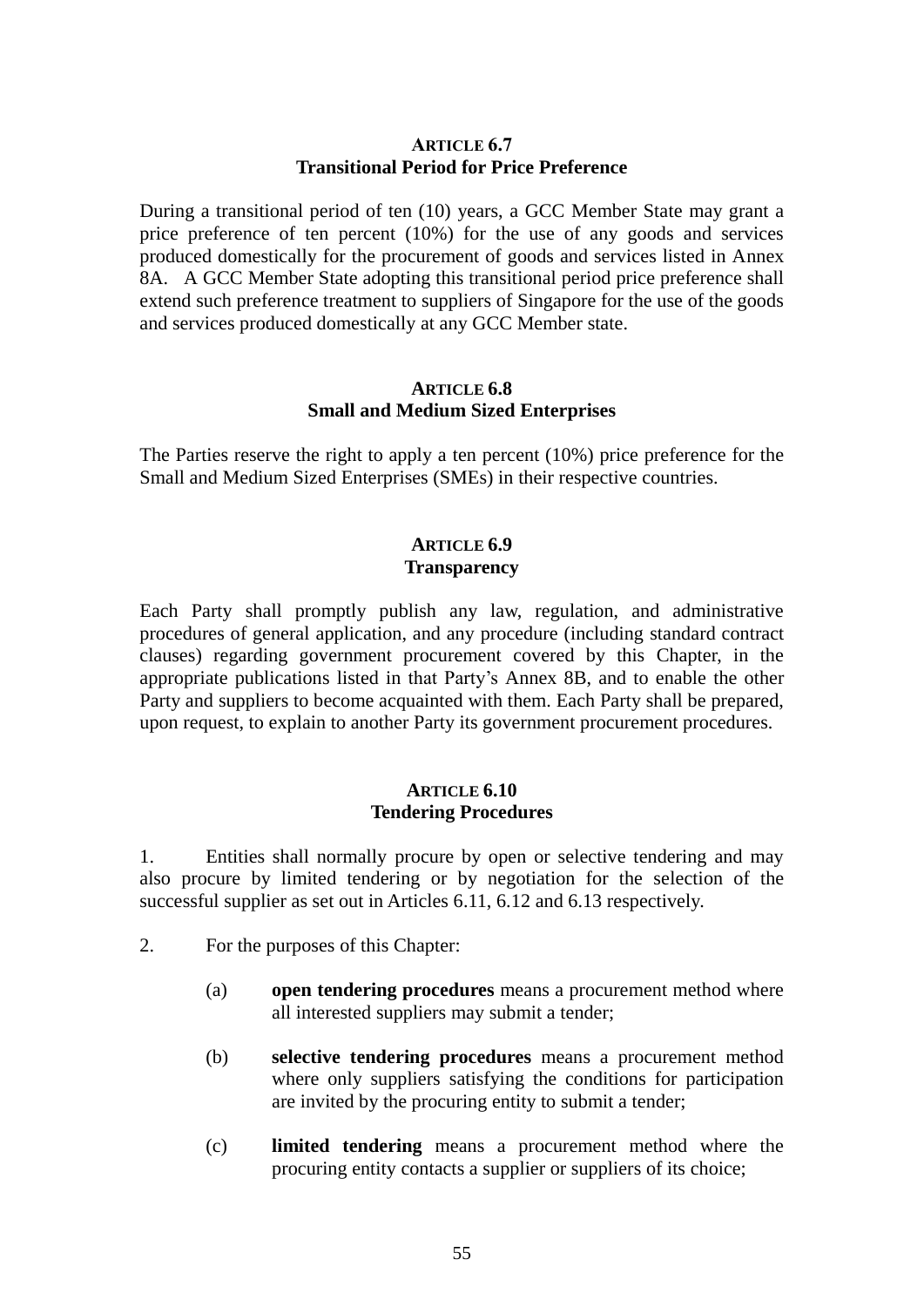## **ARTICLE 6.11 Selective Tendering**

- 1. Entities that intended to use selective tendering shall:
	- (a) invite suppliers to submit a request for participation by means of a notice of intended procurement inviting suppliers to submit a request for participation;
	- (b) indicate the time-limit for submitting requests for participation; and
	- (c) before the commencement of the time period for tendering invite qualified suppliers to submit a tender.

2. When using selective tendering procedures, a procuring entity shall recognise as qualified suppliers any domestic suppliers and any suppliers of the other Party that meet the conditions for participation in a particular procurement, unless the procuring entity states in the notice of intended procurement or, where publicly available, in the tender documentation any limitation on the number of suppliers that will be permitted to tender and the criteria for selecting the limited number of suppliers. Procuring entities shall select the suppliers to participate in the selective tendering procedure in a fair and non-discriminatory manner.

3. Where the tender documentation is not made publicly available from the date of publication of the notice of intended procurement, procuring entities shall ensure that those documents are made available at the same time to all the qualified suppliers selected in accordance with paragraph 2 of this Article.

#### **ARTICLE 6.12 Limited Tendering**

1. Subject to the conditions established in paragraph 2 of this Article, when using the limited tendering procedure, a procuring entity may choose not to apply Articles 6.10 to 6.11 and 6.13.

2. Provided that limited tendering is not used to avoid competition or in a manner that discriminates against suppliers of another Party, entities may apply limited tendering procedure in the following cases:

- (a) where no suitable tenders have been submitted in response to an open or selective tender, provided that the requirements of the initial tender are not substantially modified;
- (b) where, for works of art, or, for technical or artistic reasons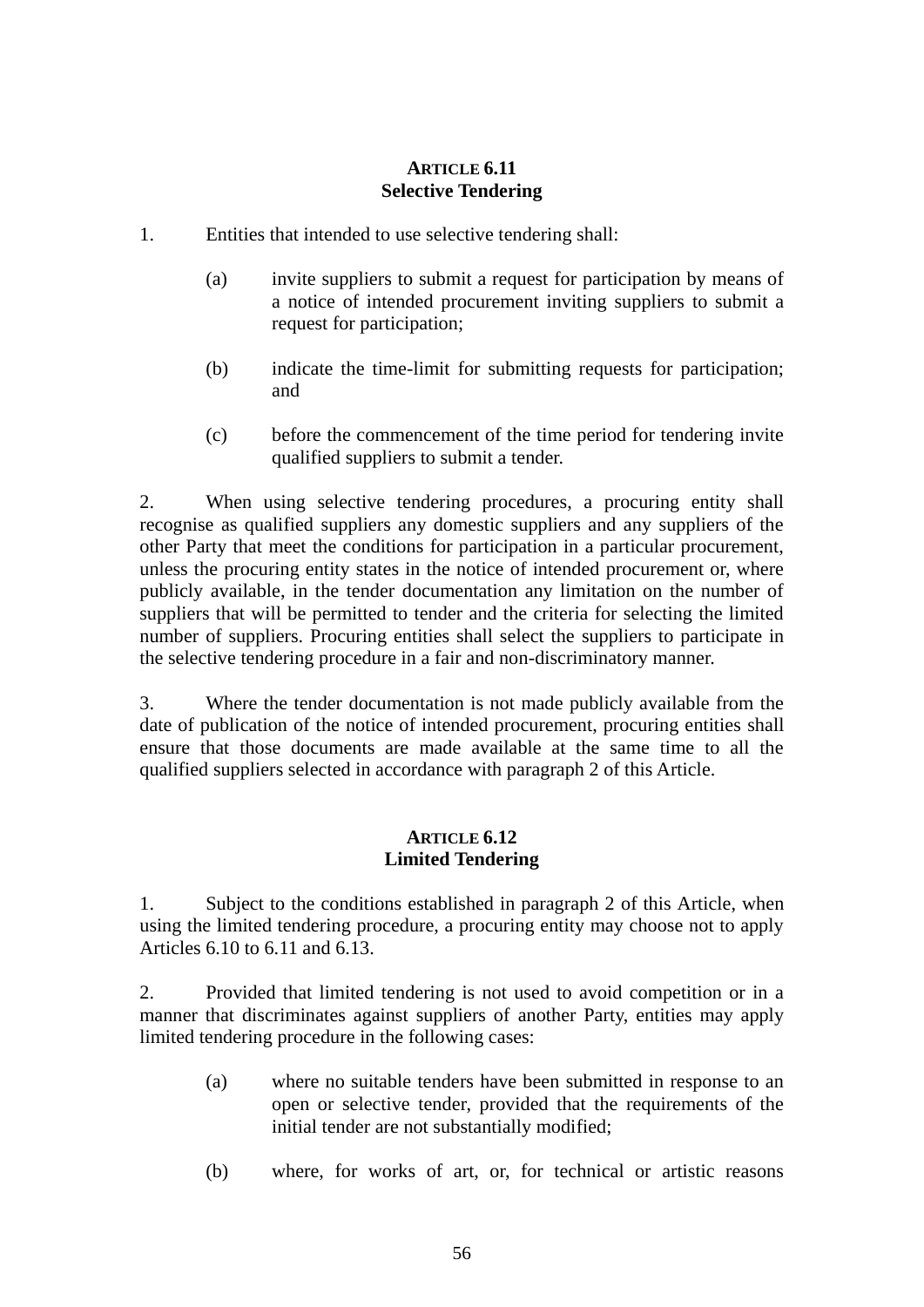connected with protection of exclusive rights, the contract may be performed only by a particular supplier and no reasonable alternative or substitute exists;

- (c) for reasons of extreme urgency brought by events unforeseeable by the entity, the products or services could not be obtained in time by using open or selective tendering procedures;
- (d) for additional deliveries of goods or services by the original supplier that were not included in the initial procurement where a change of supplier for such additional goods or services cannot be made for economic or technical reasons such as requirements of interchangeability or interoperability with existing equipment, software, services, or installations procured under the initial procurement;
- (e) where an entity procures prototypes or a first good or service that is developed at its request in the course of, and for, a particular contract for research, experiment, study or original development of a first good or service;
- (f) where additional services which were not included in the initial contract but which were within the objectives of the original tender documentation have, through unforeseeable circumstances, become necessary to complete the services described therein. However, the total value of contracts awarded for the additional services may not exceed fifty percent (50%) of the amount of the main contract;
- (g) for new services consisting of the repetition of similar services which conform to a basic project for which an initial contract was awarded and for which the entity has indicated in the notice of intended procurement concerning the initial service, that limited tendering procedures might be used in awarding contracts for such new services;
- (h) for goods purchased on a commodity market;
- (i) in the case of contracts awarded to the winner of a design contest; where there are several successful candidates, the participants are evaluated by an independent panel or experts with a view to a design contract being awarded to a winner; and
- (j) for purchases made under exceptionally advantageous conditions that only arise in the very short term in the case of unusual disposals such as those arising from liquidation, receivership or bankruptcy but not for routine purchases from regular suppliers.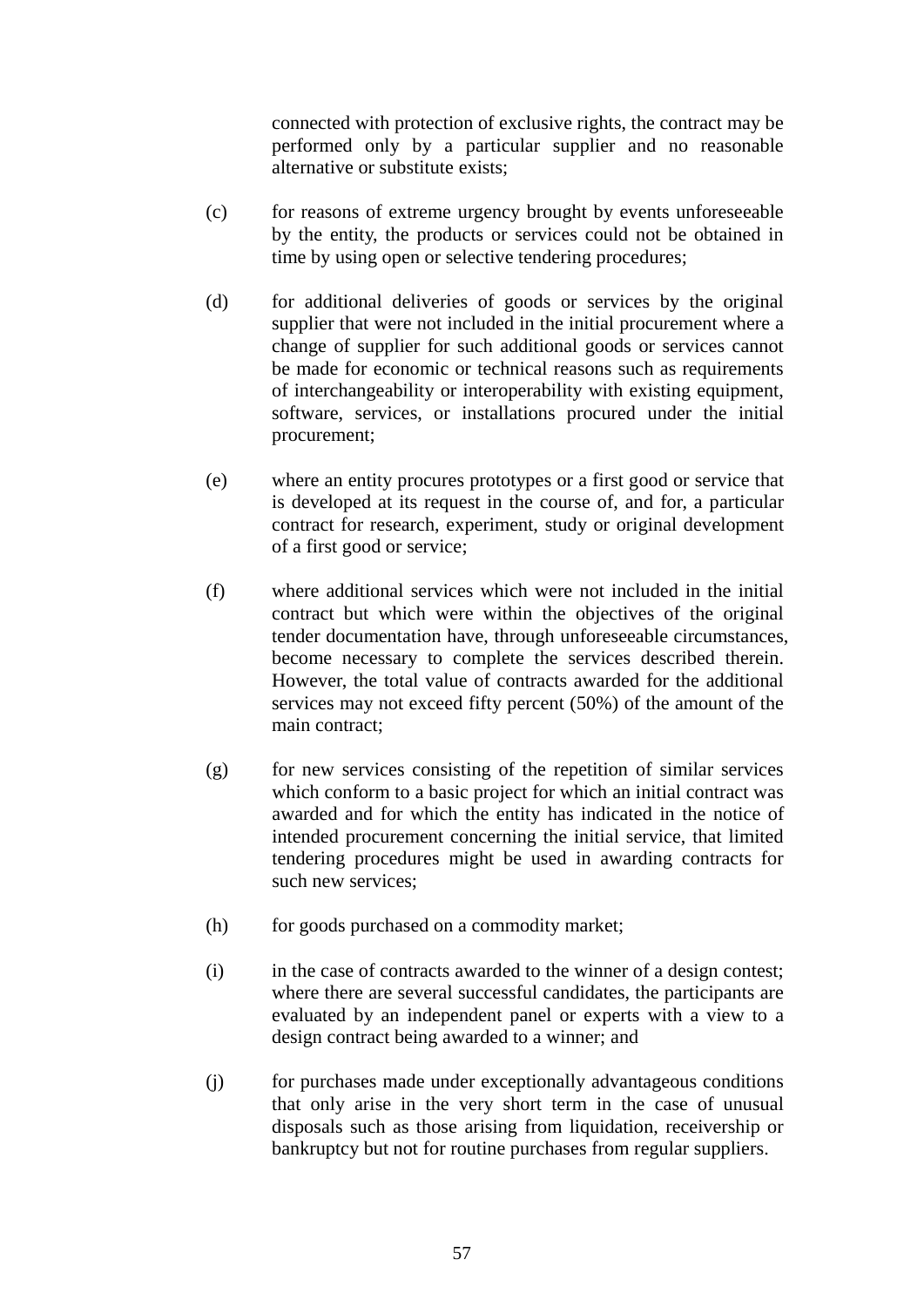## **ARTICLE 6.13 Negotiations**

- 1. A Party may provide for its entities to conduct negotiations:
	- (a) in the context of procurements in which they have indicated such intent in the notice of intended procurement; or
	- (b) where it appears from the evaluation that no one tender is obviously the most advantageous in terms of the specific evaluation criteria set out in the notices or tender documentation.
- 2. An entity shall:
	- (a) ensure that any elimination of suppliers participating in negotiations is carried out in accordance with the evaluation criteria set out in the notices or tender documentation; and
	- (b) where negotiations are concluded, provide a common deadline for the remaining participating suppliers to submit any new or revised tenders.

## **ARTICLE 6.14 Publication of Notice of Intended Procurement**

1. An entity shall, for each procurement covered by this Chapter, publish in advance a notice inviting all interested suppliers to submit tenders for that procurement ("notice of intended procurement"), except as otherwise provided for in Article 6.12. This notice shall be published in the appropriate publication listed in Annex 8B. Each such notice shall be valid during the entire period established for tendering for the relevant procurement.

2. Each notice of intended procurement shall include a description of the intended procurement, any conditions that suppliers must fulfil to participate in the procurement, the name of the entity issuing the notice, the address and contact where suppliers may obtain all documents relating to the procurement, the time limits for submission of tenders and the dates for delivery of the goods or services to be procured.

## **ARTICLE 6.15 Time Limits for the Tendering Process**

1. All time limits established by the entities for the receipt of tenders and requests to participate shall be adequate to allow suppliers of another Party, as well as domestic suppliers, to prepare and to submit tenders, and where appropriate, requests for participation or applications for qualifying. In determining any such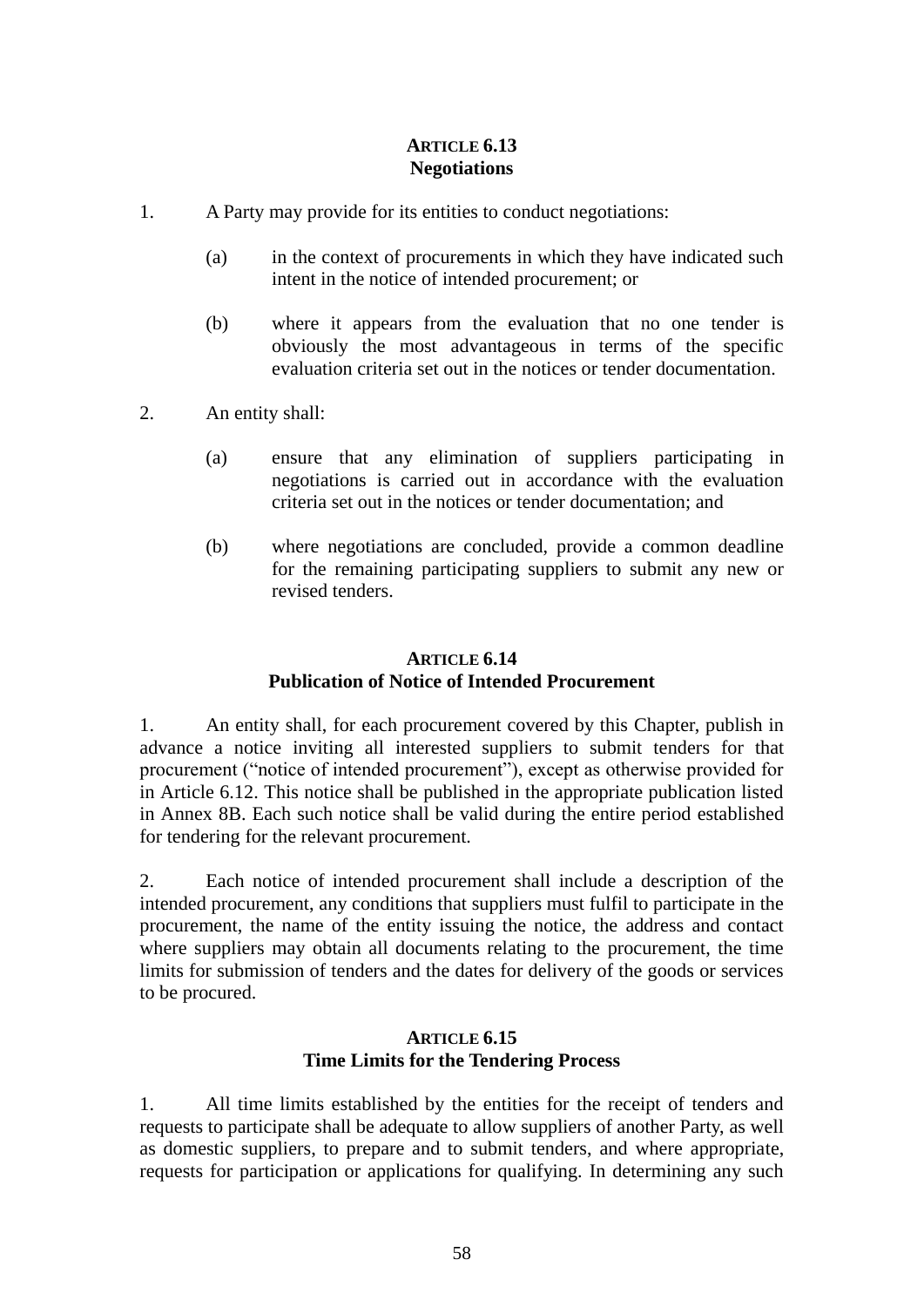time limit, entities shall, consistent with their own reasonable needs, take into account such factors as the complexity of the intended procurement, extent of subcontracting anticipated and the normal time for transmitting tenders from foreign as well as domestic points.

2. Each Party shall ensure that its entities shall take due account of publication delays when setting the final date for receipt of tenders or of requests for participation or for qualifying for the suppliers' list.

3. The minimum time limits for the receipt of tenders is not less than thirty (30) days and the actual time limit of each Party may be stated in Annex 8C.

## **ARTICLE 6.16 Tender Documentation**

1. An entity shall provide interested suppliers with tender documentation that includes all the information necessary to permit suppliers to prepare and submit responsive tenders. The documentation shall include the criteria that the entity will consider in awarding the contract, including all cost factors, and the weights or, where appropriate, the relative values that the entity will assign to these criteria in evaluating tenders.

2. To the extent possible and subject to any applicable fees, an entity should make relevant tender documentation publicly available through electronic means or a computer-based telecommunications network openly accessible to all suppliers. Where an entity does not publish all the tender documentation by electronic means, the entity shall, on request of any supplier and subject to any applicable fees, promptly make the documentation available in written form to the supplier.

3. Where an entity, during the course of a procurement, modifies any part of the tender documentation referred to in paragraph 1 of this Article, it shall:

- (a) publish all such modifications electronically; or
- (b) transmit all such modifications in writing to all suppliers that are participating in the procurement at the time the criteria were modified, and in all cases, allow adequate time to suppliers to submit fresh tenders, or modify and re-submit their tenders as appropriate.

#### **ARTICLE 6.17 Technical Specifications**

1. Each Party shall ensure that its entities shall not prepare, adopt or apply any technical specifications with a view to, or with the effect of, creating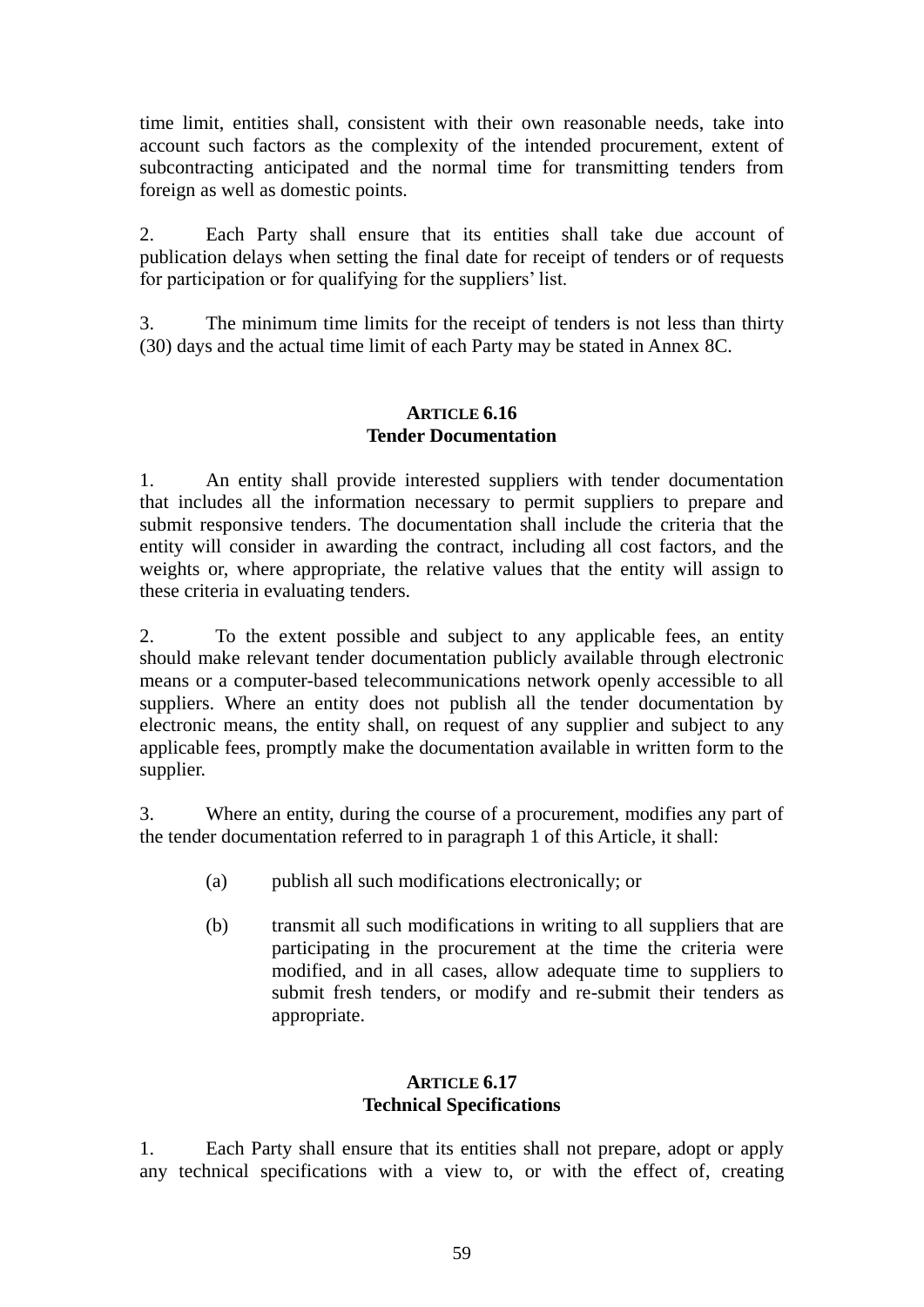unnecessary obstacles to trade between the Parties.

2. Technical specifications prescribed by a procuring entity shall, where appropriate:

- (a) be in terms of performance requirements rather than design or descriptive characteristics; and
- (b) be based on international standards, where applicable; otherwise, on national technical regulations, recognised national standards or building codes.

3. There shall be no requirement or reference to a particular trademark or trade name, patent, design or type, specific origin or producer or supplier unless there is no sufficiently precise or intelligible way of otherwise describing the procurement requirements and provided that, in such cases, words such as "or equivalent" are included in the tender documentation.

4. Entities shall not seek or accept, in a manner that would have the effect of precluding competition, advice that may be used in the preparation or adoption of any technical specification for a specific procurement from a person that may have a commercial interest in that procurement.

## **ARTICLE 6.18 Registration and Qualification of Suppliers**

1. In the process of registering and/or qualifying suppliers, the entities of a Party shall not discriminate between domestic suppliers and suppliers of another Party.

2. Any condition for participation in open tendering procedures shall be no less favourable to suppliers of another Party than to domestic suppliers.

3. The process of, and the time required for, registering and/or qualifying suppliers shall not be used in order to keep suppliers of another Party off a list of suppliers or from being considered for a particular procurement.

4. Entities maintaining permanent lists of registered and/or qualified suppliers shall ensure that suppliers may apply for registration or qualification at any time, and that all registered and qualified suppliers are included in the lists within a reasonable time.

5. Nothing in this Article shall preclude an entity from excluding a supplier from a procurement on grounds such as bankruptcy or false declaration, provided that such an action is consistent with Article 6.4.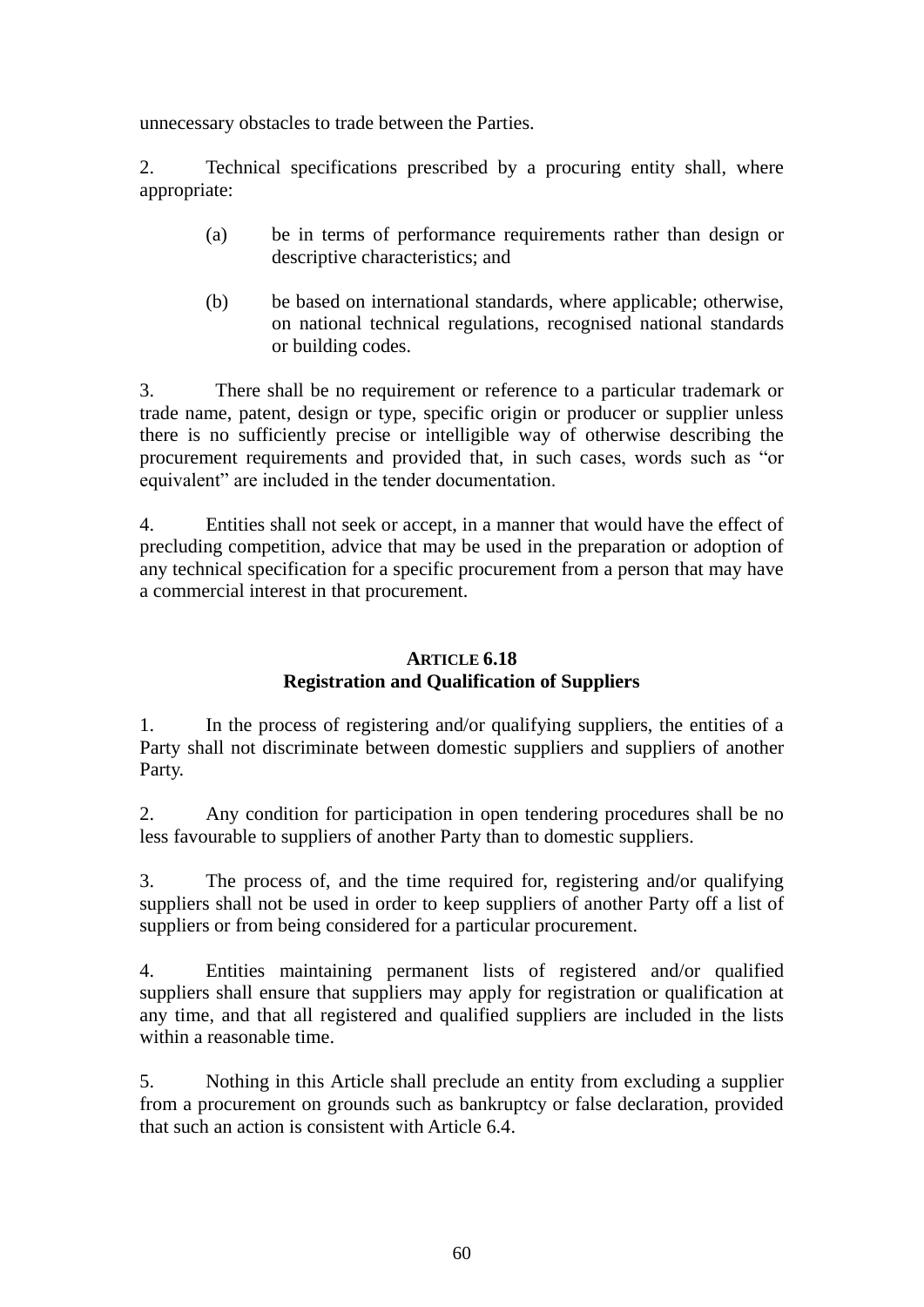### **ARTICLE 6.19 Evaluation of Contracts**

The tender evaluation process shall be fair and non-discriminatory to avoid any potential conflict of interest between persons administering the process and suppliers participating in the process.

#### **ARTICLE 6.20 Information on Awards**

1. Subject to Article 6.26, an entity shall promptly publish a notice on contract award decision in the appropriate publications listed in Annex 8B. The award notice should include at least the following information:

- (a) the name of the entity;
- (b) a description of the goods or services procured;
- (c) the name of the winning supplier; and
- (d) the value of the contract award.

2. Entities shall, on request from an unsuccessful supplier of another Party which participated in the relevant tender, promptly provide pertinent information concerning reasons for the rejection of its tender, unless the release of such information would impede law enforcement or otherwise be contrary to the public interest or would prejudice the legitimate commercial interest of particular enterprises, public or private, or might prejudice fair competition between suppliers.

#### **ARTICLE 6.21 Modifications and Rectifications to Coverage**

1. A Party shall notify the Parties of any proposed rectification, transfer of an entity from one Appendix to another, in Annex 8A, withdrawal of an entity, or other modification (hereinafter referred to generally in this Article as "modification") of Annex 8A. The Party proposing the modification ("modifying Party") shall state in the notification:

- (a) the evidence on whether government control or influence over the covered procurements of the entity to be withdrawn has been effectively eliminated; and
- (b) for any other proposed modification, information as to the likely consequences of the change for the mutually agreed coverage provided in this Agreement.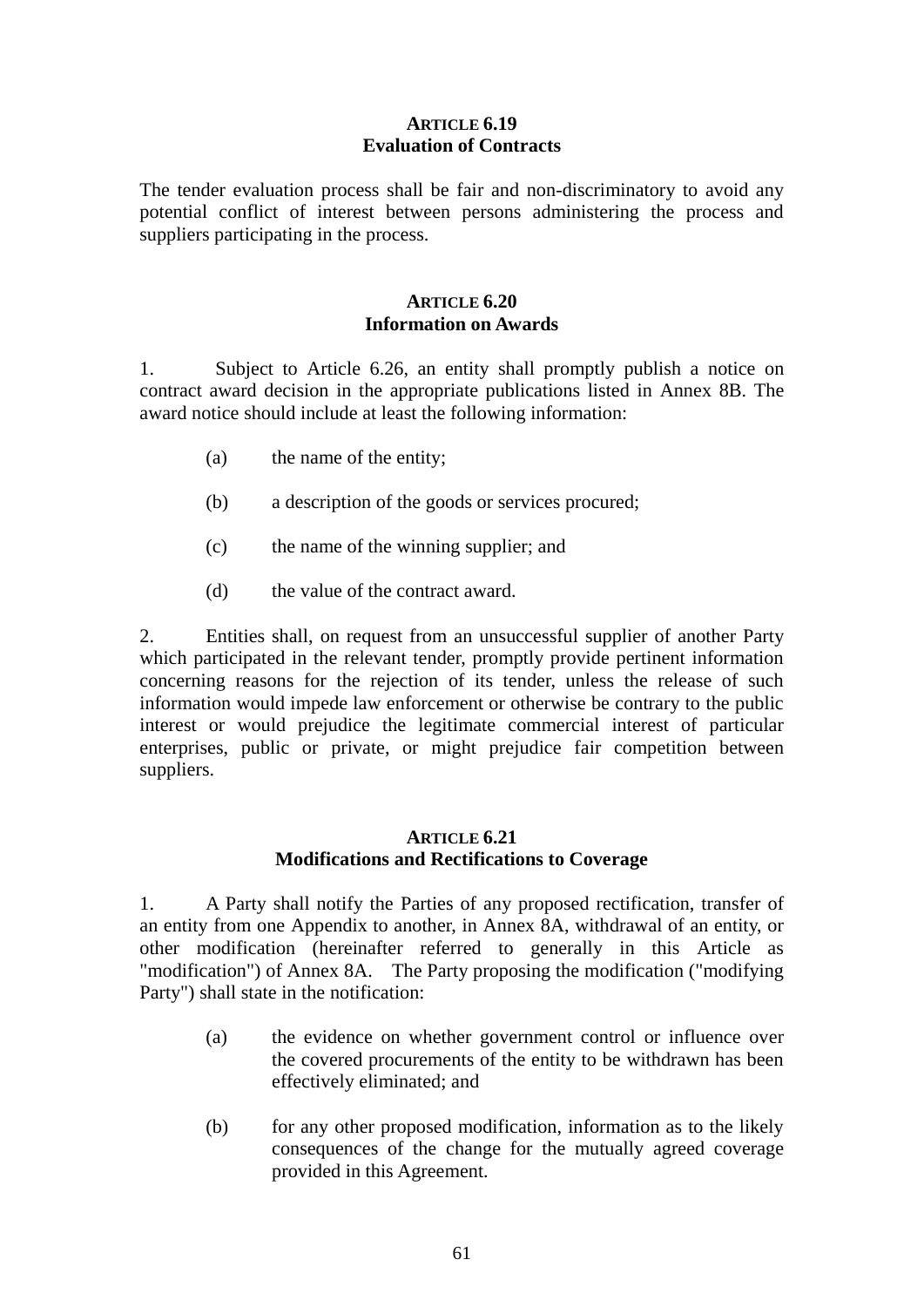2. A Party may withdraw or replace a covered entity by making the appropriate compensatory adjustment to its coverage to maintain a level of coverage comparable to that existing prior to the modification. No compensatory adjustment shall be provided to an affected Party in respect of the following modifications made by a Party to its coverage under this Chapter:

- (a) rectifications of a purely formal nature and minor amendments to the Appendices; and
- (b) where Government control or influence over the entity's covered procurements has been effectively eliminated upon its corporatisation or privatisation.

## **ARTICLE 6.22 Electronic Procurement**

1. The Parties shall endeavour, within the context of their commitment to promote electronic commerce, to seek to provide opportunities for e-procurement.

2. Each Party shall endeavour to work toward a single entry point for the purpose of enabling suppliers to access information on procurement opportunities in its territory.

3. Each Party shall, to the extent possible, make procurement opportunities that are available to the public accessible to suppliers via publically available electronic mediums or means. To the extent possible, each Party shall make available relevant documentation by the same medium or means.

4. For each case of intended procurement, the procuring entity shall publish a summary notice in English. The notice shall contain at least the following information:

- (a) the subject matter of the contract;
- (b) the time-limits set for the submission of tenders or an application to be invited to tender; and
- (c) the addresses and contact from which documents relating to the contracts may be requested.

5. Each Party shall encourage its entities to publish, as early as possible in the fiscal year, information regarding the entity's indicative procurement plans in the e-procurement portal.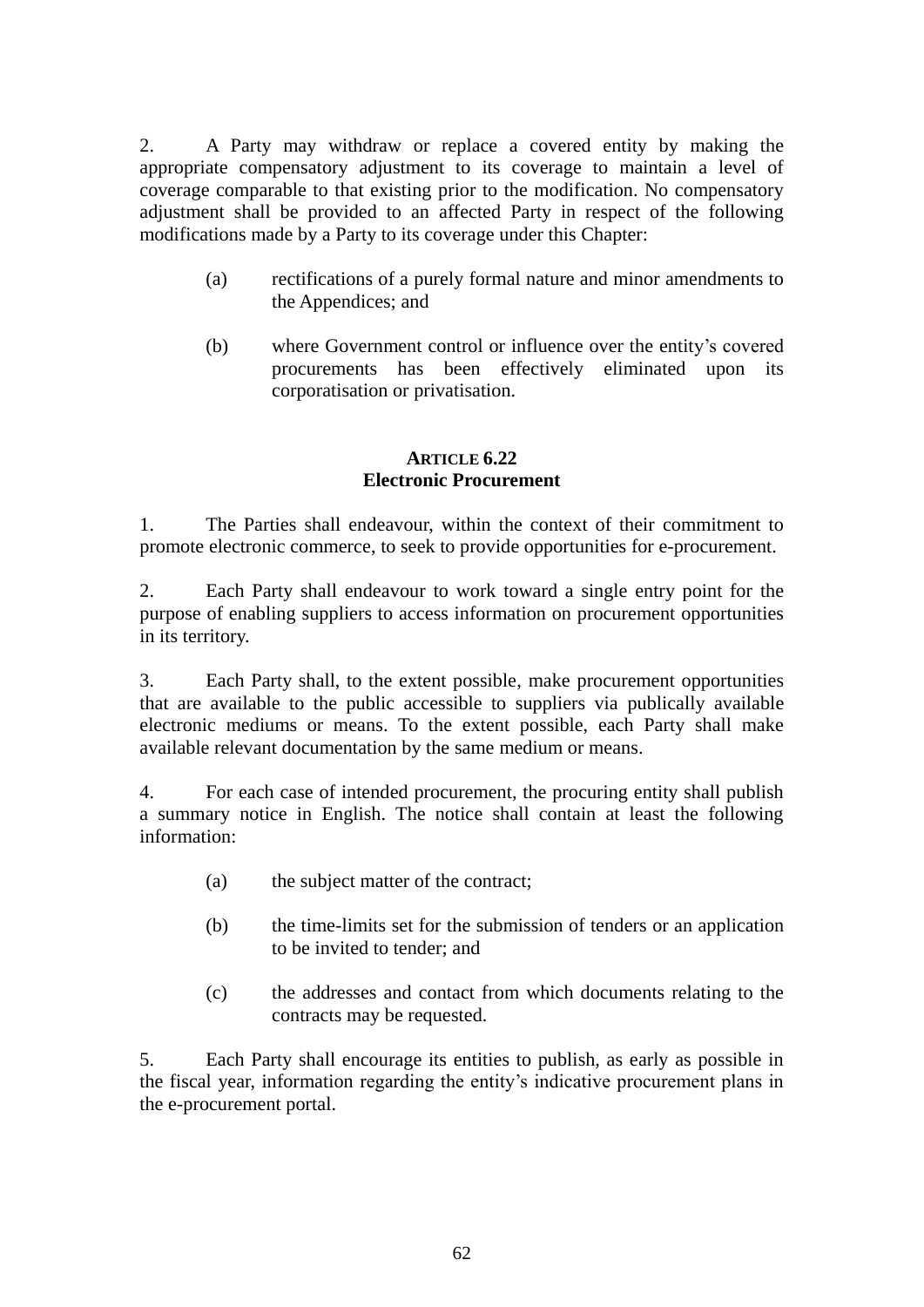### **ARTICLE 6.23 Challenge Procedures**

1. In the event of a complaint by a supplier of a Party that there has been a breach of this Chapter in the context of procurement by another Party, that Party shall encourage the supplier to seek resolution of its complaint in consultation with the procuring entity of that other Party. In such instances the procuring entity of that other Party shall accord timely and impartial consideration to any such complaint, in such a manner that is not prejudicial to obtaining corrective measures under the challenge system.

2. Each Party shall provide suppliers of the Parties with non-discriminatory, timely, transparent and effective procedures to challenge alleged breaches of this Chapter arising in the context of procurements in which they have an interest.

3. Each Party shall establish or designate at least one impartial administrative or judicial authority that is independent of its procuring entities to receive and review a challenge by a supplier arising in the context of a covered procurement.

4. Unless the tender document specifies otherwise, a Party's total liability for any breach of this Chapter or compensation for loss or damages suffered shall be limited to the costs for tender preparation reasonably incurred by the supplier for the purpose of the procurement.

5. The issues arising under paragraphs 1 to 4 of this Article are to be determined by each Party according to its domestic laws and regulations.

## **ARTICLE 6.24 Exceptions**

1. Nothing in this Chapter shall be construed to prevent any Party from taking any action or not disclosing any information which it considers necessary for the protection of its essential security interests relating to the procurement of arms, ammunition or war materials, or to procurement indispensable for national security or for national defence purposes.

2. Subject to the requirement that such measures are not applied in a manner which would constitute a means of arbitrary or unjustifiable discrimination between the Parties where the same conditions prevail or a disguised restriction on international trade, nothing in this Chapter shall be construed to prevent any Party from imposing or enforcing measures:

- (a) necessary to protect public morals, order or safety;
- (b) necessary to protect human, animal or plant life or health;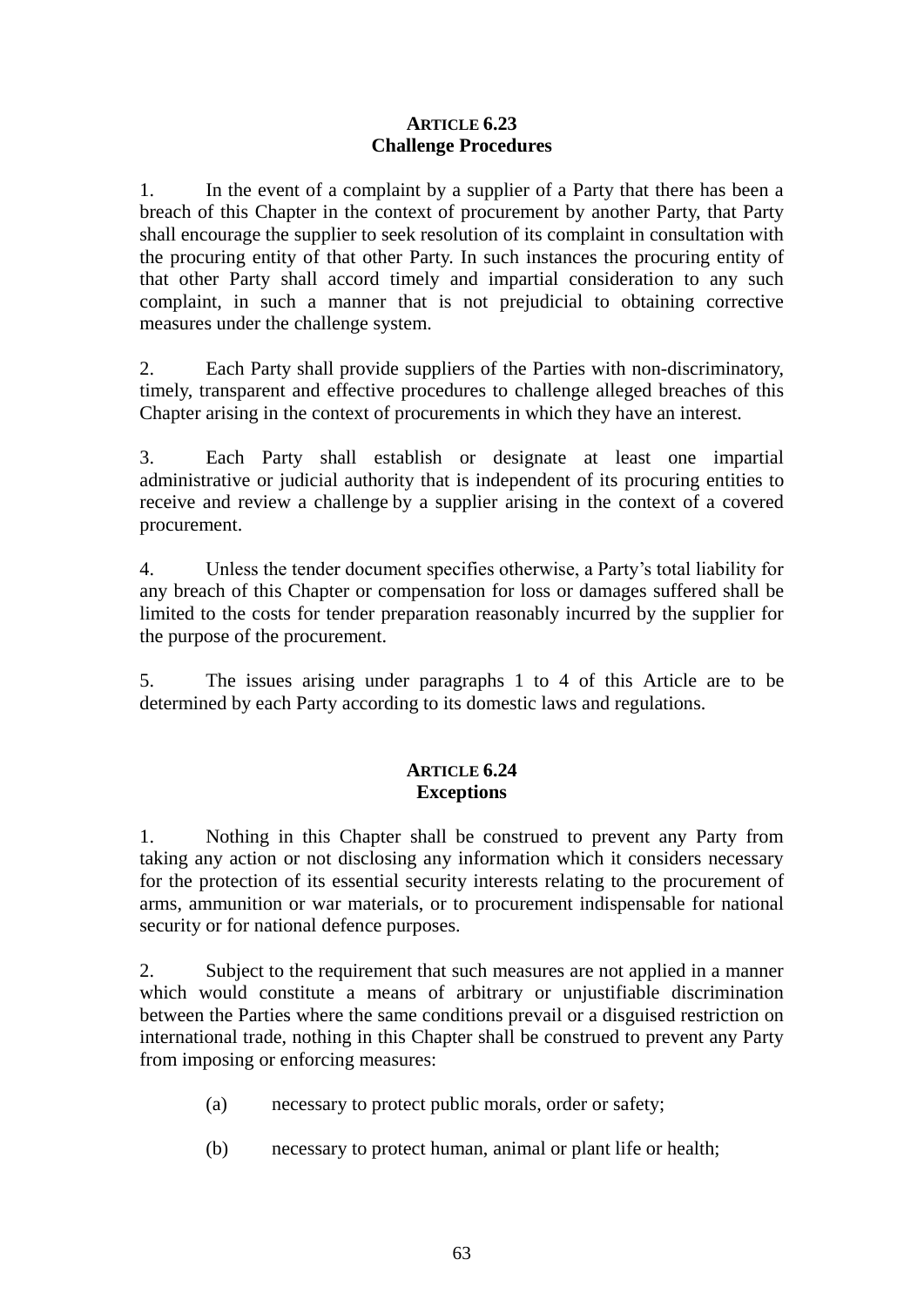- (c) necessary to protect intellectual property; or
- (d) relating to the products or services of handicapped persons, of philanthropic institutions or of prison labour.

#### **ARTICLE 6.25 Progressive Liberalisation**

In line with the goal of further market liberalisation, the Parties shall, at meetings of the Joint Committee, review their commitments under this Chapter with the view to progressively improving them, taking into account their current respective levels of commitments.

### **ARTICLE 6.26 Non-disclosure of Information**

1. The Parties, their covered entities, and their review authorities shall not disclose confidential information the disclosure of which would prejudice legitimate commercial interests of a particular person or might prejudice fair competition between suppliers, without the formal authorization of the person that provided the information to the Party.

2. Nothing in this Chapter shall be construed as requiring a Party or its covered entities to disclose confidential information the disclosure of which would impede law enforcement or otherwise be contrary to the public interest.

#### **ARTICLE 6.27 Language**

To improve market access to each others procurement markets, each Party shall where possible, use English in its publication of materials or information pertaining to procurement, including in the publications listed in Annex 8B and in the context of any electronic procurement pursuant to Article 6.22.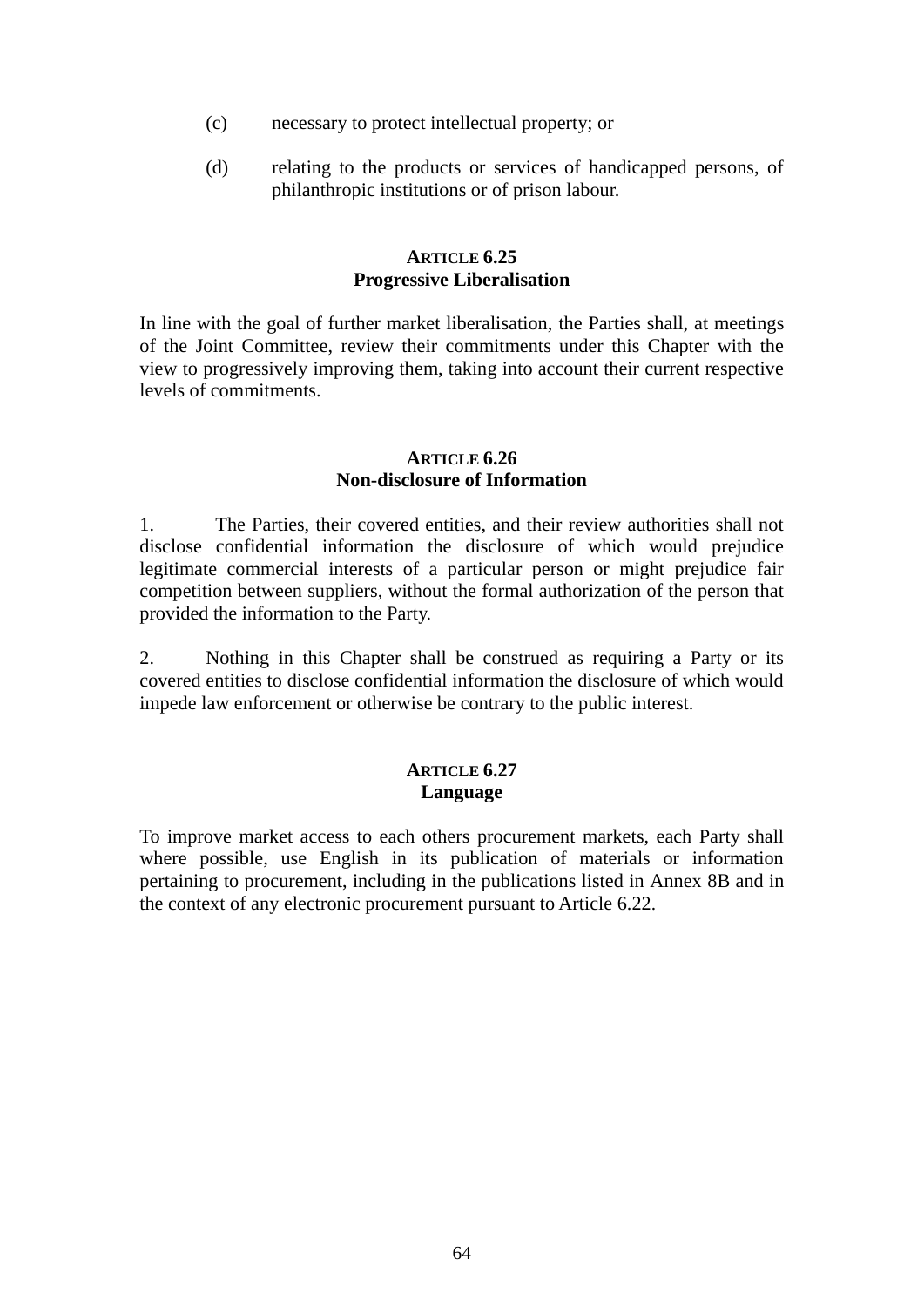# **CHAPTER 7 ELECTRONIC COMMERCE**

# **ARTICLE 7.1 General**

The Parties recognise the economic growth and opportunity provided by electronic commerce and the importance of avoiding barriers to its use and development.

### **ARTICLE 7.2 Definitions**

For the purposes of this Chapter:

1

- (a) **carrier medium** means any physical object capable of storing a digital product by any method now known or later developed, and from which a digital product can be perceived, reproduced, or communicated, directly or indirectly, and includes, but is not limited to, an optical medium, a floppy disk, or a magnetic tape;
- (b) **digital products** means computer programmes, text, video, images, sound recordings and other products that are digitally encoded, regardless of whether they are fixed on a carrier medium or transmitted electronically;<sup>9</sup>
- (c) **electronic transmission** or **transmitted electronically** means the transfer of digital products using any electromagnetic or photonic means; and
- (d) **using electronic means,** means employing computer processing.

## **ARTICLE 7.3 Electronic Supply of Services**

The Parties agree that delivery by electronic means is to be considered as the supply of services using electronic means, within the meaning of the Chapter 5 (Trade in Services).

#### **ARTICLE 7.4 Digital Products**

1. A Party shall not apply customs duties or other duties, fees, or charges on or in connection with the importation or exportation of digital products by electronic transmission.<sup>10</sup>

<sup>&</sup>lt;sup>9</sup> For greater clarity, digital products do not include digitized representations of financial instruments.

<sup>&</sup>lt;sup>10</sup> Paragraph 1 of this Article does not preclude a Party from imposing internal taxes or other internal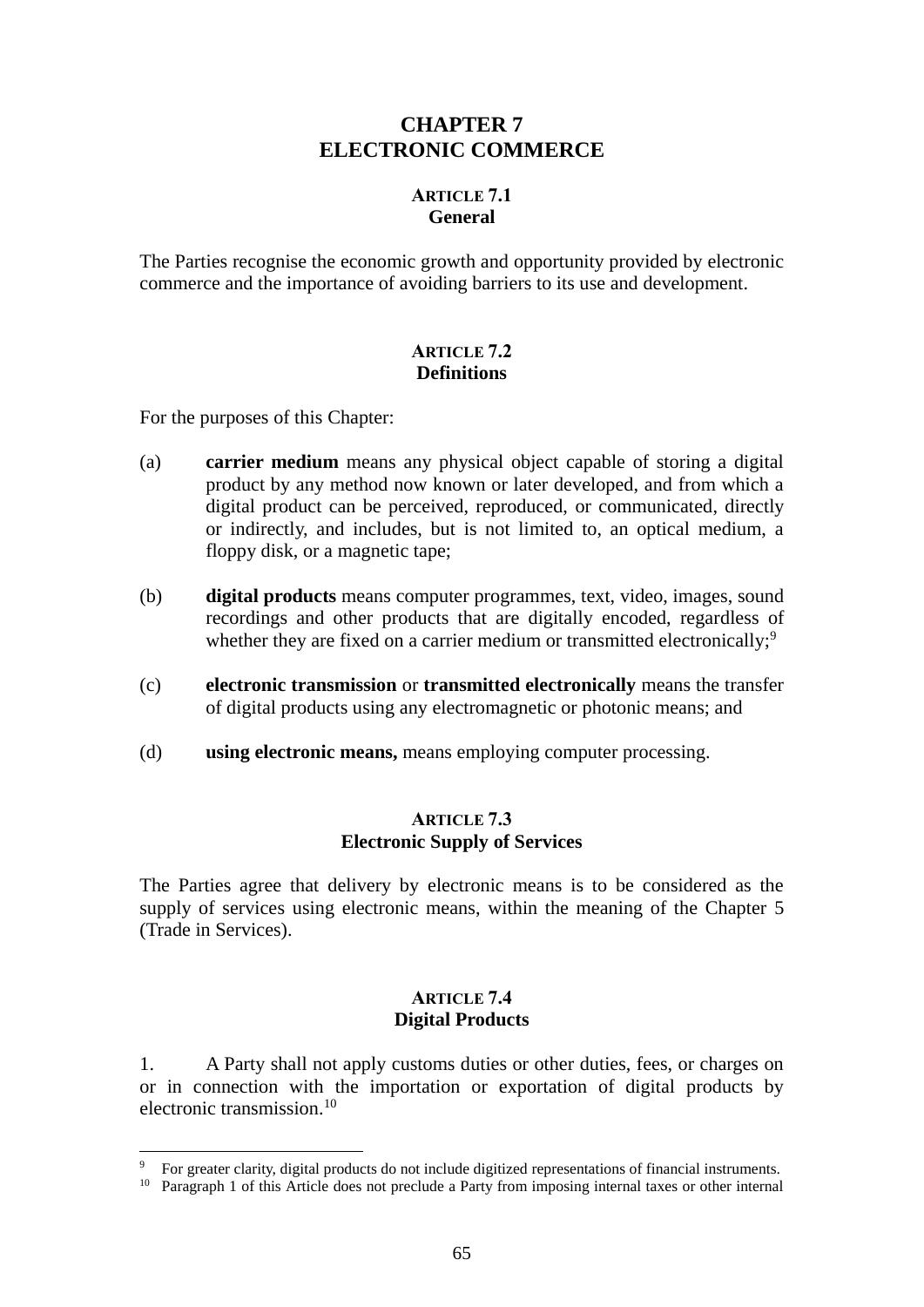2. Each Party shall determine the customs value of an imported carrier medium bearing a digital product according to the cost or value of the carrier medium alone, without regard to the cost or value of the digital product stored on the carrier medium.

3. A Party shall not accord less favourable treatment to some digital products than it accords to other like digital products:

- (a) on the basis that
	- (i) the digital products receiving less favorable treatment are created, produced, published, stored, transmitted, contracted for, commissioned, or first made available on commercial terms, outside its territory; or
	- (ii) the author, performer, producer, developer, or distributor of such digital products is a person of the other Party or a non-Party; or
- (b) so as otherwise to afford protection to the other like digital products that are created, produced, published, stored, transmitted, contracted for, commissioned, or first made available on commercial terms, in its territory.
- 4. A Party shall not accord less favourable treatment to digital products:
	- (a) created, produced, published, stored, transmitted, contracted for, commissioned, or first made available on commercial terms in the territory of the other Party than it accords to like digital products created, produced, published, stored, transmitted, contracted for, commissioned, or first made available on commercial terms, in the territory of a non-Party.
	- (b) whose author, performer, producer, developer, or distributor is a person of the other Party than it accords to like digital products whose author, performer, producer, developer, or distributor is a person of a non-Party.

5. Paragraphs 3 and 4 of this Article are subject to relevant exceptions or reservations set out in this Agreement or its Annexes, if any.

6. This Chapter does not apply to measures affecting the electronic transmission of a series of text, video, images, sound recordings, and other products scheduled by a content provider for aural and/or visual reception, and for

1

charges provided that these are imposed in a manner consistent with this Agreement.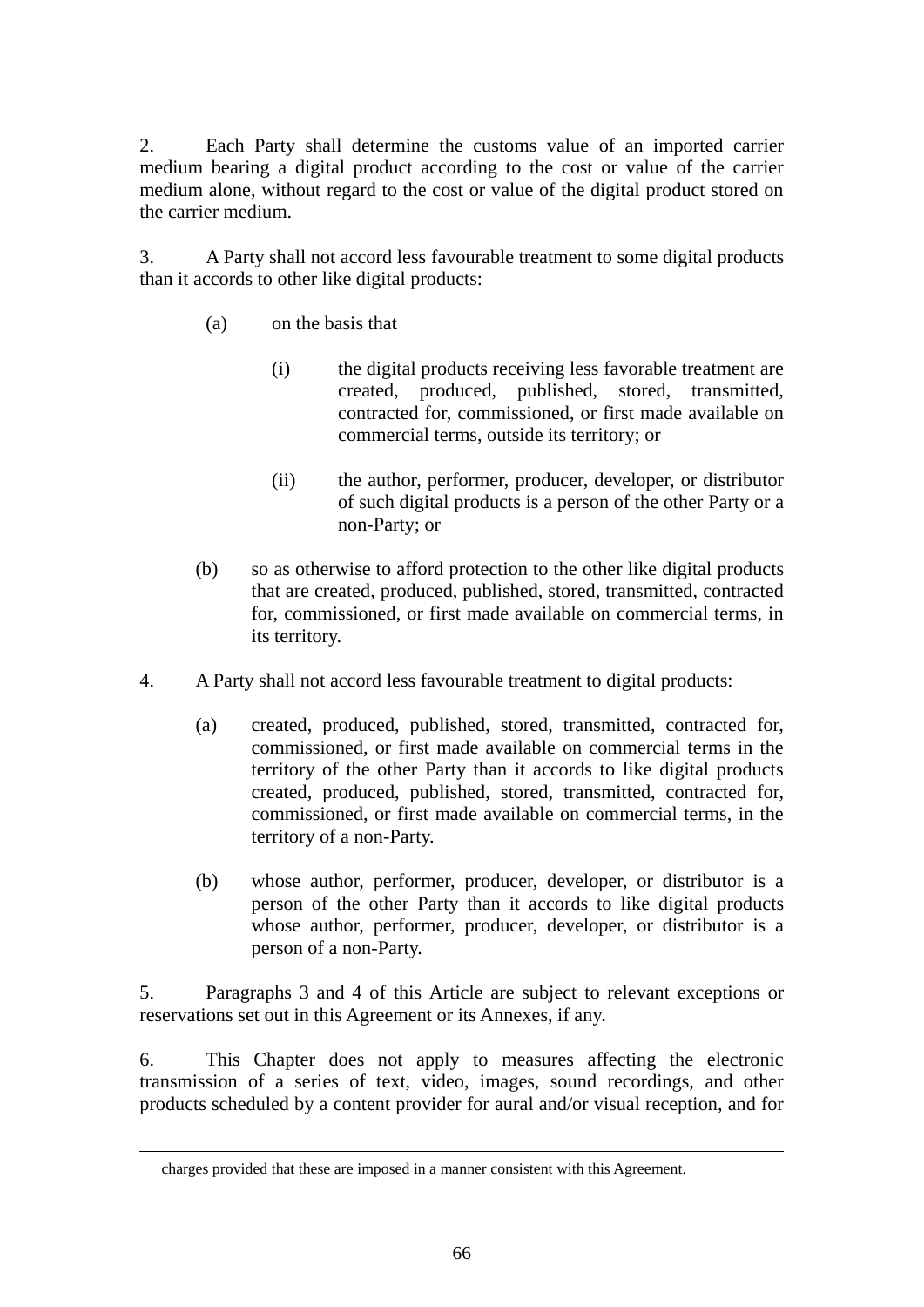which the content consumer has no choice over the scheduling of the series.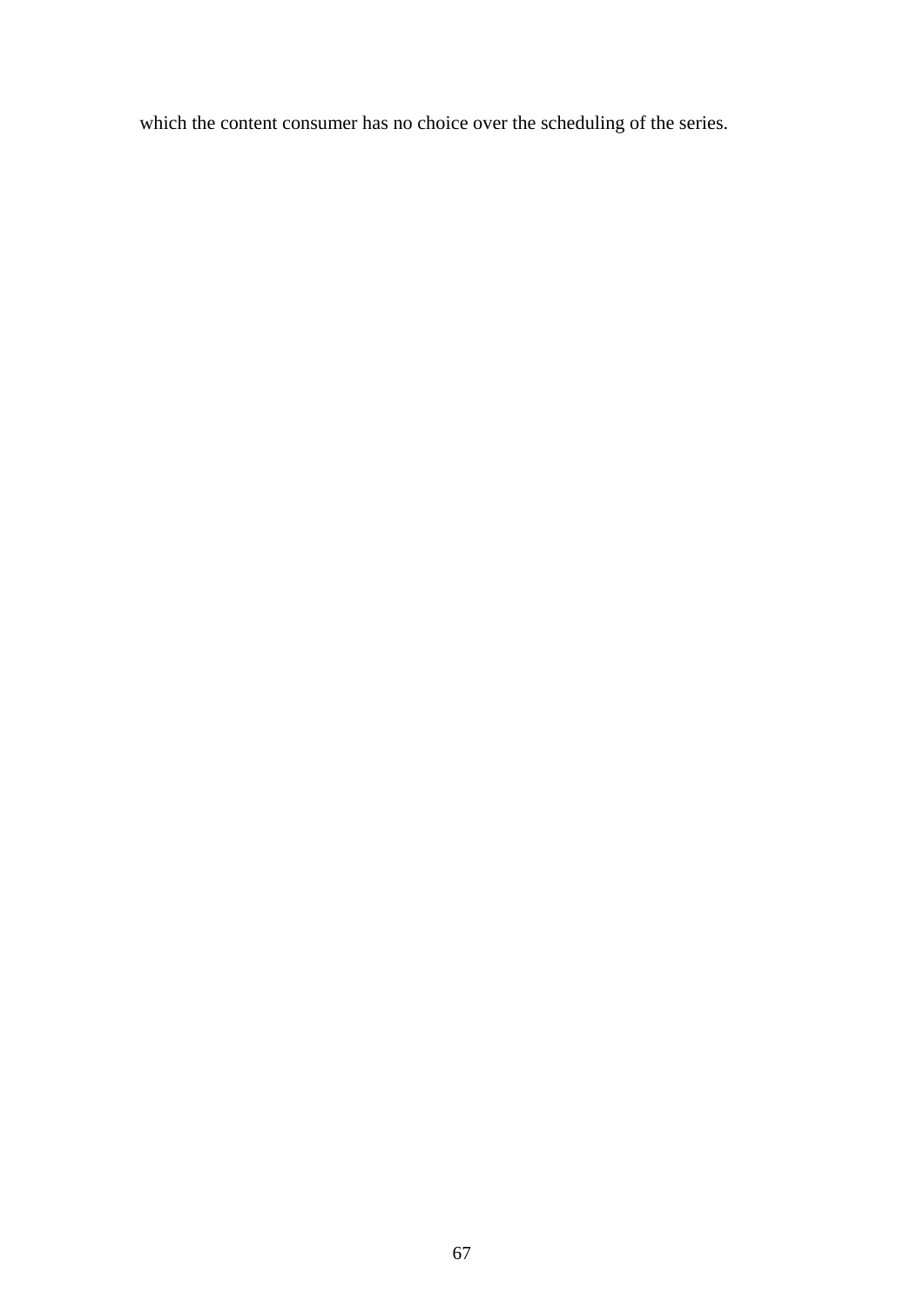# **CHAPTER 8 COOPERATION**

## **ARTICLE 8.1 Objectives and Scope**

1. The Parties agree to establish a framework for cooperation between one or more of the GCC Member States and Singapore as a means to expand and enhance the benefits of this Agreement.

2. The Parties affirm the importance of all forms of cooperation, with particular attention given to (i) Information and Communications Technology (ICT); (ii) Media; (iii) Energy; (iv) Electronic Commerce; (v) Halal Certification Standards and Halal Mark; (vi) Air Services; and (vii) Business visits in contributing towards implementation of the objectives and principles of this Agreement.

3. Chapter 9 (Settlement of Disputes) shall not apply to any matter or dispute arising from this Chapter.

## **ARTICLE 8.2 Cooperation in the Field of Information and Communications Technology (ICT)**

The Parties, recognising the rapid development, led by the private sector, of ICT and of business practices concerning ICT-related services both in the domestic and the international contexts, shall co-operate to promote the development of ICT and ICT-related services with a view to obtaining the maximum benefit of the use of ICT for the Parties.

## **ARTICLE 8.3 Areas and Forms of Cooperation**

1. The areas of co-operation pursuant to paragraph 2 of Article 8.1 may include the following:

- (a) promotion of electronic commerce;
- (b) promotion of the use by consumers, the public sector and the private sector, of ICT-related services, including newly emerging services; and
- (c) human resource development relating to ICT.
- 2. The Parties may set out specific areas of co-operation which they deem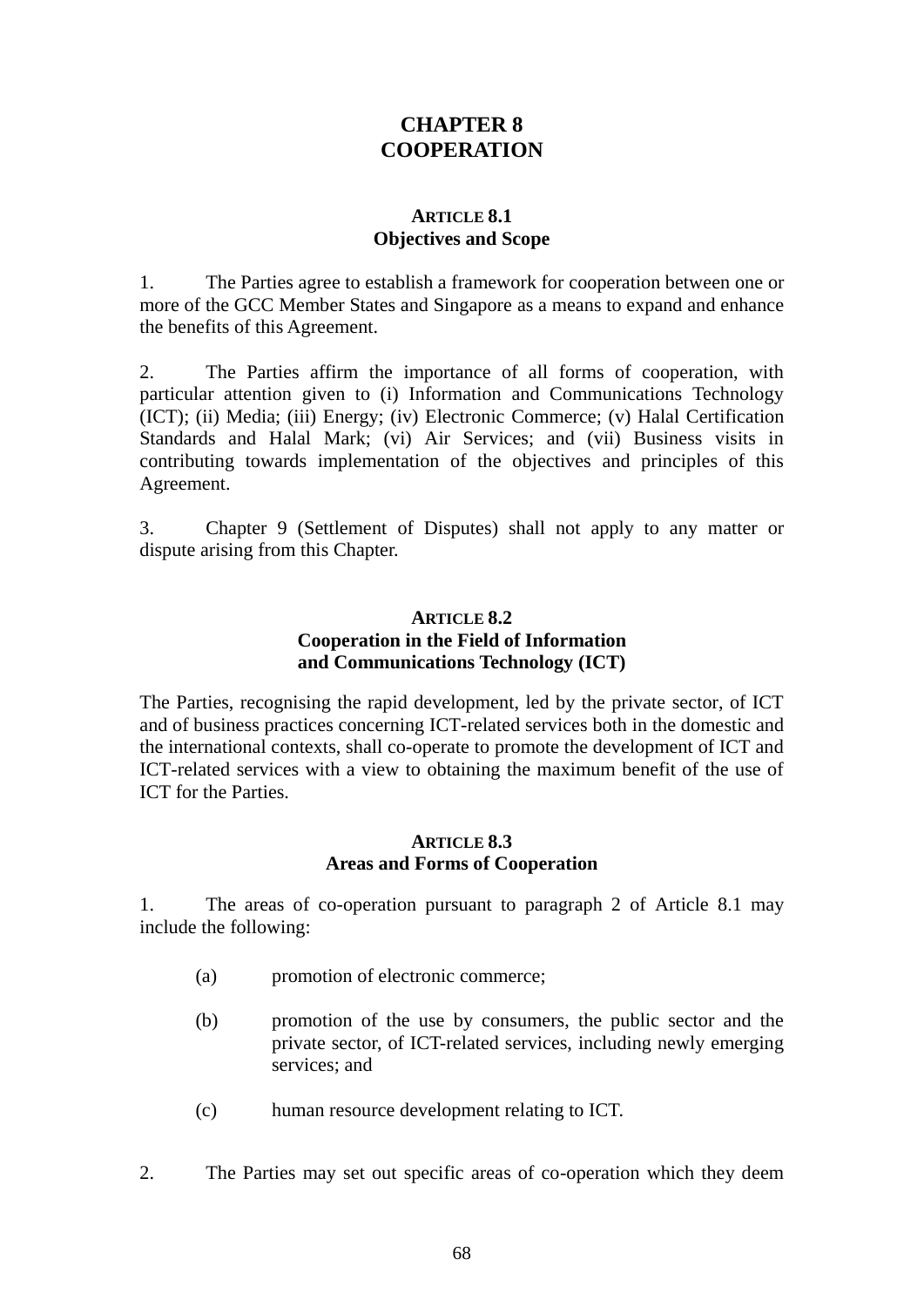important.

3. The forms of co-operation pursuant to paragraph 2 of Article 8.1 may include the following:

- (a) promoting dialogue on policy issues;
- (b) promoting co-operation between the respective private sectors of the Parties;
- (c) enhancing co-operation in international *fora* relating to ICT; and
- (d) undertaking other appropriate co-operative activities.

#### **ARTICLE 8.4 Electronic Commerce**

Recognizing the global nature of electronic commerce, the Parties shall encourage co-operative activities to promote electronic commerce. The areas of co-operation may include the following:

- (a) promoting and facilitating the use of electronic commerce by small and medium sized enterprises; and
- (b) sharing information and experiences as mutually agreed on laws, regulations and programmes in the sphere of electronic commerce.

### **ARTICLE 8.5 Halal Certification Standards and Halal Mark**

Within one year of the entry into force of this Agreement, the Parties will negotiate and make arrangements to provide for recognition by the GCC Member States of Singapore's Halal Certification Standards and Halal Mark.

#### **ARTICLE 8.6 Air Services Cooperation**

The Parties, recognising the importance of air transport services in their respective economies, endeavour to cooperate in the air services sector. Such cooperation may include, *inter alia*, concluding or enhancing in a mutually beneficial manner air services agreements between one or more of the GCC Member States and Singapore.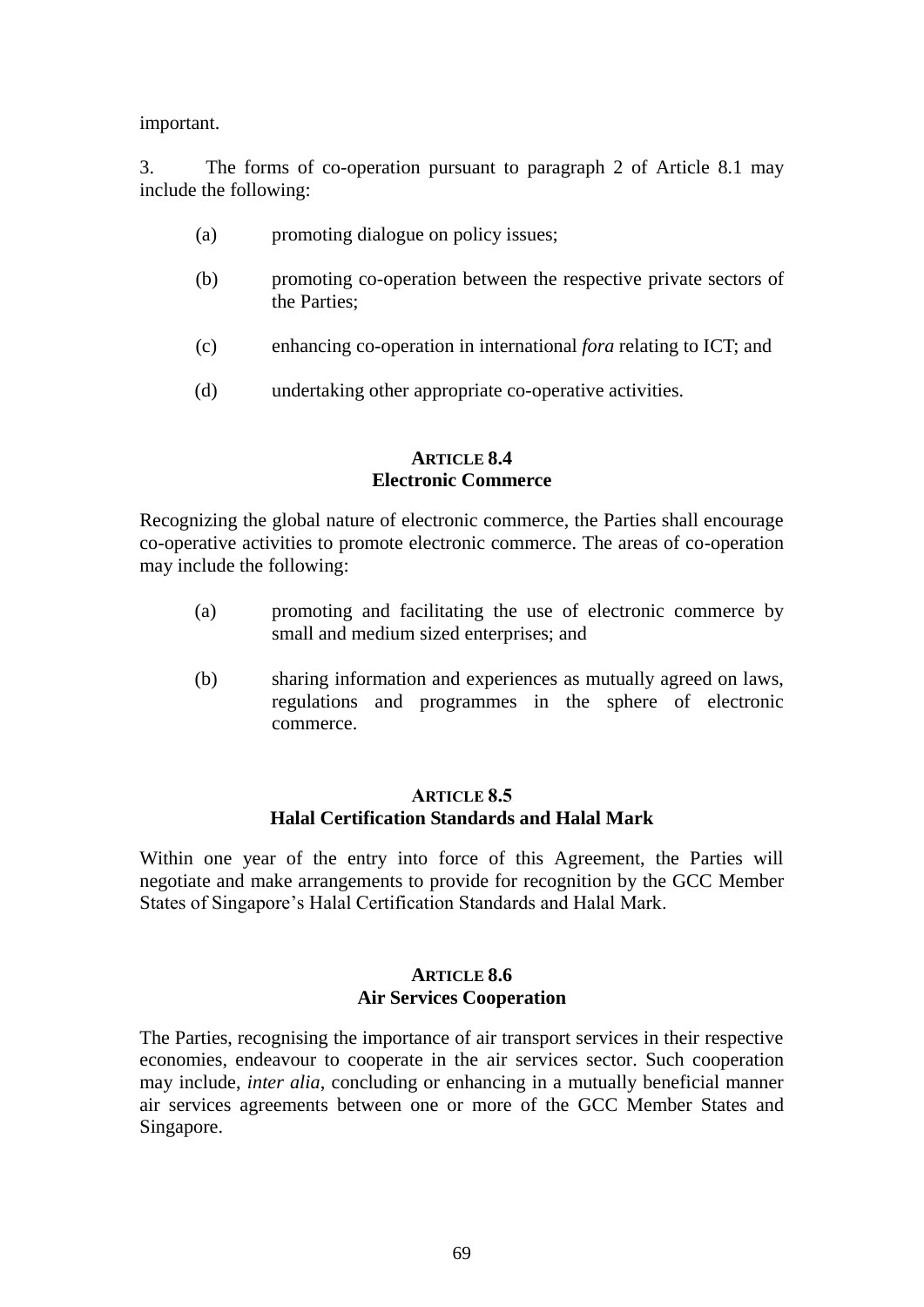## **ARTICLE 8.7 Business Visits Cooperation**

The Parties, recognising the importance of the exchange of business visits in their respective economies, shall promote such visits and exchanges, including preestablishment visits, between the Parties.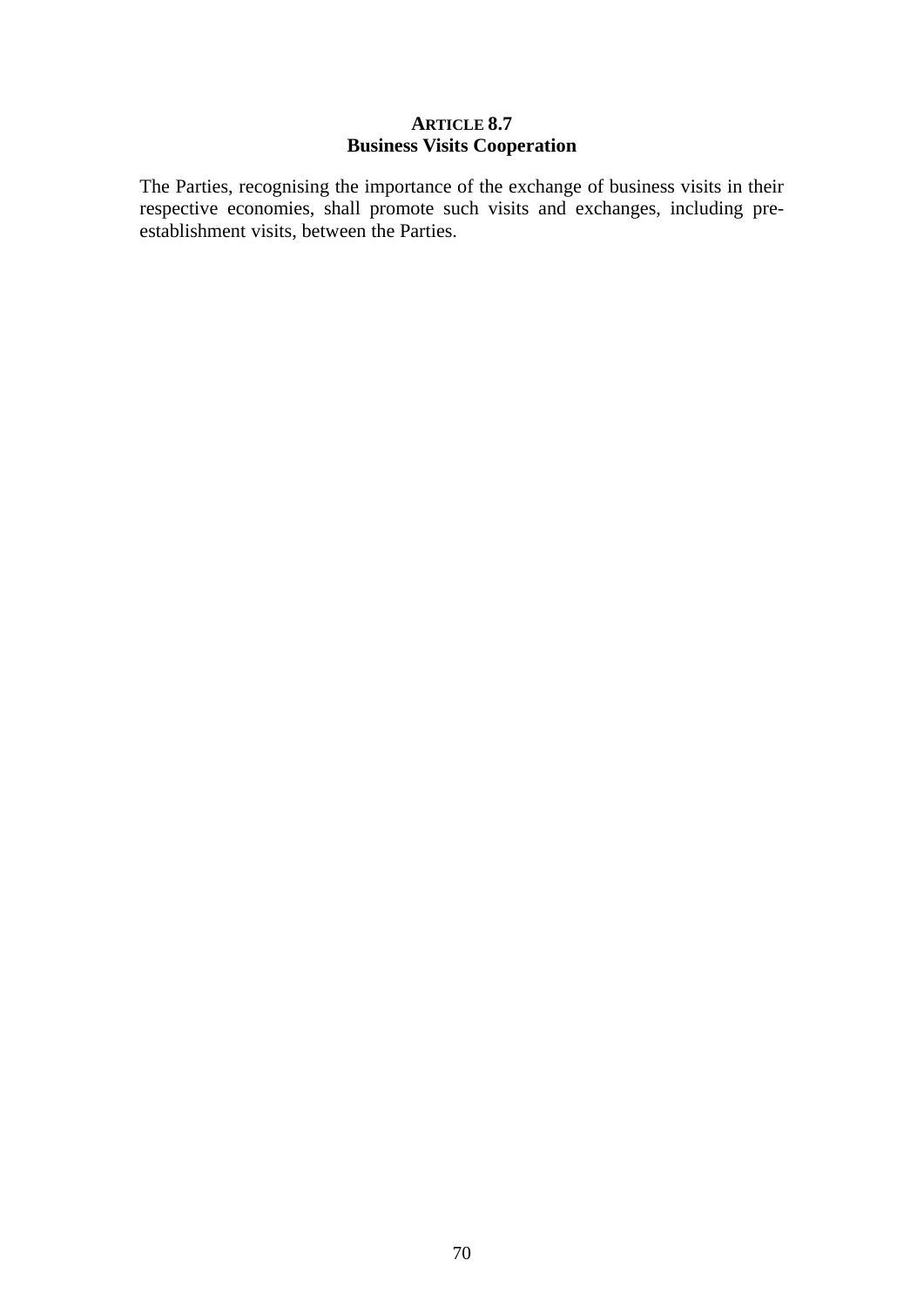# **CHAPTER 9 SETTLEMENT OF DISPUTES**

## **ARTICLE 9.1 Objective, Scope and Definitions**

1. The objective of this Chapter is to provide the Parties with a dispute settlement mechanism that aims at achieving, where possible, mutually agreed solutions.

2. The provisions of this Chapter shall apply with respect to any dispute where the GCC Member States or Singapore considers that the other Party is in breach of a provision of this Agreement, except where otherwise expressly provided in this Agreement.

3. The dispute settlement procedures of this Chapter are without prejudice to a disputing Party's right to seek recourse in dispute settlement procedures in the WTO, provided that the Joint Committee has been informed at least thirty (30) days before invoking such procedures.

4. Where a disputing Party has instituted a dispute settlement proceeding under either this Chapter or the WTO Agreement, it shall decide on one forum to the exclusion of the other. For the purposes of this paragraph, dispute settlement proceedings under the WTO Agreement are deemed to be initiated by a Party's request for a panel under Article 6 of Annex 2 to the Understanding on Rules and Procedures Governing the Settlement of Disputes of the WTO Agreement.

5. For the purposes of this Chapter, unless the context otherwise expressly indicates:

- (a) **advisor** means any person retained by any disputing Party to advise or assist that Party in connection with the arbitration panel proceeding;
- (b) **arbitration panel** means an arbitration panel established pursuant to Article 9.4;
- (c) **complaining party** means any Party that requests the establishment of an arbitration panel under Article 9.4;
- (d) **representative of a disputing party** means an employee, or a natural or juridical person appointed by a government department or agency or of any other government entity of a Party; and
- (e) **responding party** means any Party alleged to be in breach of this Agreement.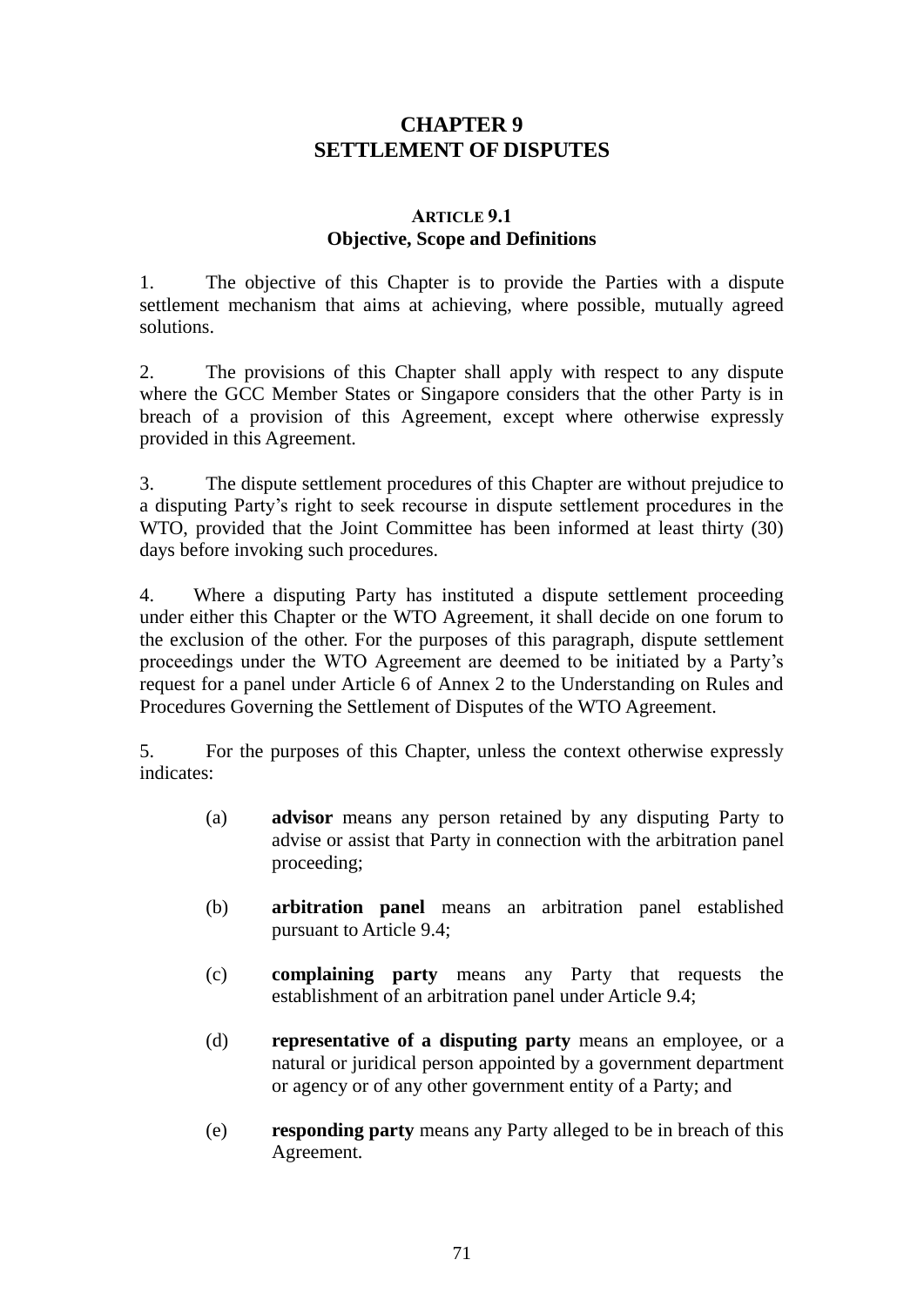## **ARTICLE 9.2 Consultations**

1. The Parties shall endeavour to resolve any dispute arising from this Agreement through good faith consultations, with the aim of reaching a mutually agreed solution.

2. Any one or more of the GCC Member States may request in writing, consultations with Singapore and vice versa (hereinafter referred to as "disputing Parties"), stating the reasons for the request, including identification of the measures at issue and the indication of the legal basis for the complaint. The Joint Committee shall be informed of such requests.

## **ARTICLE 9.3 Good Offices, Conciliation or Mediation**

1. Good offices, conciliation and mediation are procedures that are undertaken voluntarily if the disputing Parties so agree.

2. Good offices, conciliation and mediation may be requested at any time by any disputing Party. They may commence at any time and be terminated at any time.

3. Proceedings involving good offices, conciliation or mediation, and in particular, positions taken by the disputing parties during these proceedings, shall be confidential, and without prejudice to the rights of any Party in any proceedings under this Chapter or in other proceedings.

4. If the disputing Parties agree, good offices, conciliation or mediation may continue while the proceedings of the arbitration panel provided for in this Chapter are in progress.

5. Any disputing Party may inform the Joint Committee of the dispute and request the Joint Committee to act under this Article to amicably resolve the dispute. On receipt of such request, the Joint Committee shall act under this Article.

6. Where the dispute is resolved through good offices or conciliation by another person or body, the disputing Parties shall notify the Joint Committee of the outcome.

## **ARTICLE 9.4 Establishment of Arbitration Panel**

1. A complaining Party may request in writing, to the Party complained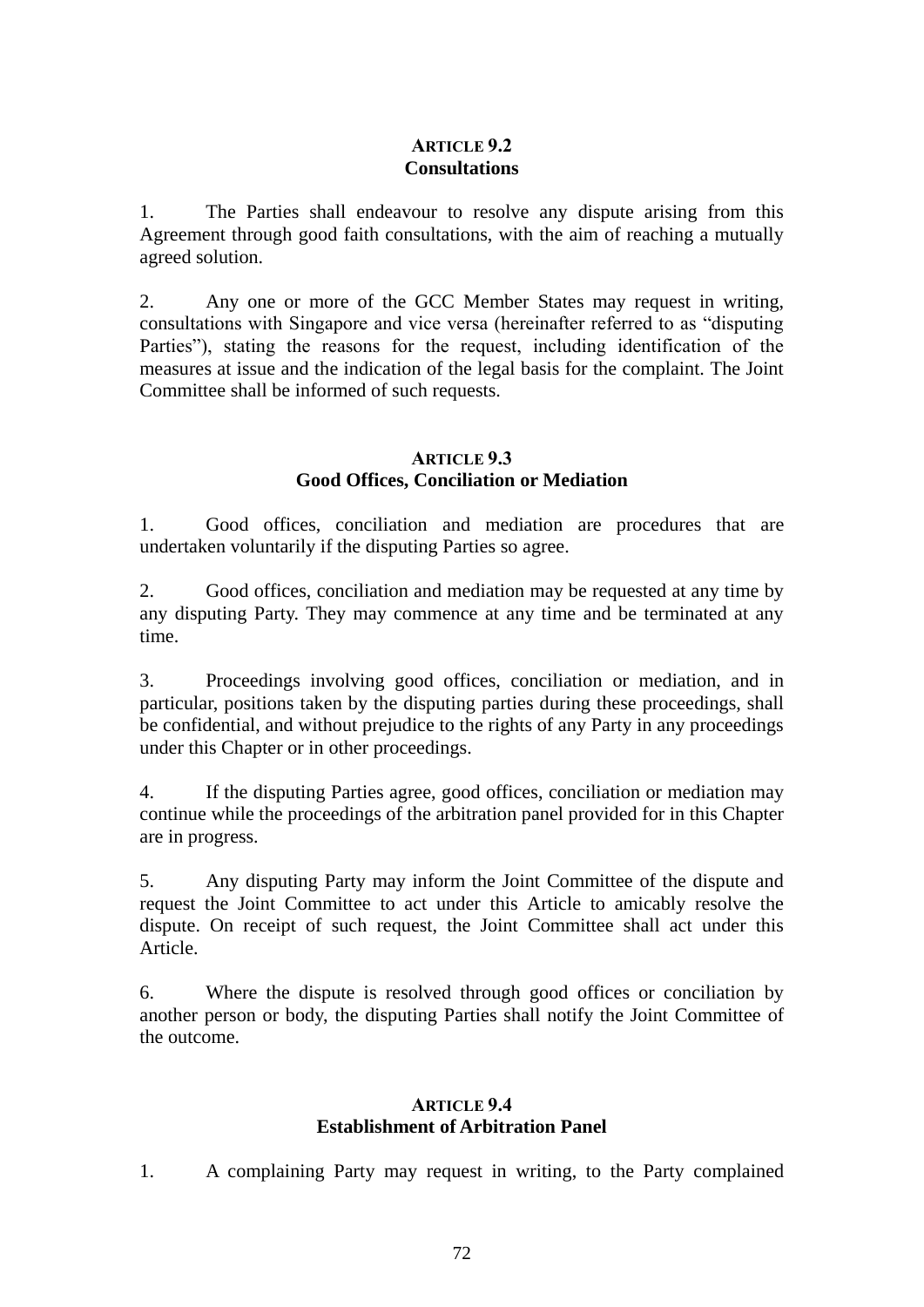against, for the establishment of an arbitration panel if:

- (a) consultations under Article 9.2 are not held within thirty (30) days from the date of receipt of the request for such consultations;
- (b) the disputing Parties fail to resolve the dispute through consultations under Article 9.2 within sixty (60) days after the date of commencement of the consultations, unless the disputing Parties agree to continue the consultations; or
- (c) a disputing Party fails to comply with the mutually agreed solution within the agreed timeframe.

2. Any request for the establishment of an arbitration panel shall indicate whether consultations under Article 9.2 were held, identify the specific measures at issue and provide a brief summary of the legal basis of the complaint, including the provisions of this Agreement alleged to have been breached and any other relevant provisions, sufficient to present the problem clearly.

### **ARTICLE 9.5 Composition of Arbitration Panel**

1. Unless the disputing Parties agree otherwise, an arbitration panel shall consist of three (3) members.

2. Each of the disputing Parties shall, within thirty (30) days after the date of receipt of the request for the establishment of an arbitration panel, separately appoint one arbitrator who may be a national of the disputing Parties.

3. Where the disputing Parties have appointed their respective arbitrators, the arbitrators shall, within fifteen (15) days of the appointment of the second of them, designate by common agreement, the third arbitrator. If any disputing Party disapproves the designated third arbitrator, it shall, within seven (7) days from the date of designation, notify its disapproval of the third arbitrator to the other disputing Party and to the two arbitrators.

4. Where no third arbitrator has been appointed within the periods specified in this Article, or where any Party has disapproved the designation of a third arbitrator under paragraph 3 of this Article, any disputing Party may, within fortyfive (45) days of the period within which the appointment should be made, request the Director-General of the WTO to appoint the third arbitrator. This appointment shall be final.

5. The third arbitrator shall be appointed as the Chairperson of the arbitration panel. He or she shall not be a national of, nor have his or her usual place of residence in, nor be employed by, any of the disputing Parties. He or she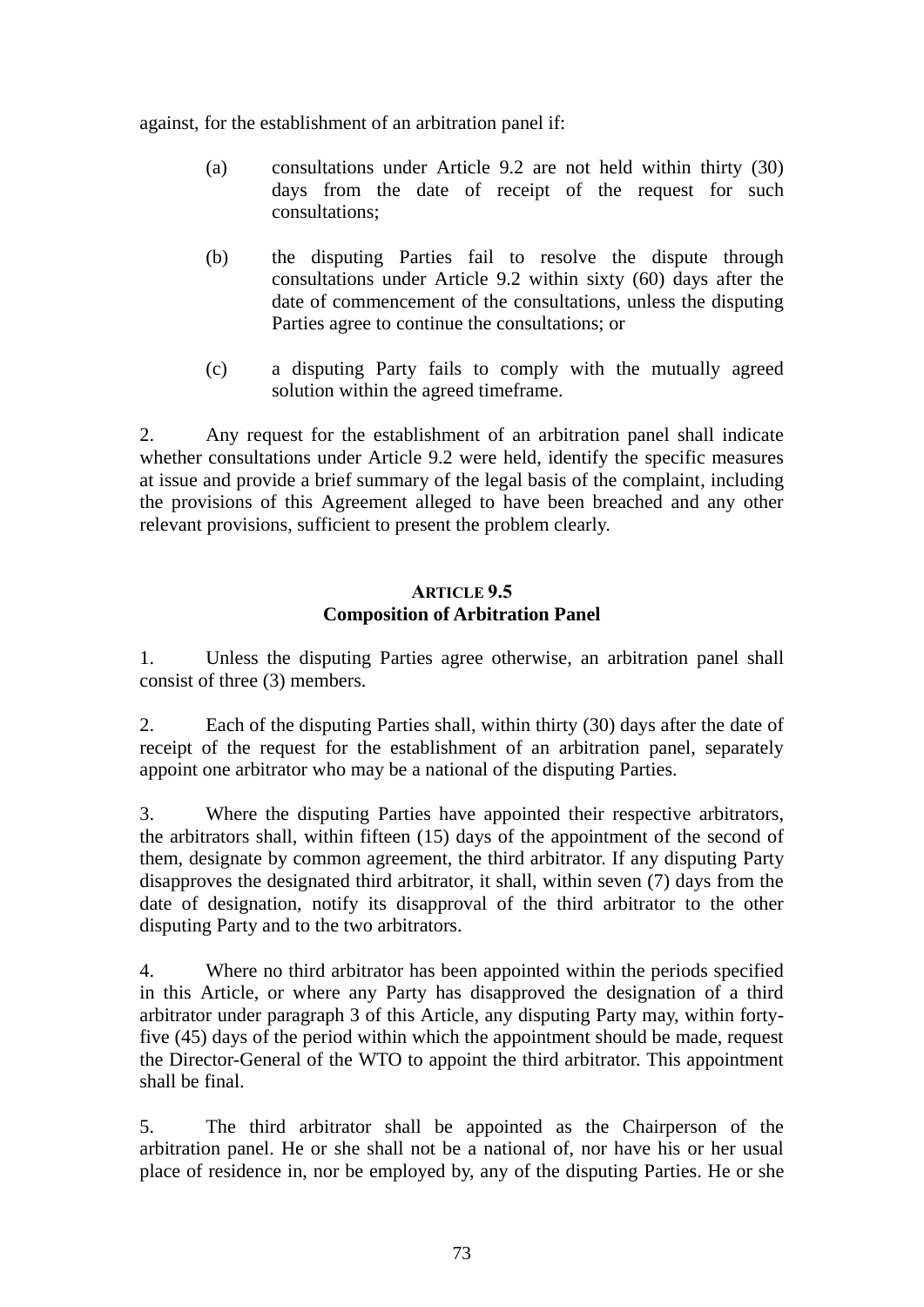shall also not have dealt with the dispute in any capacity.

6. If any of the arbitrators resigns or becomes unable to act, a successor arbitrator shall be appointed in the same manner as prescribed for the appointment of the original arbitrator, and the successor arbitrator shall have all the powers and duties of the original arbitrator. The arbitration panel proceedings shall be suspended until a successor arbitrator is appointed.

7. Any person appointed as an arbitrator shall have specialised knowledge or experience in law, international trade, other matters covered by this Agreement or the resolution of disputes arising under international trade agreements. The arbitrators shall be independent, serve in their individual capacities, not be affiliated with, or take instructions from, any organisation or government or have any conflict of interest. The arbitrators shall comply with the Code of Conduct for Members of Arbitration Panels set out in Annex 9.

8. The date of establishment of the arbitration panel shall be the date on which the Chairperson is appointed.

## **ARTICLE 9.6 Suspension and Termination of Proceedings**

1. The arbitration panel may, at the written request of the disputing Parties, suspend its work at any time for a period not exceeding twelve (12) months. Once the period of twelve (12) months has been exceeded, the authority for the establishment of the arbitration panel will lapse.

2. The disputing Parties may agree to terminate the proceedings of an arbitration panel at any time before the issuance of the award by jointly notifying the Chairperson of the arbitration panel.

### **ARTICLE 9.7 Amicable Resolution**

1. Before the arbitration panel issues its draft award, it may, at any stage of the proceedings, propose to the disputing Parties that the dispute be settled amicably.

2. The disputing Parties shall notify the Joint Committee when a dispute which has been referred to an arbitration panel is resolved amicably.

#### **ARTICLE 9.8 Compliance with Award**

1. The arbitration panel award is final and binding from the date of its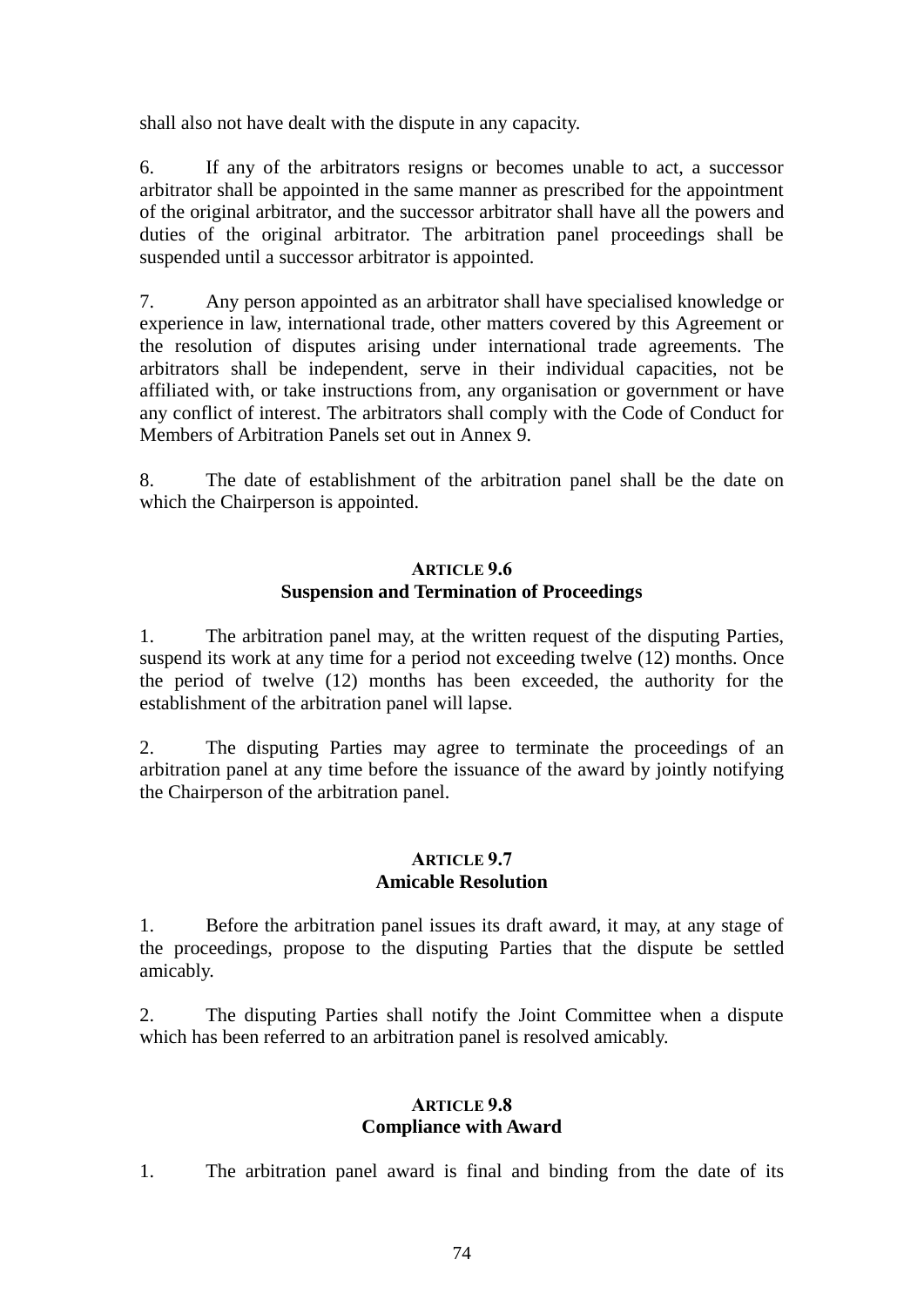notification to the disputing parties.

2. The arbitration panel shall make its award based on the provision of this Agreement, applied and interpreted in accordance with the rules of interpretation of public international law. The award cannot add to or diminish the rights and obligations provided in this Agreement.

3. The arbitration panel's decision on the length of time required to implement the award will be final. The award must be complied with within this time. Where no time is prescribed for implementing the award, the award must be complied with within ninety (90) days of the date of the notification of the award.

4. The disputing Parties may agree on a different period of time for the award to be complied with. In the absence of such agreement, where an award has not been complied with, either of the disputing Parties may request the arbitration panel to prescribe another period of time within which the award must be complied with.

5. Before the expiry of the deadline for implementation determined under paragraph 3 of this Article, the responding Party will notify the complaining Party and the Joint Committee of the action it has taken in order to comply with the arbitration award.

6. Where there is disagreement between the disputing Parties as to the conformity with the award of the action taken by the responding Party as notified in paragraph 5 of this Article with the award, the matter will be referred to the original arbitration panel.

### **ARTICLE 9.9 Non-compliance, Compensation and Suspension of Benefits**

1. If the responding Party does not notify any action in order to comply with the arbitration panel award before the expiry of the implementation deadline as required under paragraph 3 of Article 9.8, or otherwise fails to comply with the award in accordance with this Agreement, it shall, if so requested by the complaining party, and no later than after the expiry of a reasonable period of time, enter into negotiations with the complaining Party to develop mutually acceptable compensation.

2. If no agreement is reached between the disputing Parties within twenty (20) days after the expiry of the reasonable period of time, the complaining party may refer the matter to the original arbitration panel to determine whether the responding Party has failed to comply with the arbitration panel award and, if so, to determine the appropriate level of any suspension of the application to the responding Party of benefits or other obligations under this Agreement.

3. The suspension of benefits may commence thirty (30) days following the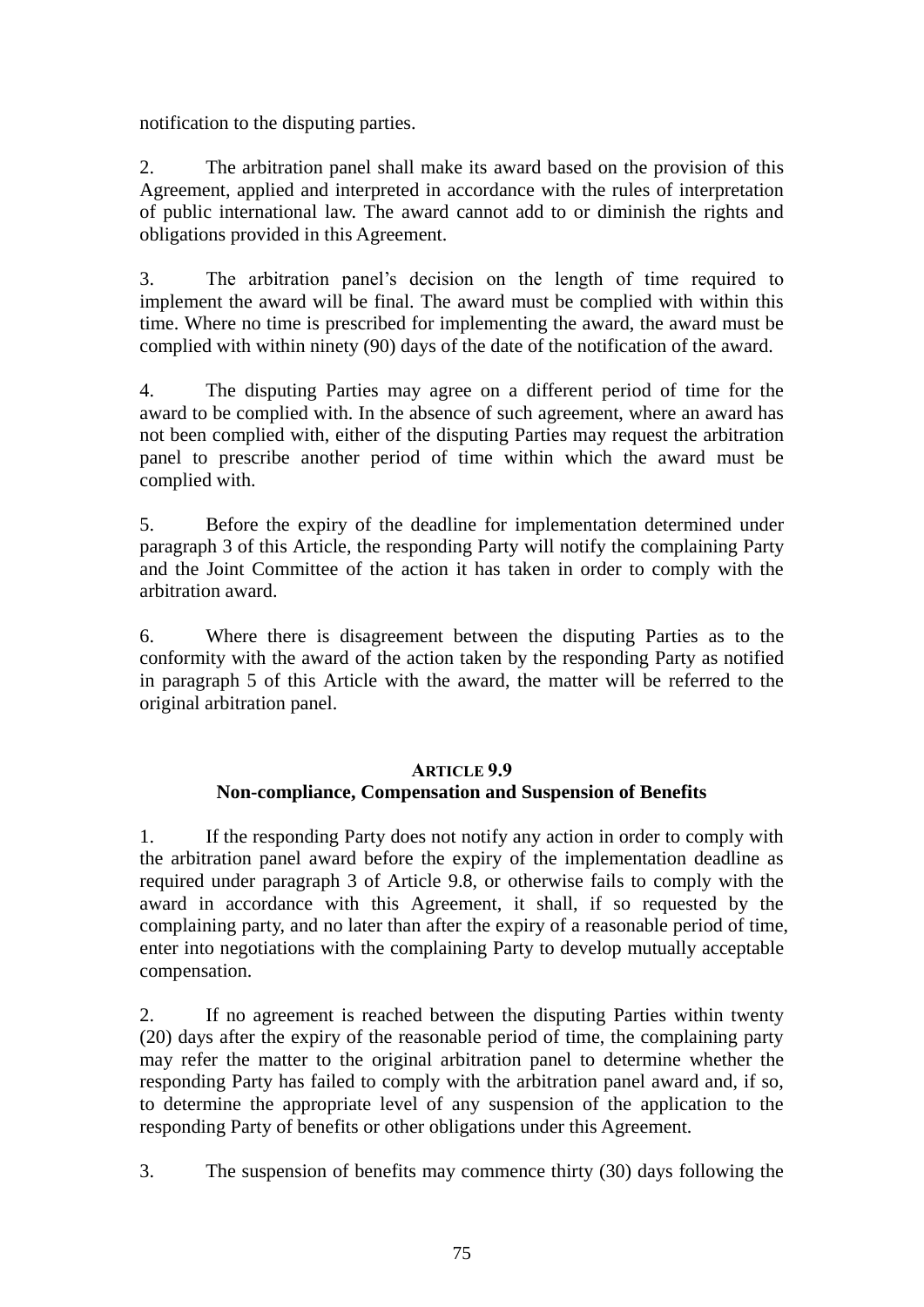end of the period awarded under paragraph 3 of Article 9.8 or after an arbitration panel has found that the measure taken to comply is not in conformity with the Agreement. The complaining party shall notify the responding Party of the benefits it intends to suspend fifteen (15) days before the date on which the suspension is due to enter into force.

4. The complaining Party will first seek to suspend benefits or other equivalent obligations in the same sector or sectors affected. If the complaining party considers that it is not practical or effective to suspend benefits or obligations in the same sector or sectors affected, it may suspend them in other sectors under this Agreement, indicating the reasons to justify its decision.

5. The responding Party may request the original arbitration panel to rule on whether the level of suspension of benefits notified by the complaining party is equivalent to the nullification and impairment suffered as a result of the breach and/or whether the proposed suspension is in accordance with paragraph 2 of this Article. The original arbitration panel will issue its ruling within thirty (30) days from the arbitration panel's re-establishment. If a member of the original arbitration panel is unavailable, the procedures laid down under Article 9.5 will apply for the selection of a replacement arbitrator. The period for issuing the arbitration ruling in this instance remains thirty (30) days from the date of the reestablishment of the arbitration panel.

6. Where the original arbitration panel is requested to rule on the conformity with the Agreement of an implementing measure adopted after the suspension of benefits under paragraph 4 of this Article, the procedures and deadlines established under Annex 10 shall apply.

7. The suspension of benefits will be a temporary measure and is not intended to replace the agreed objective of full compliance. Benefits will only be suspended until the measure found to be in breach of the Agreement has been withdrawn or amended so as to bring it into conformity with the Agreement, or when the disputing parties have reached an agreement on the resolution of the dispute. The responding Party shall notify the complaining party and the Joint Committee of the measures it has taken to comply.

8. Where the disputing Parties disagree on the conformity with this Agreement of any implementing measure adopted after the suspension of benefits, the responding party may request the original arbitration panel to rule on this issue. If the arbitration panel rules that the implementing measure is not in conformity with this Agreement, the arbitration panel will determine whether the complaining Party may resume the suspension of benefits at the same or a different level.

## **ARTICLE 9.10 Temporary Remedies for Non-compliance**

1. If, prior to the deadline for implementation determined under paragraph 2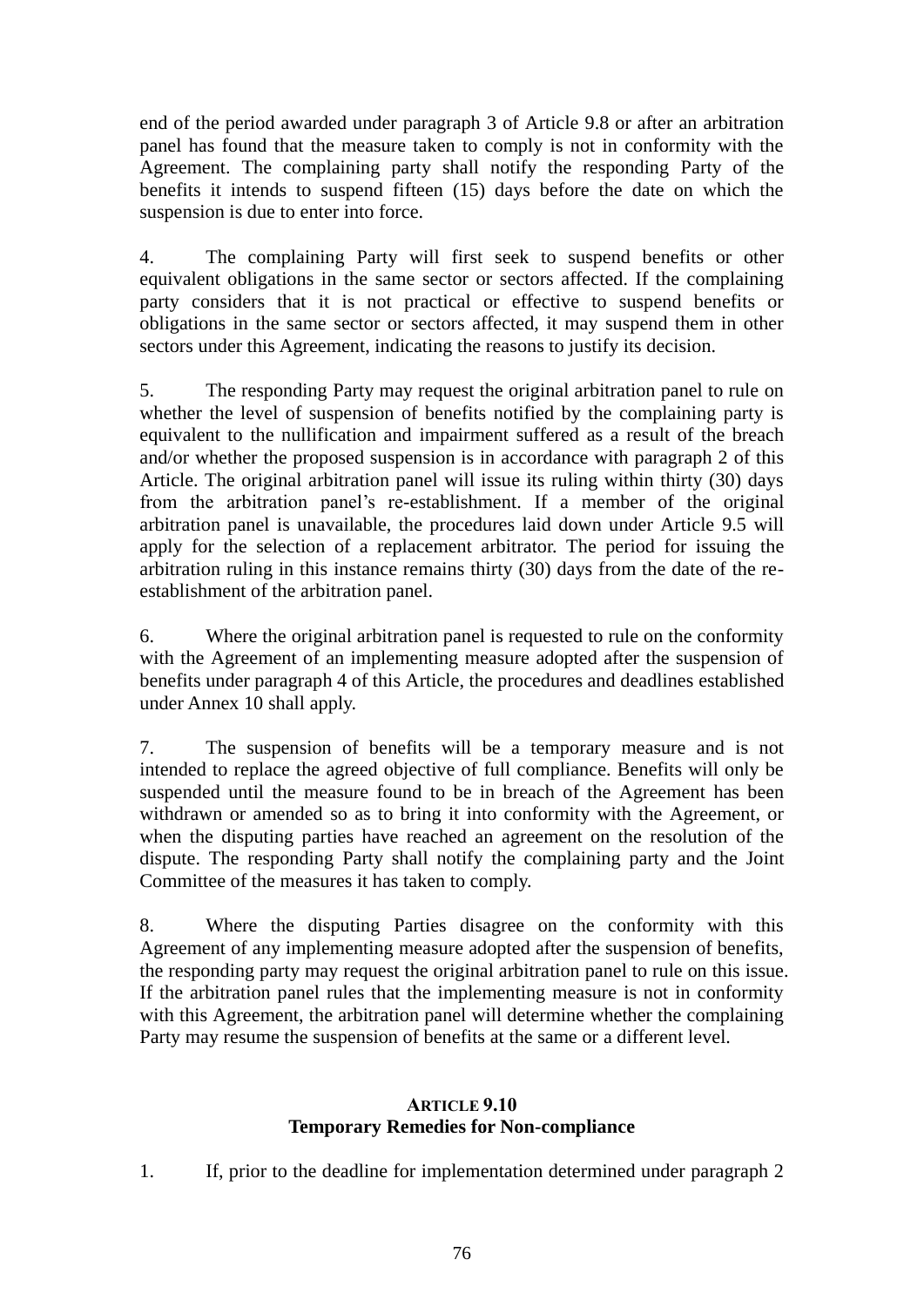of Article 9.9, the responding Party considers that it will require further time to comply with the arbitration panel ruling, it will inform the complaining Party of the extra period of time it requires, whilst presenting an offer of market-opening compensation for this additional period of time until it comes into compliance with the ruling.

2. If there is no agreement to the responding Party's request for an extension to the time required for implementation, or on market-opening compensation, the complaining Party may suspend benefits under this Agreement. Article 9.9 shall apply in this case *mutatis mutandis.*

### **ARTICLE 9.11 Rules of Procedure**

1. The Rules of Procedure set out at Annex 10 shall apply to the procedures established in this Chapter. These Rules and any timeframes specified in this Chapter may be amended by the Joint Committee

2. The disputing Parties may agree to vary these Rules to facilitate the resolution of their dispute.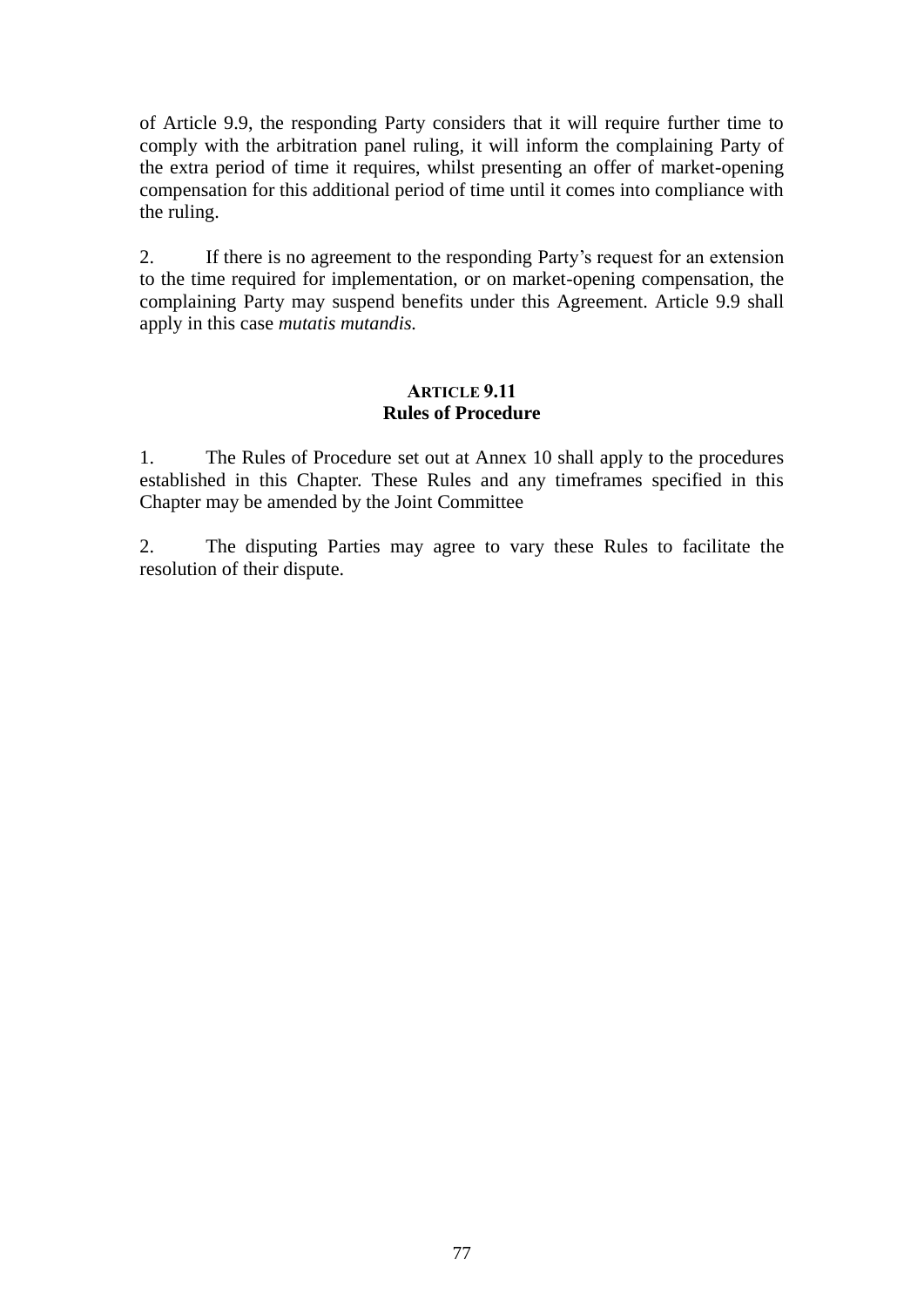# **CHAPTER 10 FINAL PROVISIONS**

### **ARTICLE 10.1 Annexes and Side Letters**

The Annexes and Side Letters to this Agreement shall form an integral part of this Agreement.

## **ARTICLE 10.2 Amendments**

1. Any Party may submit proposals for amendments to this Agreement to the Joint Committee for consideration and approval.

2. Amendments to this Agreement shall, after approval by the Joint Committee, be submitted to the Parties for ratification, acceptance or approval in accordance with the constitutional requirements or legal procedures of the respective Parties.

3. Amendments to this Agreement shall enter into force in the same manner as provided for in Article 10.5, unless otherwise agreed by the Parties.

### **ARTICLE 10.3 Accession**

1. Any State which becomes one of the GCC Member States may accede to this Agreement, provided that the Joint Committee decides to approve its accession, on terms and conditions to be agreed upon by the Parties.

2. This Agreement shall apply to that State upon the conclusion of and entry into force of amendments to this Agreement to provide for the accession of that State to this Agreement.

3. The entry into force of the amendments referred to in paragraph 2 of this Article shall be in accordance with Article 10.2.

## **ARTICLE 10.4 Withdrawal and Termination**

1. The GCC may terminate this Agreement by means of a written notification to Singapore, or Singapore may terminate this Agreement by means of a written notification to the GCC. The termination shall take effect six (6) months after the date of notification.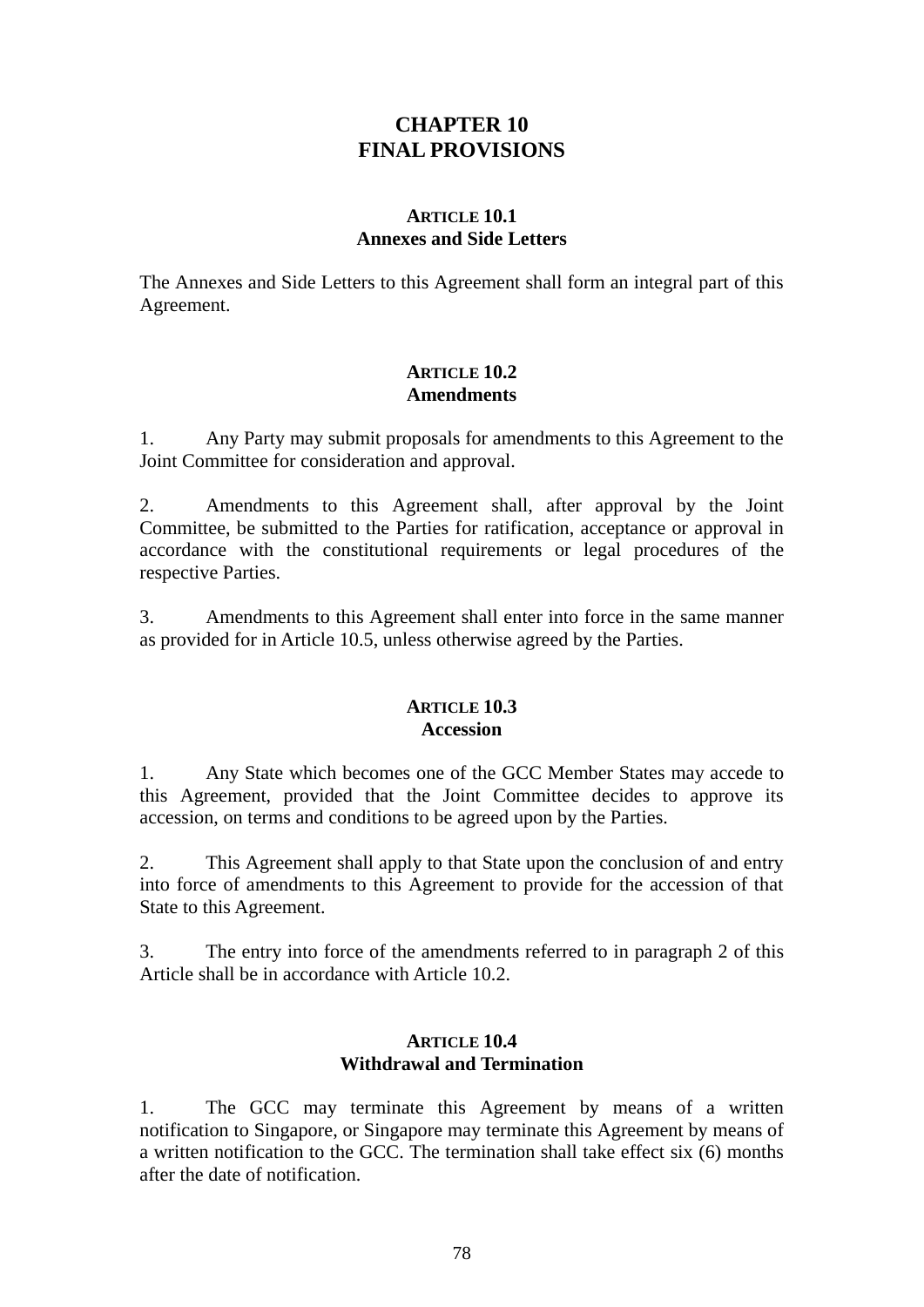2. Any State which withdraws from the Charter of the Co-operation Council for the Arab States of the Gulf shall *ipso facto* cease to be a Party to this Agreement six (6) months after the date the withdrawal takes effect. That State and the GCC Secretariat shall immediately inform Singapore of that State's withdrawal.

3. Any Party may terminate its participation in this Agreement by means of a written notification to the other Parties. The termination shall take effect, in case of Singapore six (6) months after all the GCC Member States have received its notification of termination, and in the case of a GCC Member State six (6) months after its notification of termination is received by Singapore.

4. Unless otherwise agreed by the Parties, the termination by any Party of its participation in this Agreement pursuant to paragraph 3 of this Article shall not affect the validity or duration of any contract, project or activity within the purview of this Agreement until such time these contracts, projects or activities are completed.

# **ARTICLE 10.5 Entry into Force**

This Agreement shall enter into force on the first day of the second month following the date of the receipt of the last written notification through the diplomatic channels by which the Parties inform each other that all necessary requirements have been fulfilled.